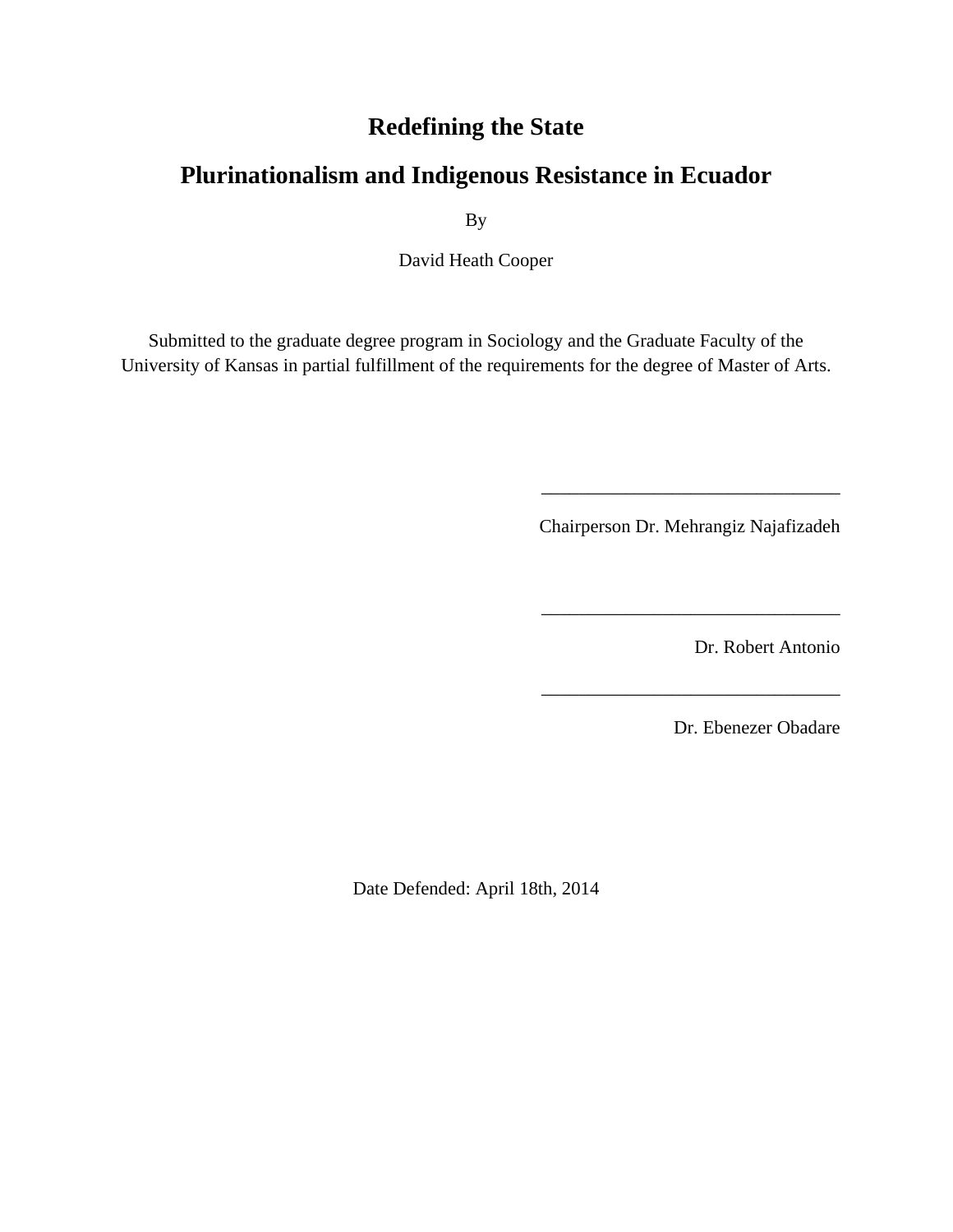The Thesis Committee for David Heath Cooper certifies that this is the approved version of the following thesis:

**Redefining the State**

**Plurinationalism and Indigenous Resistance in Ecuador**

Chairperson Dr. Mehrangiz Najafizadeh

\_\_\_\_\_\_\_\_\_\_\_\_\_\_\_\_\_\_\_\_\_\_\_\_\_\_\_\_\_\_\_\_

Date approved: April 18th, 2014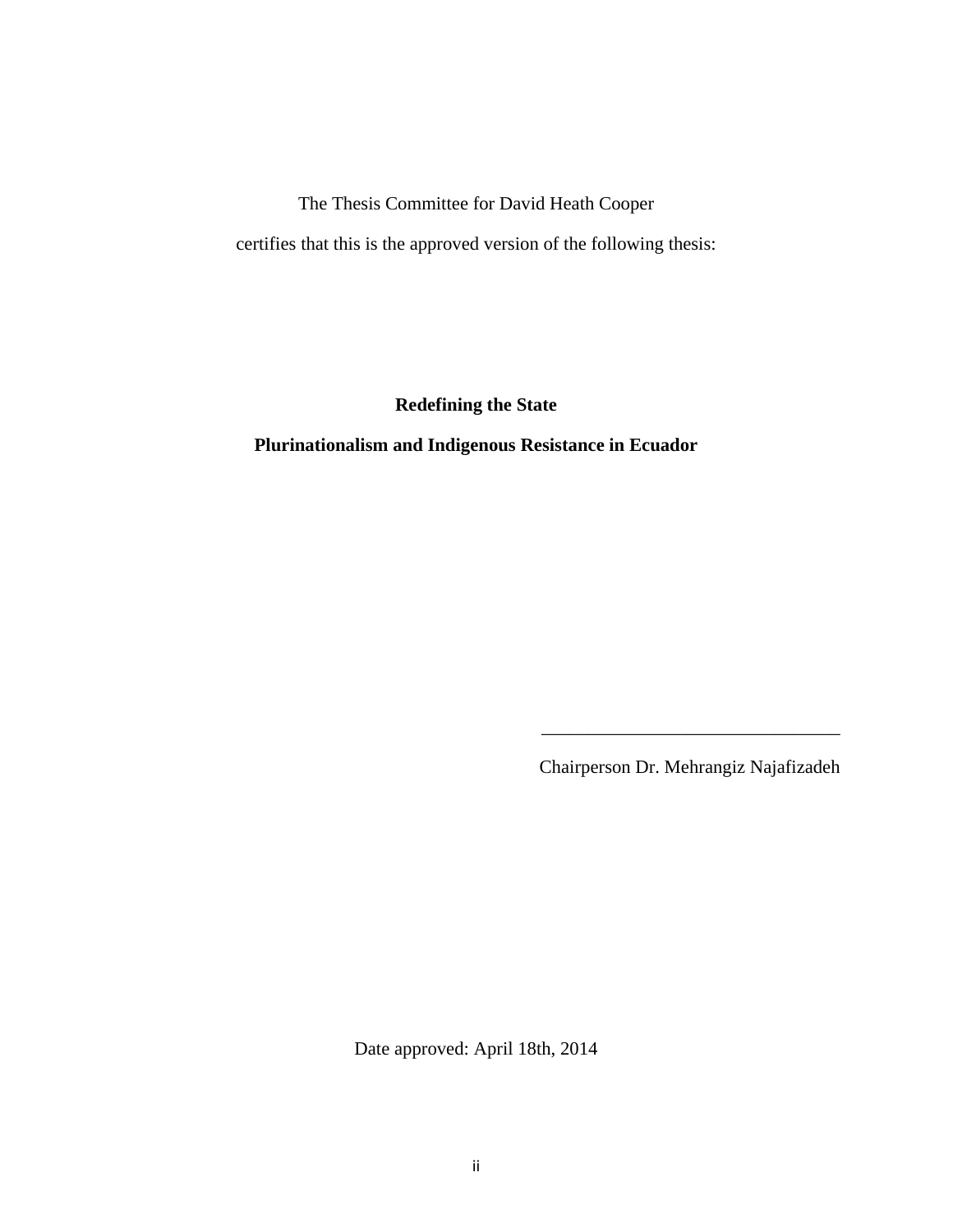#### **ABSTRACT**

Since the 1990s, the Ecuadorian Indigenous movement has transformed the nation's political landscape. CONAIE, a nationwide pan-Indigenous organization, and its demands for plurinationalism have been at the forefront of this process. For CONAIE, the demand for a plurinational refounding of the state is meant as both as a critique of and an alternative to what the movement perceives to be an exclusionary and Eurocentric nation-state apparatus. In this paper, my focus is twofold. I *first* focus on the role of CONAIE as the central actor in organizing and mobilizing the groundswell of Indigenous activism in Ecuador. After an analysis of the historical roots of the movement, I trace the evolution of CONAIE from its rise in the 1990s, through a period of decline and fragmentation in the early 2000s, and toward possible signs of resurgence since 2006. In doing so, my hope is to provide a backdrop from which to better make sense both of CONAIE's plurinational project and of the implications of the 2008 constitutional recognition of Ecuador as a plurinational state. *Second*, I focus on an analysis of CONAIE's vision for a plurinational and intercultural Ecuador. While much has been written about the successes and failures of CONAIE, the literature that exists has tended to concern itself almost exclusively with questions of *how and why the movement emerged* or of which factors facilitate or hinder *the movement's success*. Missing from this scholarship is any serious attempt to engage the intellectual content of the movement's demands, their struggles, or their visions for the future. Rather than remain narrowly focused on these issues of coherence and efficacy, my analysis highlights the intellectual contributions of these activists. I argue that CONAIE's plurinational project represents a new vision of national unity and social inclusion that: 1) is based on the principles and values of Indigenous epistemologies; 2) simultaneously demands both the direct participation in state policy and communal territorial autonomy of Indigenous communities; and

iii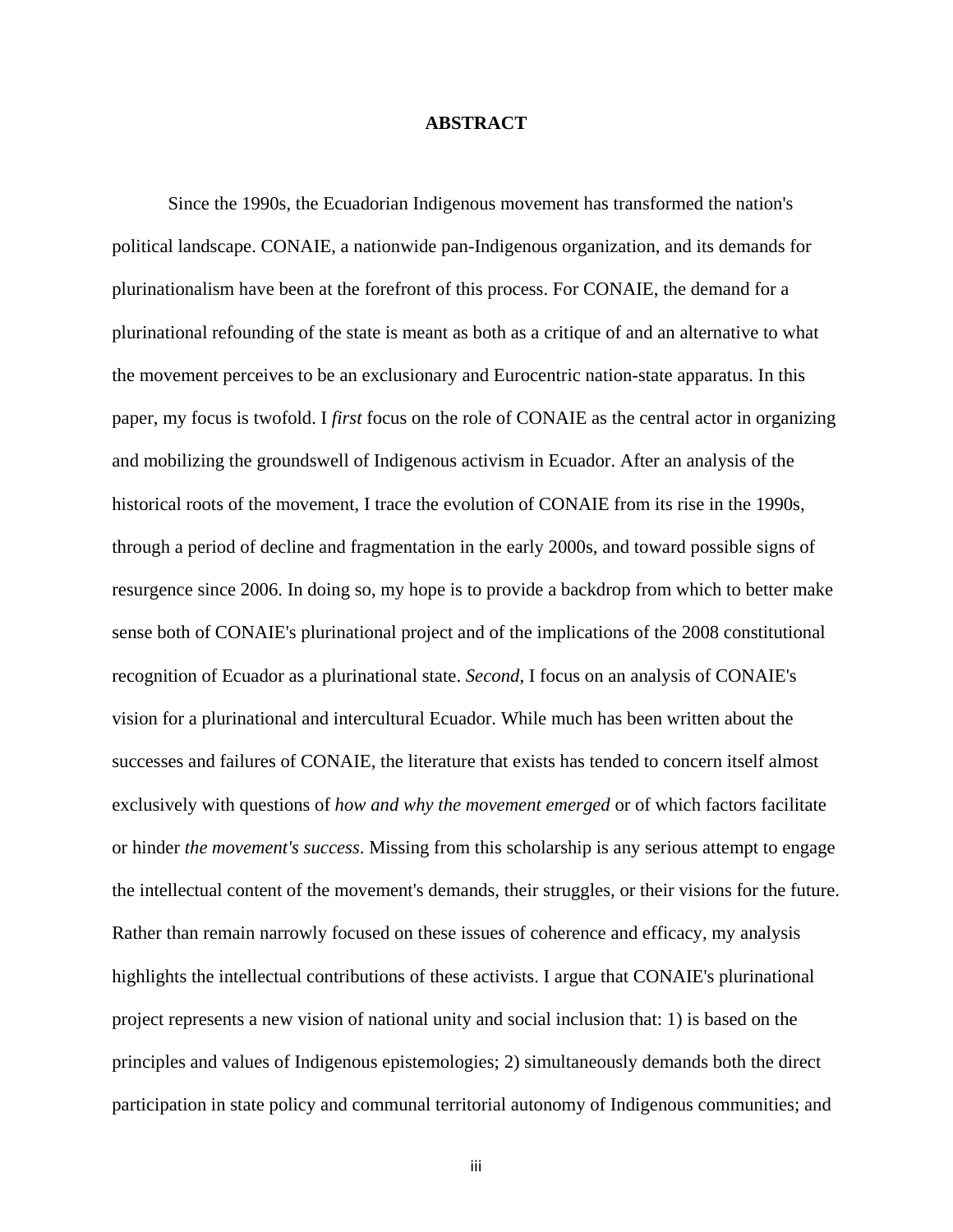3) illustrates a bottom-up attempt to reconstruct the state in such a way as to promote the common good while protecting the interests of particular groups.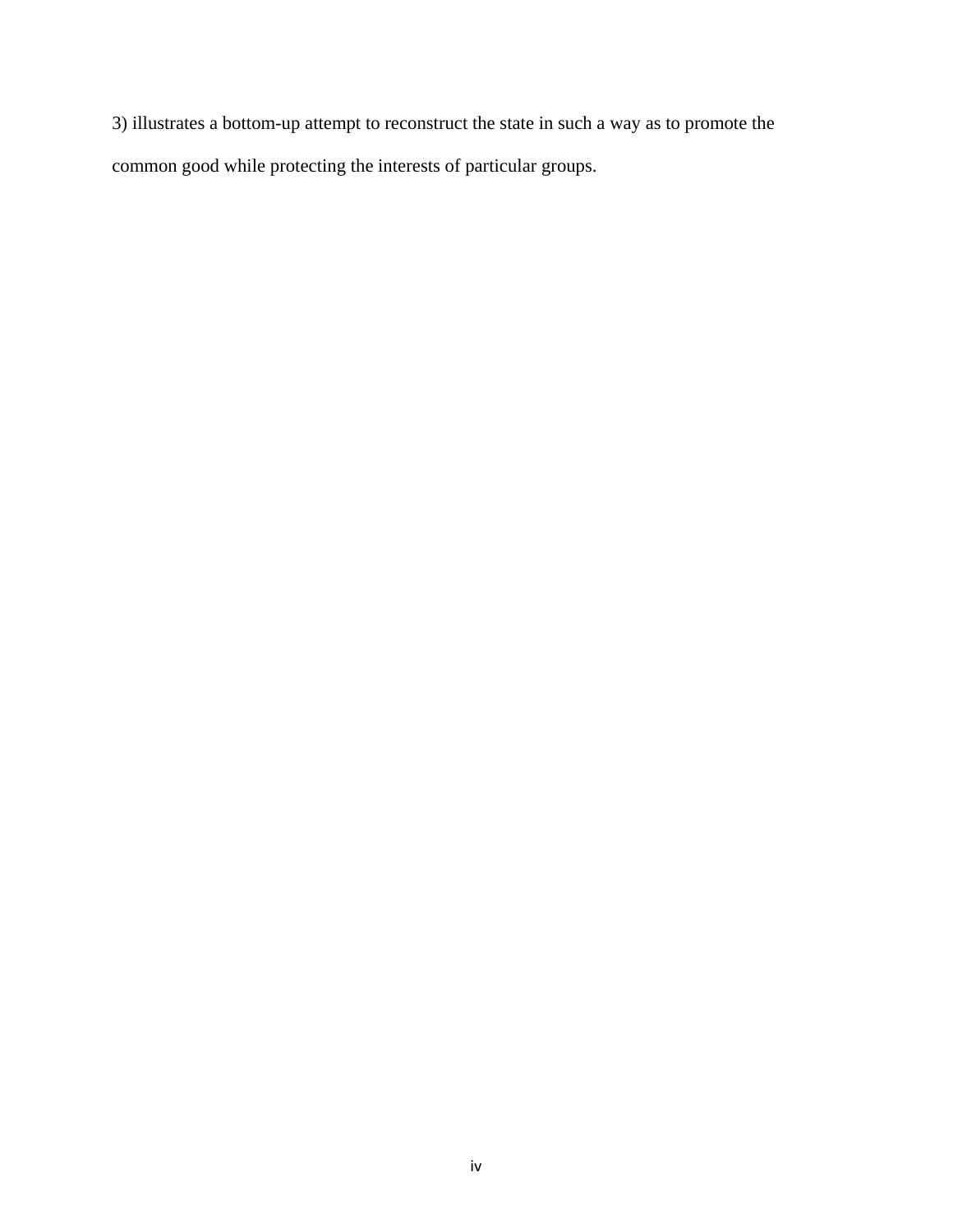#### **ACKNOWLEDGEMENTS**

I would like to take a moment to express my sincerest gratitude to a number of people for their unwavering support and invaluable guidance, without which this thesis would not have been possible. Each and every one of these individuals has helped to guide me through the arduous process of thesis writing and all its accompanying frustrations and uncertainties.

First and foremost, I would like to thank Dr. Mehrangiz Najafizadeh. I cannot put into words the extent to which her dedication, guidance, insight, and encouragement have been foundational not only in the completion of my thesis, but more importantly in my development as a future scholar. Because of her influence and support, I have a much stronger thesis than I would have been capable of otherwise.

I want to thank Dr. Robert Antonio both for taking the time to serve on my committee and for instilling within me the tools to think critically and sociologically about the complexities of the world we find ourselves in. The lucidity of his explanations concerning even the most convoluted of social phenomenon has been indispensable to my intellectual growth.

I would also like to think Dr. Ebenezer Obadare for serving on my committee. In our conversations together, his advice helped me to direct and focus my argument.

I have Nina Kinti-Moss to thank for her patience in teaching me the culture, language, and worldview of the Indigenous Kechwa people. The knowledge I have gained from her has helped me in innumerable ways throughout the development of my thesis.

I received funding from several sources to support my research for this thesis. I would like to thank the Department of Sociology at the University of Kansas for the Morris C. Pratt

v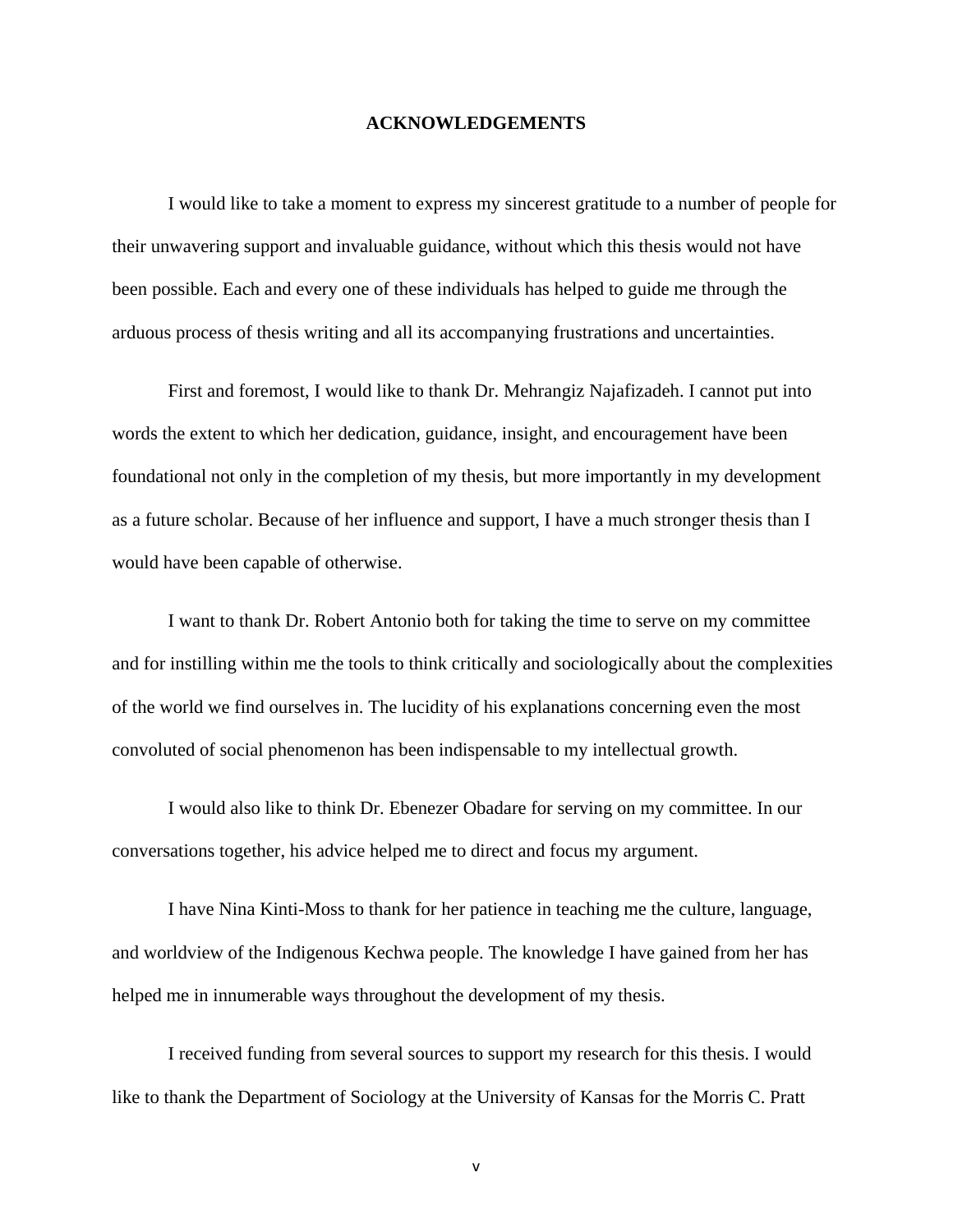Research Scholarship as well as the Center for Latin American and Caribbean Studies at the University of Kansas for the Latin American Field Research Grant and the Foreign Language and Area Studies Grant (FLAS).

Lastly, I would like to thank my wife, Maria Jesus Cooper-Pereda. She has been by my side throughout this entire endeavor. During my fieldwork, she helped to facilitate conversations and informal interviews when my knowledge of Spanish failed me. During my analysis, she was there to help me when I got stuck on a difficult translation. She was my beacon of hope when it all seemed hopeless. Without her, none of this would have been worth it.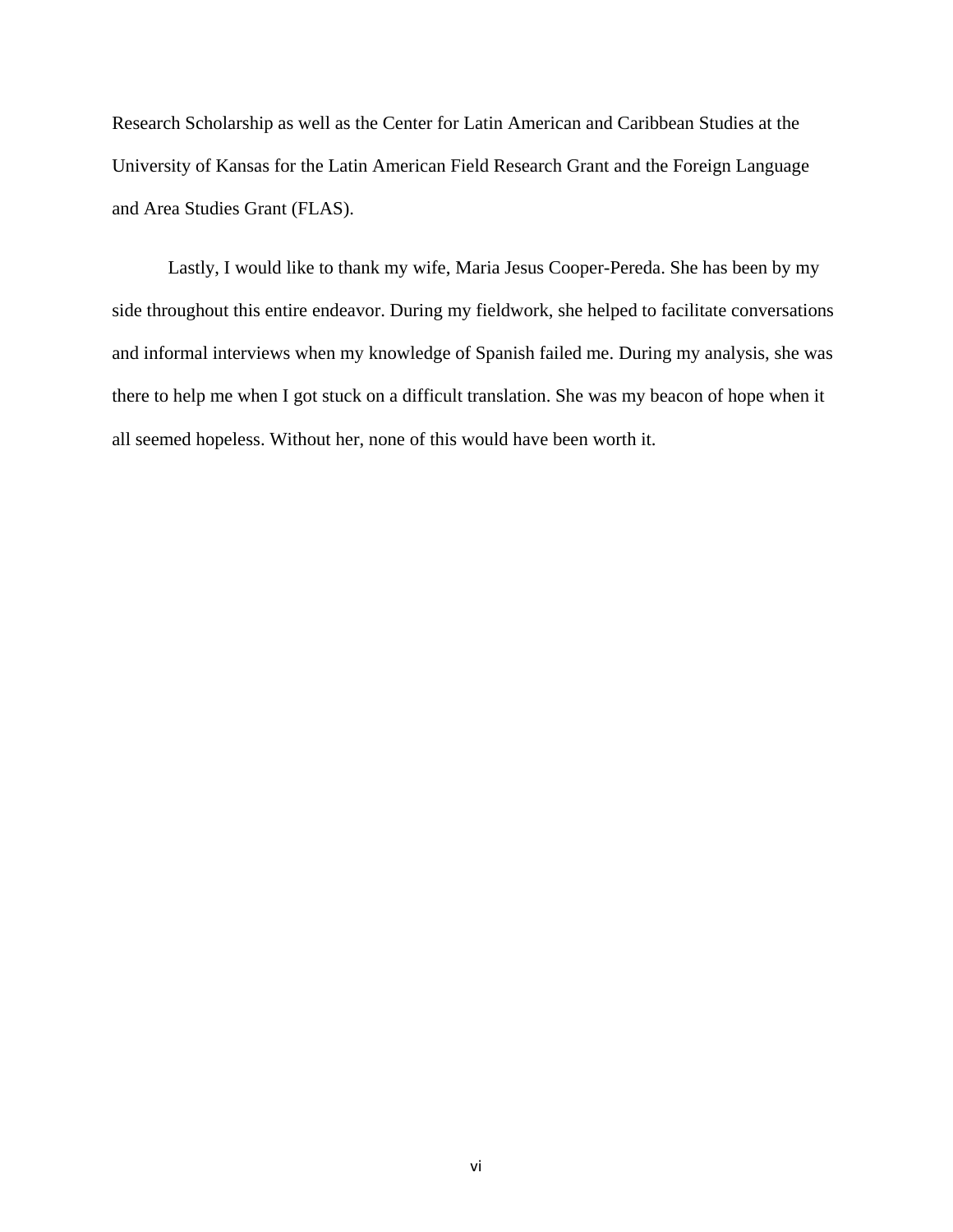### **TABLE OF CONTENTS**

| PART TWO - SITUATING PLURINATIONALISM: A LEGACY OF EXCLUSION AND INDIGENOUS RESISTANCE 17 |
|-------------------------------------------------------------------------------------------|
|                                                                                           |
|                                                                                           |
| PART THREE - SITUATING PLURINATIONALISM: ARTICULATING A NEW VISION OF THE SOCIAL 32       |
|                                                                                           |
|                                                                                           |
|                                                                                           |
|                                                                                           |
| PART FOUR - ANALYSIS OF A PLURINATIONAL PROJECT: UNITY THROUGH DIVERSITY  56              |
|                                                                                           |
|                                                                                           |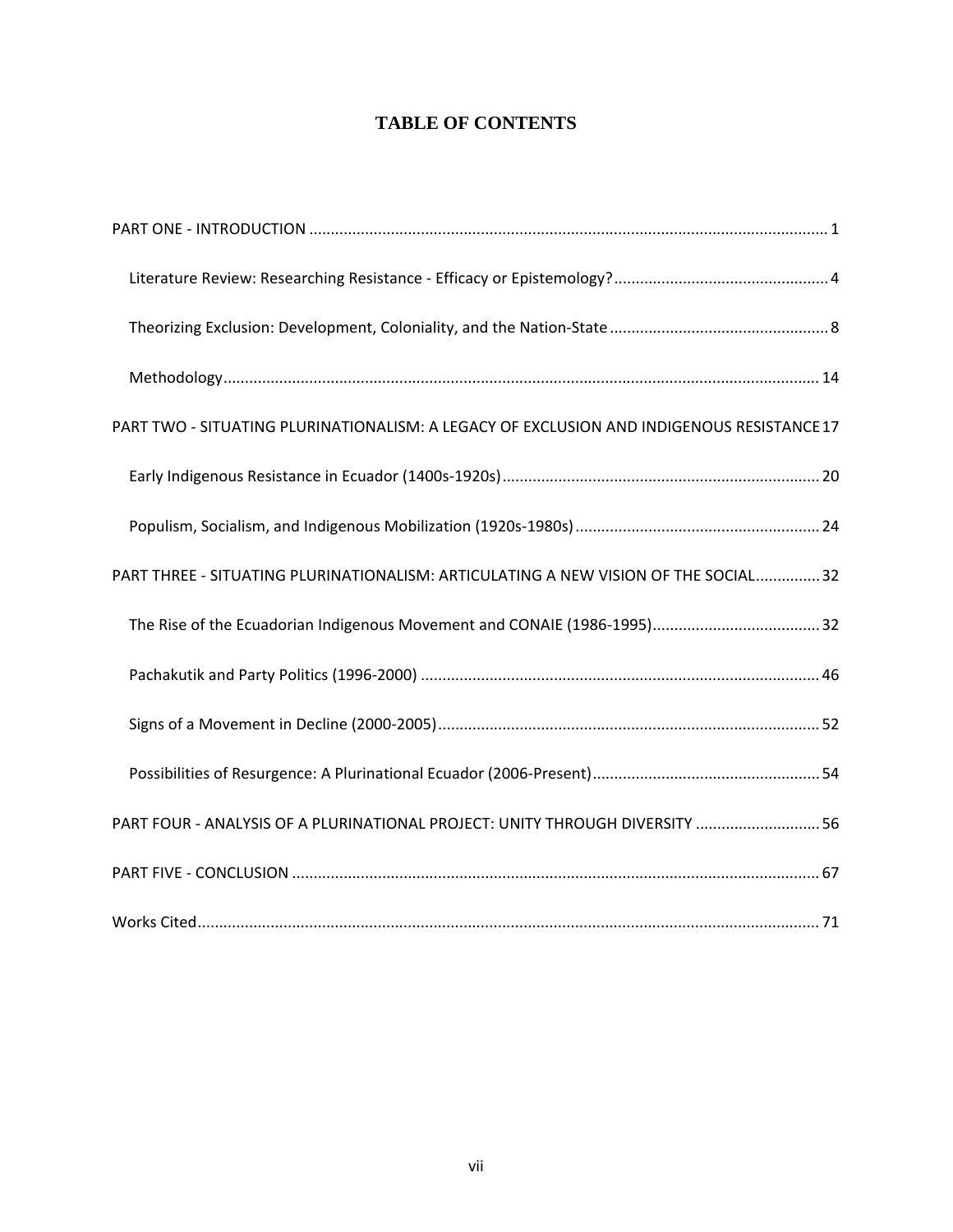#### **PART ONE**

#### **INTRODUCTION**

<span id="page-7-0"></span>In 1990, CONAIE (the Confederation of Indigenous Nationalities of Ecuador) led thousands of Indians in a nationwide *levantamiento* (uprising). Indigenous activists occupied city streets and public buildings. In the countryside they blocked highways with trees and boulders. For over a week, continued protests effectively brought the whole of Ecuador to a standstill. The dramatic success of the CONAIE-led protest shone light on the demands and struggles of the nation's Indigenous communities. At the same time, it thrust CONAIE into the arena of national politics as the united front of the country's Indigenous movements (Becker 2008:1). The 1990 uprising and rise of Indigenous activism that followed has been motivated by a long list of complaints by Indians concerning the persistent and everyday forms of inequality and exclusion they face. However, the problem of persistent inequality in Ecuador remains largely unresolved. In 2007, a national study found Indigenous communities still remained burdened by higher rates of poverty, at 70 percent, compared to the national average of 38 percent. Similarly, they had the lowest levels of participation in higher education, 2 percent compared to 10 percent nationally, and the highest rates of illiteracy, 28 percent compared to 9 percent (SIISE 2007).

Since the movement's formation as a national pan-Indigenous organization in 1986, CONAIE has repeatedly argued that this persistent problem of inequality is directly related to the exclusionary logic that underpins the modern Ecuadorian nation-state model. For CONAIE, the homogenizing, mono-cultural assumptions of the nation-state favors the voices of elites and works to marginalize and exclude those of Indians by negating the existence of their diverse national identities. As a result, CONAIE's activities have been primarily organized around a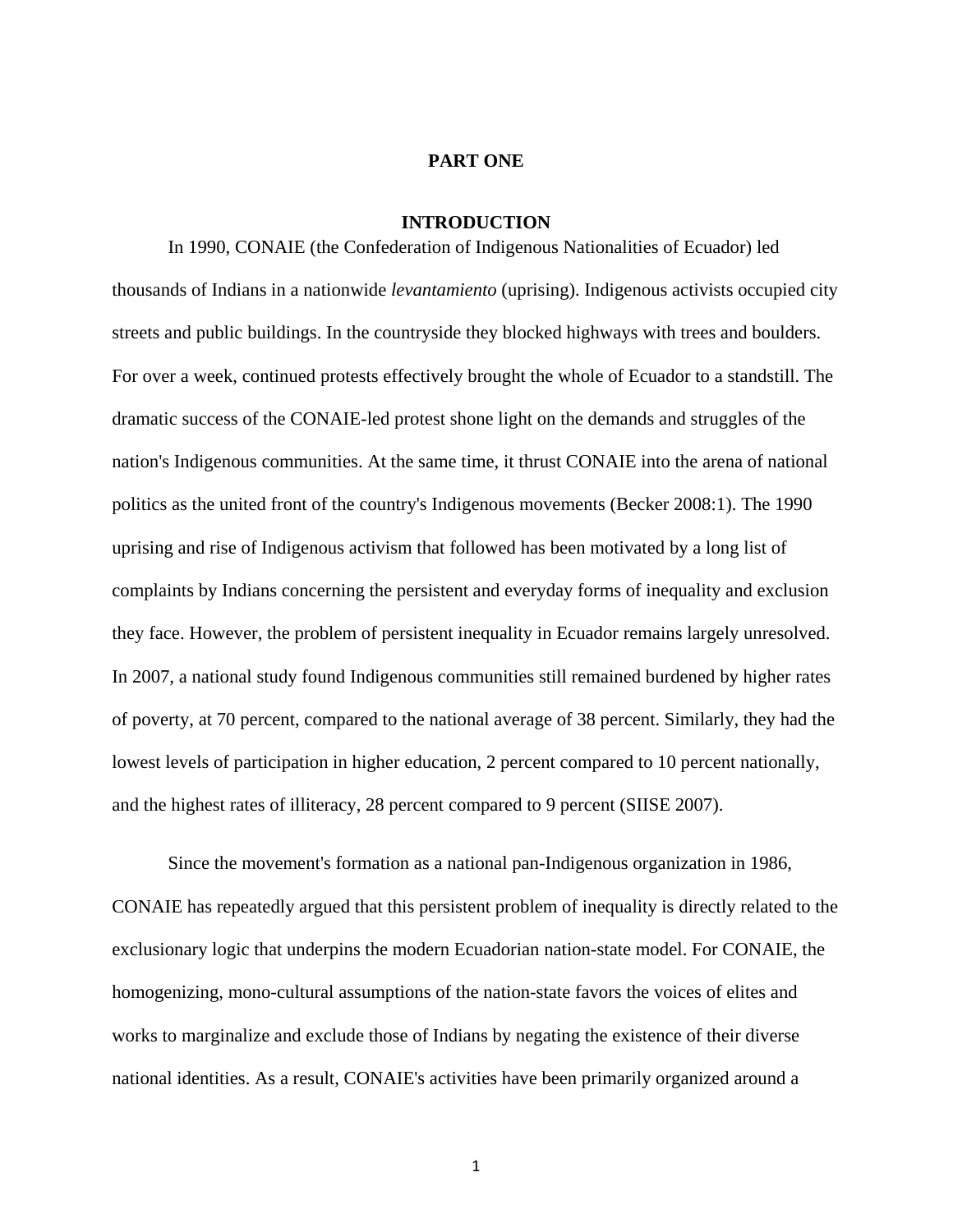desire to redefine the state such that it recognizes the pluri-national character of its population. Put simply, CONAIE's struggle for *plurinationalism* is twofold. On the one hand, plurinationalism calls for increased Indigenous participation in state and economic policy, while, on the other, demanding the local autonomy of Indigenous communities. In this light, CONAIE's demand for plurinationalism illustrates an attempt to articulate a project of social inclusion that also maintains the cultural and epistemic difference of Indigenous populations.

In this paper, my focus is twofold. I *first* focus on the role of CONAIE as the central actor in organizing and mobilizing a groundswell of Indigenous activism in Ecuador that has called for meaningful social inclusion in opposition to 500 years of marginalization and exclusion under colonial and state rule. Over the past thirty years, CONAIE's continued struggle for a plurinational and intercultural Ecuador has had profound impacts on the nation's political landscape. In order to illustrate these changes, I trace the evolution of the movement from its rise in the 1990s, through a period of decline and fragmentation in the early 2000s, toward recent signs of possible resurgence since 2006. This leads up to the constitutional recognition of Ecuador as a Plurinational and Intercultural State in 2008. In doing so, my hope is to provide a backdrop from which to better make sense of CONAIE's plurinational project.

*Second*, I focus on an analysis of CONAIE's vision for a plurinational and intercultural Ecuador. Underlying the logic of their demand for a refounding of the state is what I take to be a five point argument:

- 1. For CONAIE, plurinationalism begins with the recognition of a plurality of Indigenous national identities and their cultural and epistemic diversity.
- 2. These diverse epistemic communities have been historically marginalized and excluded for 500 years under the Eurocentrism of Western modernity.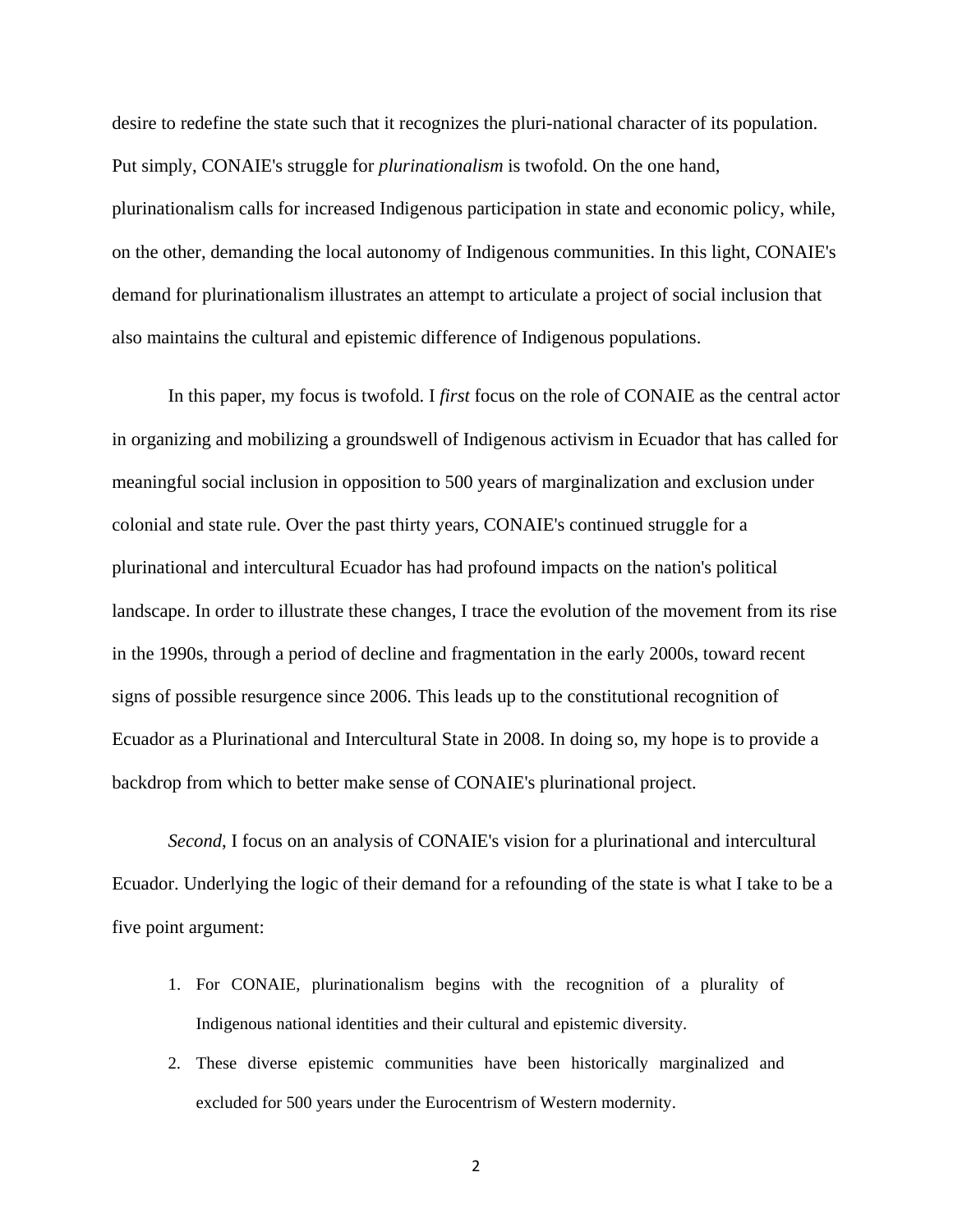- 3. The historical oppression and exclusion of Indigenous communities has undermined national unity and weakened state sovereignty.
- 4. This historically marginalized status affords a unique vantage to both specify the problems and limitations of the current state model and to identify possible alternatives.
- 5. As a result, CONAIE's demand for a plurinational and intercultural state also demands a radical form of social inclusion that extends beyond notions of political participation, material access, or cultural respect. For CONAIE, real social inclusion requires the direct participation of Indigenous peoples in transforming and redefining the very institutions of society, such that they are representative of the cultural values and epistemic principles of Indians.

Driving my analysis of the history of CONAIE and its struggle for plurinationalism is a set of three questions: 1) Does CONAIE's plurinational project point to a shift away from strategies of defensive opposition *against* exclusion toward an offensive protagonism to *reclaim* the voice of Indigenous peoples, as Walsh (2010) has suggested? 2) According to CONAIE, in what ways would a plurinational refounding of the state work to include the perspectives of Ecuador's historically marginalized Indigenous populations in the institutions and organization of society? And 3) What would such a transformation of the state suggest for national unity?

In responding to these questions, I argue that CONAIE's plurinational project represents a new vision of national unity and social inclusion that: 1) is based on the principles and values of Indigenous epistemologies; 2) simultaneously demands both the direct participation in state policy and communal territorial autonomy of Indigenous communities; and 3) illustrates a bottom-up attempt to reconstruct the state in such a way as to promote the common good while protecting the interests of particular groups.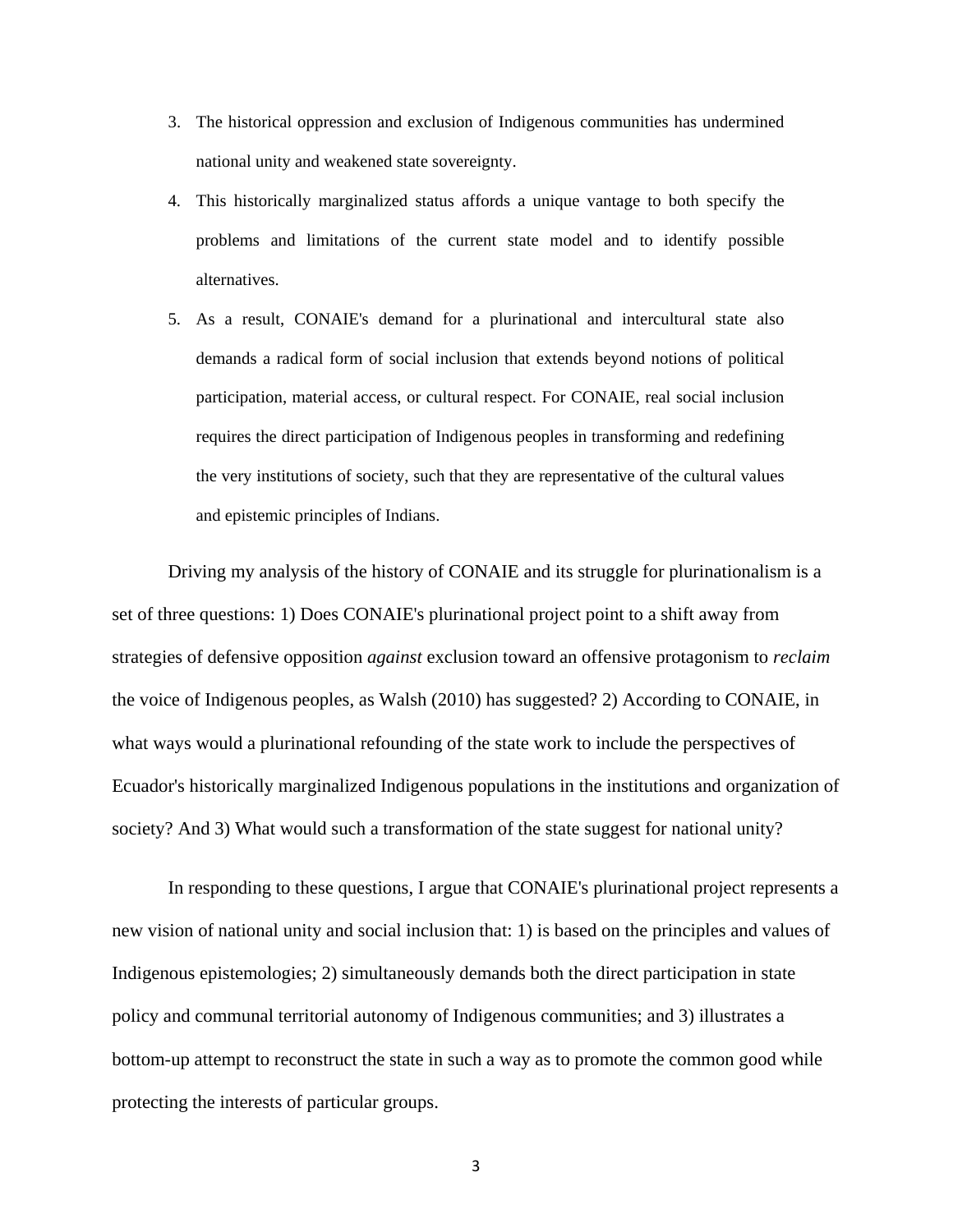#### <span id="page-10-0"></span>*Literature Review: Researching Resistance - Efficacy or Epistemology?*

Research concerning the rise of Ecuador's Indigenous movement primarily focuses on some combination of four major themes: grievances; movement strength and available resources; identity construction and framing; and changes in political opportunities. Every author engages the theme of *grievances* to one degree or another. Whether the focus is on the implementation of neoliberal policy (Andolina 2012; Sawyer 2004; Yashar 2005), the material and political exclusion of Indigenous peoples (Birnir and Van Cott 2007; Beck 2011; Becker 2008), or a legacy of racism and ethnic difference (Pallares 2002; Lucero 2008), researchers recognize that Indigenous movements are responding to a number of grievances. The major division among researchers regarding the issue of grievances seems to center on its explanatory power. Most researchers view grievances as more or less constant and thus an unsatisfactory variable for explaining Indigenous activism. However, analyses that focus on local groups (Andolina 2012) or on specific instances of Indigenous mobilization (Sawyer 2004; Becker 2008) attenuate more closely to the details of grievances in shaping the demands and resistance strategies of these groups. For instance, Andolina (2012) discusses the impacts of a recent "irrigation development project designed to empower indigenous peoples in Cañar, Ecuador" (3). However, the project's neoliberal economic principles of efficiency and productivity, which "privileged the market as essential for empowerment," devalued local Indigenous culture, undermined the social fabric of the community, and were ultimately unsustainable for the small-scale community. Andolina argues that in response to these grievances, the Indigenous peoples of Cañar implemented a new social project "by aligning its aspirations with the values of the national indigenous movement and international agro-ecological movements" (Andolina 2012:22). Similarly, Sawyer (2004)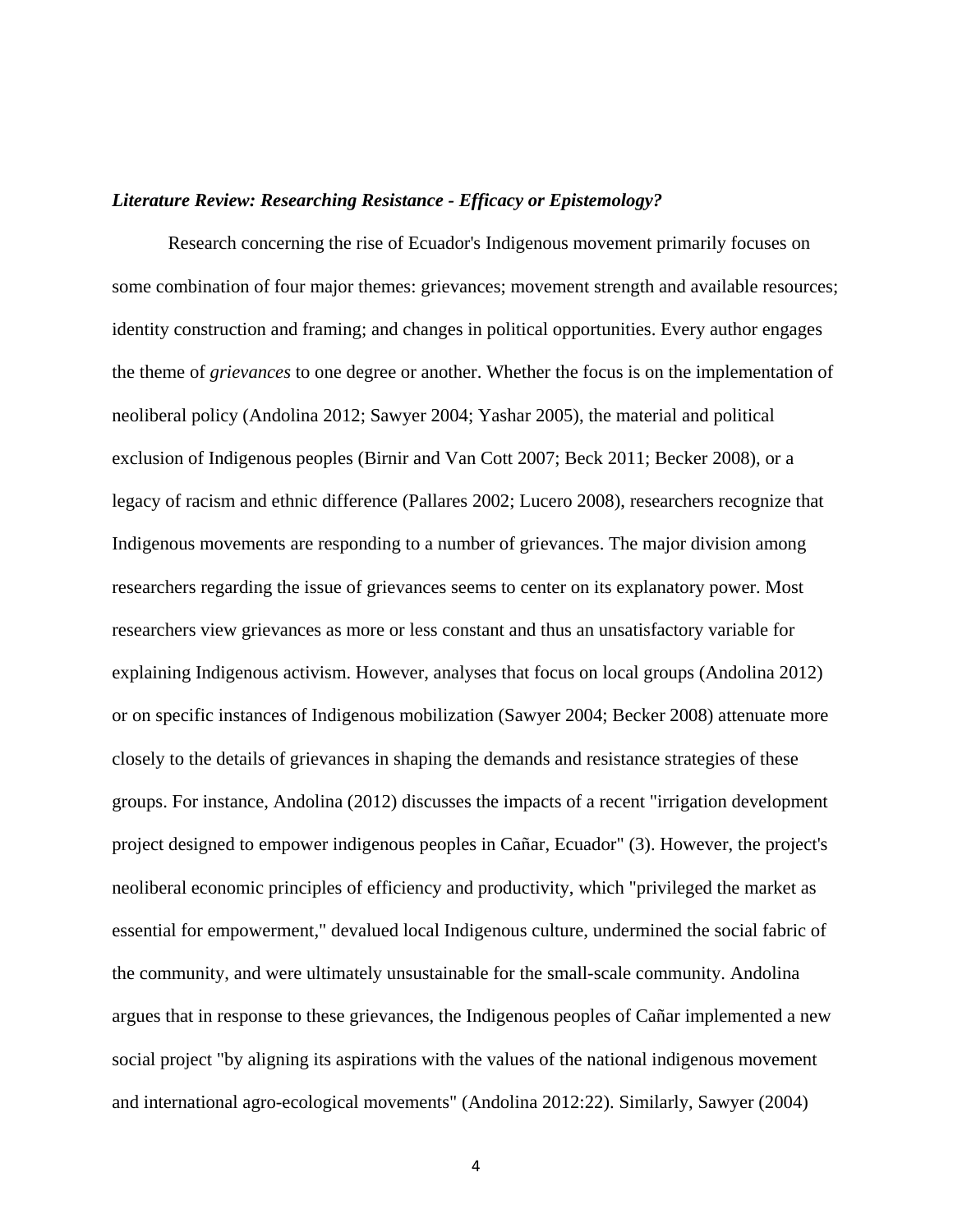discusses in detail one Indigenous organization from the Amazon and their frustrations with the state's neoliberal policies that led to a number of dramatic uprisings throughout the 1990s.

Research that focuses on *movement strength and available resources* are primarily concerned with the identification of facilitating factors for movement success such as the capacity to mobilize, the role of leadership, and the formation of international alliances. For instance, Chartock (2011) argues that movement strength - measured by a movement's capacity to mobilize, its longevity, its inclusivity, its unity, and its local-national alliances - is the determining factor in bringing about changes in state and economic policy. Chartock finds the Ecuadorian Indigenous movement to be stronger than other national Indigenous movements in South America and, therefore, better suited to bring about policy change. Van Cott (2008), on the other hand, highlights the need for an effective local leadership in order to translate movement successes into meaningful changes at the community level and to facilitate negotiations with "higher-tier governments, external donors, and oppositional political actors" (Van Cott 2008:215). Finally, Andolina et al. (2009) argue that international alliances with transnational movements, advocacy networks, and nongovernmental organizations empower Indigenous organizations through the provision of resources and support and creating alternative avenues of protest in an international arena. However, the authors also note that interference from transnational actors can risk distorting the local demands of Indigenous activists and obscuring the issue of class (Andolina et al. 2009:224).

Research on *identity construction and framing* also makes central the issue of efficacy. However, framing research is interested in the identity construction and meaning making activities of Indigenous movements. Both Becker (2008) and Pallares (2002) argue that a concerted effort by Indigenous organizations in the 1970s and 1980s to redefine their demands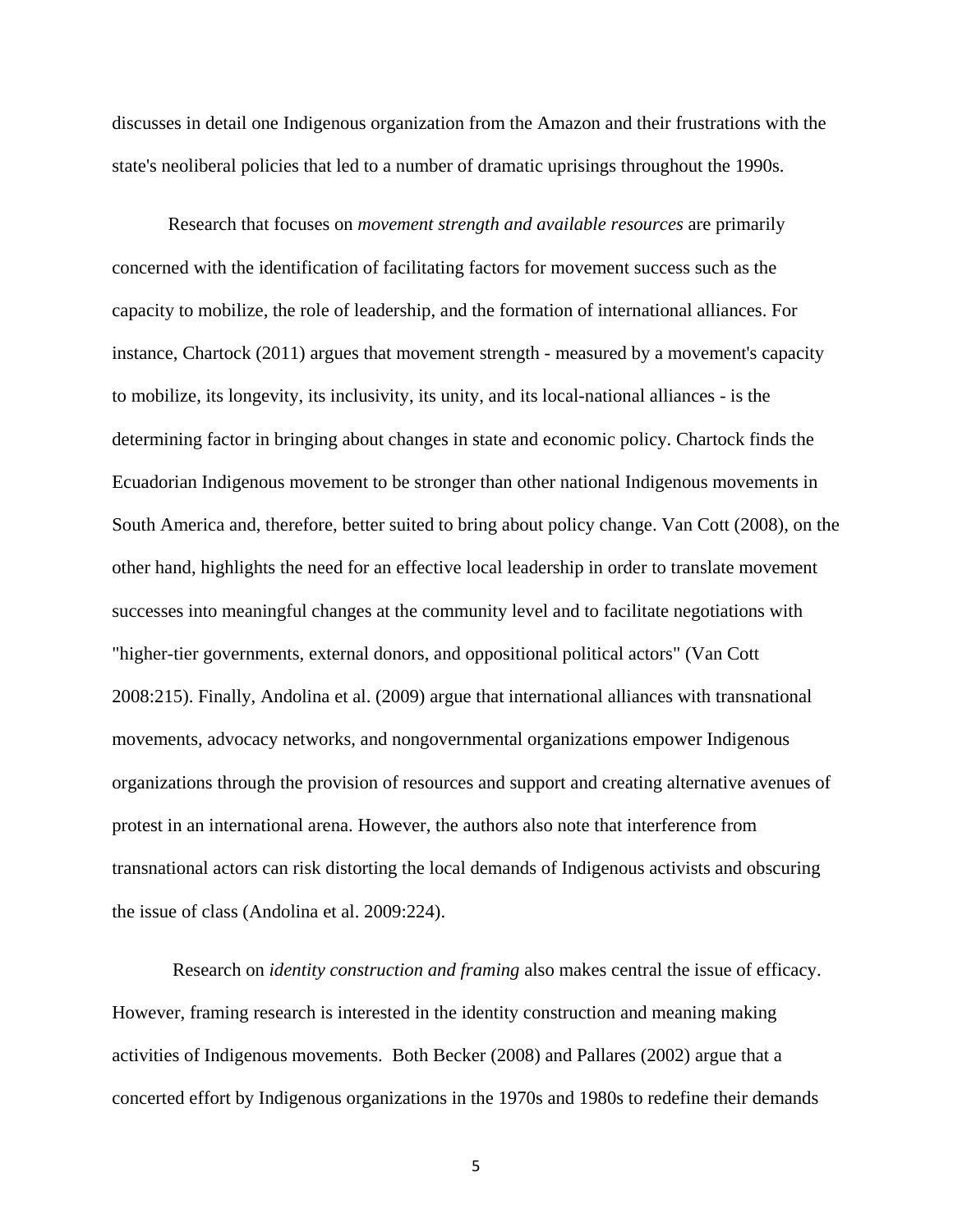was essential to the formation of a strong national Indigenous coalition. Indigenous groups in the highland regions of Ecuador had been principally organized around class-based demands, while those in the Amazonian regions favored an ethnicity-based strategy. The formation of CONAIE in 1986, as a united national front of Indigenous resistance, was the result of a two decade long effort by Indigenous leaders to re-signify the meanings behind their demands in order to recognize the double dimension of their exclusion, as both Indians and peasants. Lalander (2010), in contrast, argues that the ethnicity-based identity of CONAIE is too rigid to navigate the local demands of communities with multiple ethnic identities and too weak as a "political resource, because of cultural, economic and social diversities within the movement" (Lalander 2010:514). Thus, he finds CONAIE to be "an exclusively indigenous organisation" and that this ethnocentrism has led to the weakening of both CONAIE and its political party, Pachakutik. In a similar vein, Zamosc (2007) argues that CONAIE's participation in the 2000 coup of President Jamil Mahuad, and the movement's subsequent decline in support in the following years, illustrate the movement's inability to reframe itself in order to "maintain coherence in situations of partial institutionalization" following their decision in 1996 to enter into the realm of party politics (Zamosc 2007:28). In other words, CONAIE was weakened by its inability to reframe "the movement's ideology by shifting the emphasis from anti-system representations to imageries of democratic renovation from within" (Zamosc 2007:28).

Finally, a number of researchers look to shifts in the political structure and *political opportunities* for explanations of how and why Indigenous movements have emerged. Yashar (2005) argues that the rise of the Ecuadorian Indigenous movement is the result of recent changes in state-society relations, which she refers to as "citizenship regimes." She suggests that until recently, the Ecuadorian state could be characterized as a "corporatist citizenship regime,"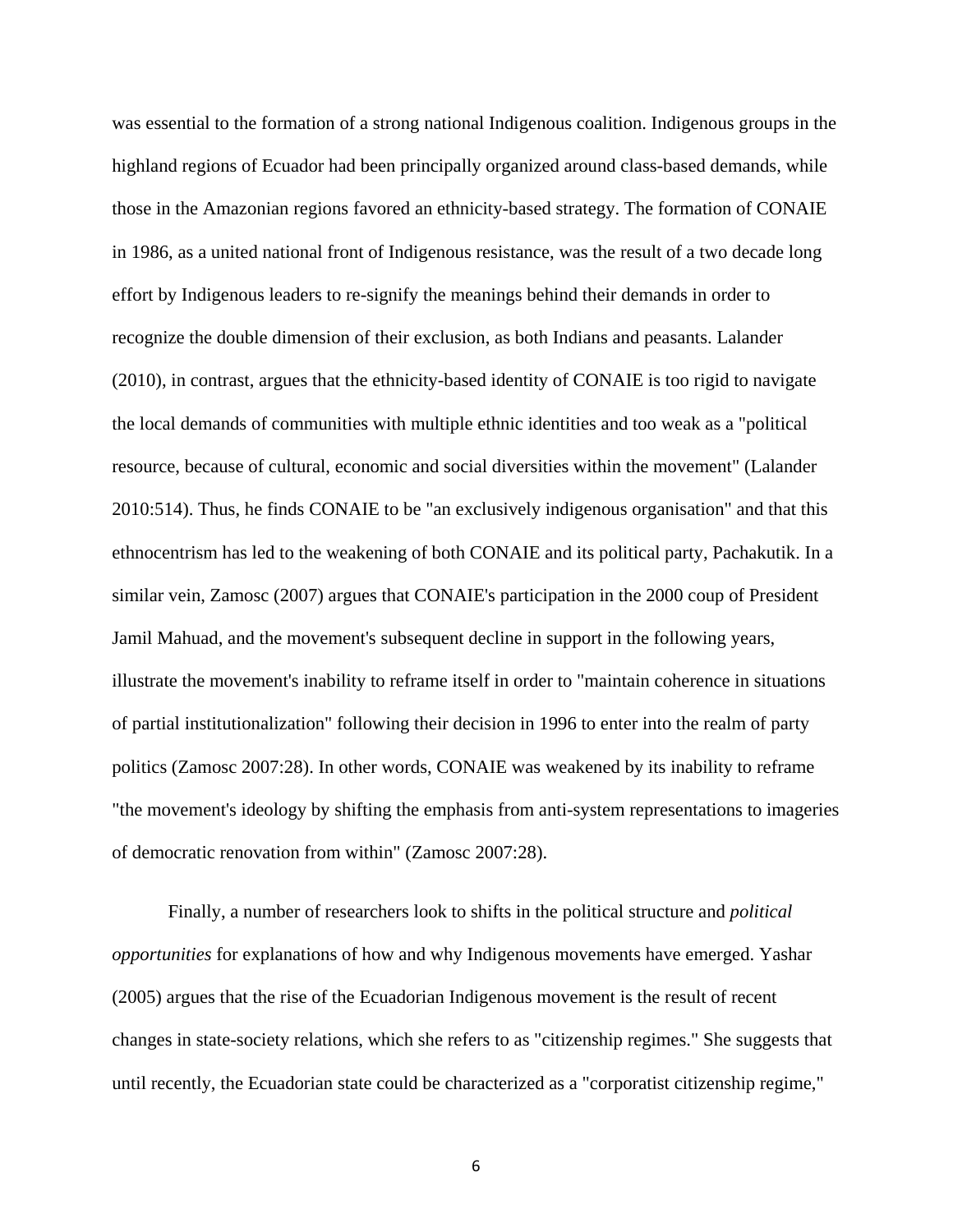which allowed for a degree of relative autonomy in Indigenous territories. However, "As the Ecuadorian state moved definitively from a corporatist to a neoliberal citizenship regime in the 1980s and 1990s," this autonomy was eroded, as was the possibility for reform. As a result, "CONAIE decided to move beyond the defense of local autonomy and toward a redefinition of democratic citizenship"(Yashar 2005:150). Lucero (2008) makes a similar argument, adding, however, the need to recognize that Indigenous activists and their activities also contribute to the redefinition and opening up of the political structure, further incentivizing Indigenous mobilization. Birnir and Van Cott (2007) suggest that openings in the political structure have also proven problematic both for Ecuador and for the nation's Indigenous movement. With the removal of literacy requirements in 1979, Ecuador's Indigenous population was finally allowed to participate in electoral politics. However, Birnir and Van Cott argue that the political incorporation of Indians has fragmented national party politics, weakened the Indigenous movement, and, as a result, inhibited democratic consolidation.

The body of literature that exists on the Ecuadorian Indigenous movement, regardless of whether the focus is on movement strength and framing or on grievances and political opportunities, has been primarily concerned with either the identification of what it is that *facilitates movement success* or the evaluation of Indigenous movements according to explanatory frameworks for *how and why movements occur*. Unfortunately, missing from this scholarship is any serious attempt to engage the intellectual content of the movement's demands, their struggles, or visions for the future. Put differently, by focusing on issues of efficacy and coherence, what it is that these movements are actually fighting for becomes significant, at least implicitly, only secondarily. As McMichael (2010) suggests, rather than simply invoke issues of coherence and efficacy, which "makes linear and cause-and-effect assumptions about 'social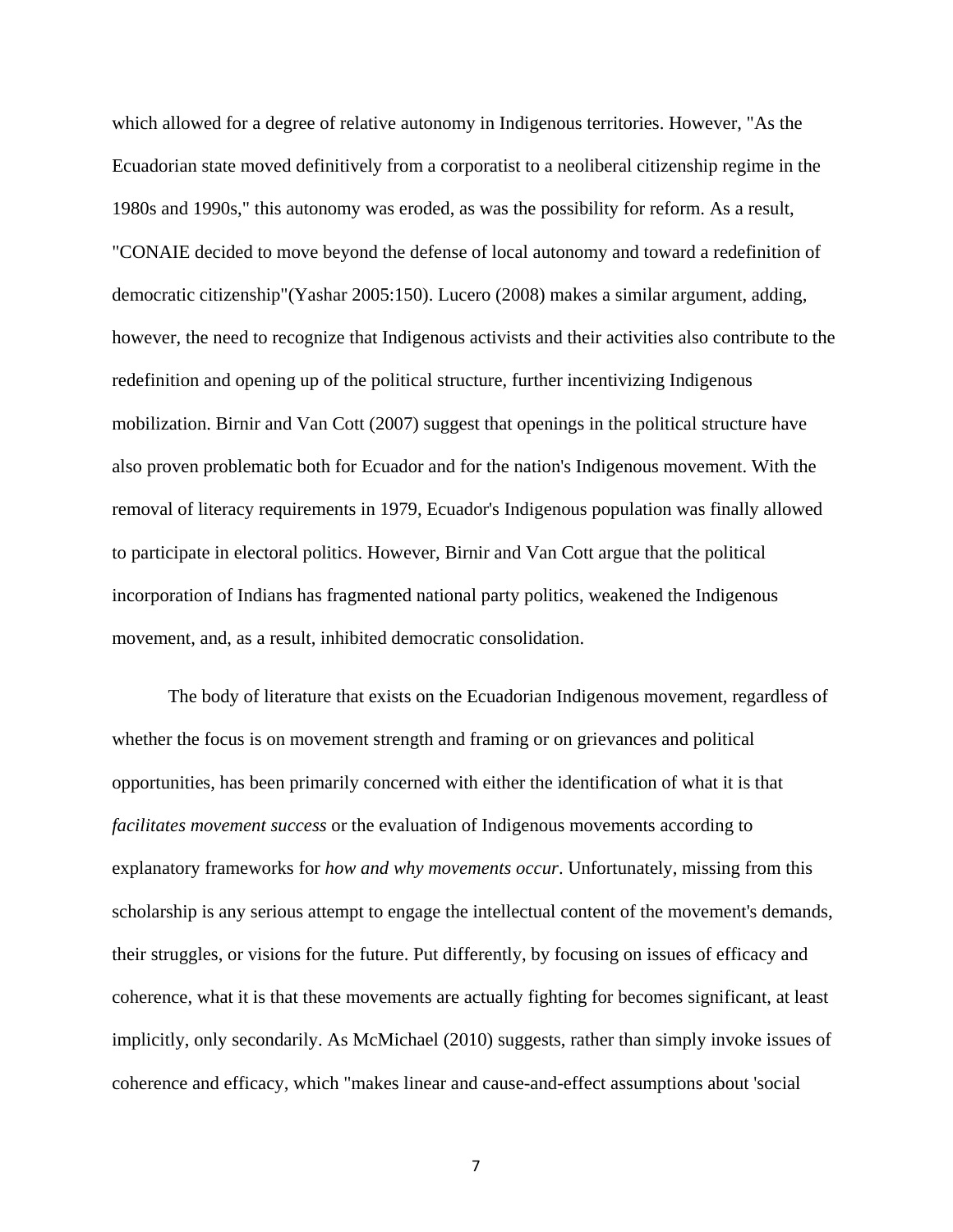change'...[and] risks cultural and historical abstraction," research should recognize "the significance of epistemic challenges to social change...viewing struggles as units of observation...in relation to a shared political-economic conjuncture" (McMichael 2010:4-5). Similarly, Walsh (2010) argues that research on Indigenous movements in Ecuador and elsewhere have largely constructed these movements as objects of study, characterizing them in oppositional and reactionary terms. This body of research has been unable or unwilling to conceive of Indigenous activists as intellectual agents, "making thought and intervening with and through this thought in social, political and ideological realms." However, Walsh argues that this intellectual agency is evidenced in the recent collective actions of Indigenous movements and "in the new political and epistemic paths that this action are opening, paths that lead to and enable new arrangements of thought, knowledge, and of thinking within and towards the political, and to new constructions of life, living, and societal articulation" (Walsh 2010:202). In other words, much of the existing research on the Ecuadorian Indigenous movement fail to account for the intellectual contributions of Indigenous activists and their struggles in specifying the limitations of regimes of domination and intervening with alternative visions for the future. *My paper contributes to the existing literature by focusing on the intellectual content of CONAIE's demands and their vision for a new plurinational Ecuadorian society.*

#### <span id="page-14-0"></span>*Theorizing Exclusion: Development, Coloniality, and the Nation-State*

Recently, social theorists have become increasingly concerned with the relationship between epistemic exclusion and the cultural, political, and economic forms of social exclusion. These scholars worry that globalization and the hegemonic rise of neoliberal development as a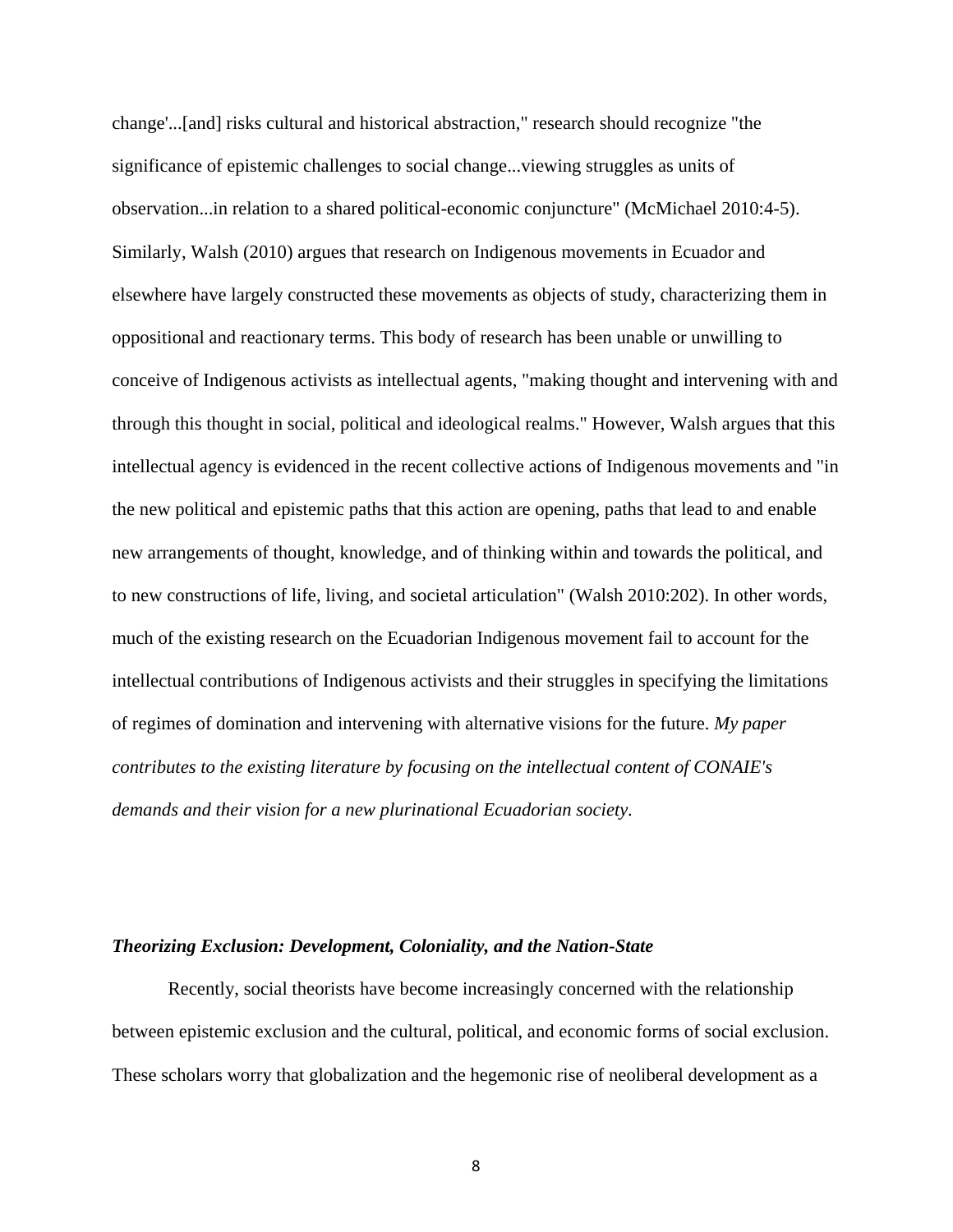global regime of international governance has intensified the concentration of power and resources in the hands of elites, making national and international institutions less accountable and less democratic (McMichael 2011; Harvey 2005, 2007; Mignolo 2011; Evans 2008). At the turn of the century, Appadurai noted that:

> In the public spheres of many societies there is concern that policy debates occurring around world trade, copyright, environment, science, and technology set the stage for life-and-death decisions for ordinary farmers, vendors, slumdwellers, merchants, and urban populations. And running through these debates is the sense that social exclusion is ever more tied to epistemological exclusion and concern that the discourses of expertise that are setting the rules for global transactions, even in the progressive parts of the international system, have left ordinary people outside and behind (Appadurai 2000:2).

At the same time, Appadurai points to the activities of numerous popular movements who have began to mobilize "from below" in order to challenge, critique, and resist their epistemic exclusion. Appadurai argues that, in doing so, these movements embody an nascent project of "'globalization from below'...which strives for a democratic and autonomous standing in respect to the various forms by which global power further seeks to extend its domination" (Appadurai 2000:3).

More recently, McMichael (2010) has argued that the logic of neoliberal development is premised upon the epistemic privilege of the "market calculus," which defines social progress and human well-being in a singular and universalized metric of economic growth. Other epistemological perspectives that are either unable or unwilling to conform to neoliberalism's market calculus have therefore been definitionally "rendered unviable, invisible, or unthinkable" (McMichael 2010:3). McMichael refers to those who have experienced the exclusionary face of neoliberalism as the "casualties of progress." These are the people "whose class, gender, racial/ethnic, sexual, or disability identities have served as axes of exploitation, as well as those regarded as redundant and at odds with the values and history of capitalist modernity"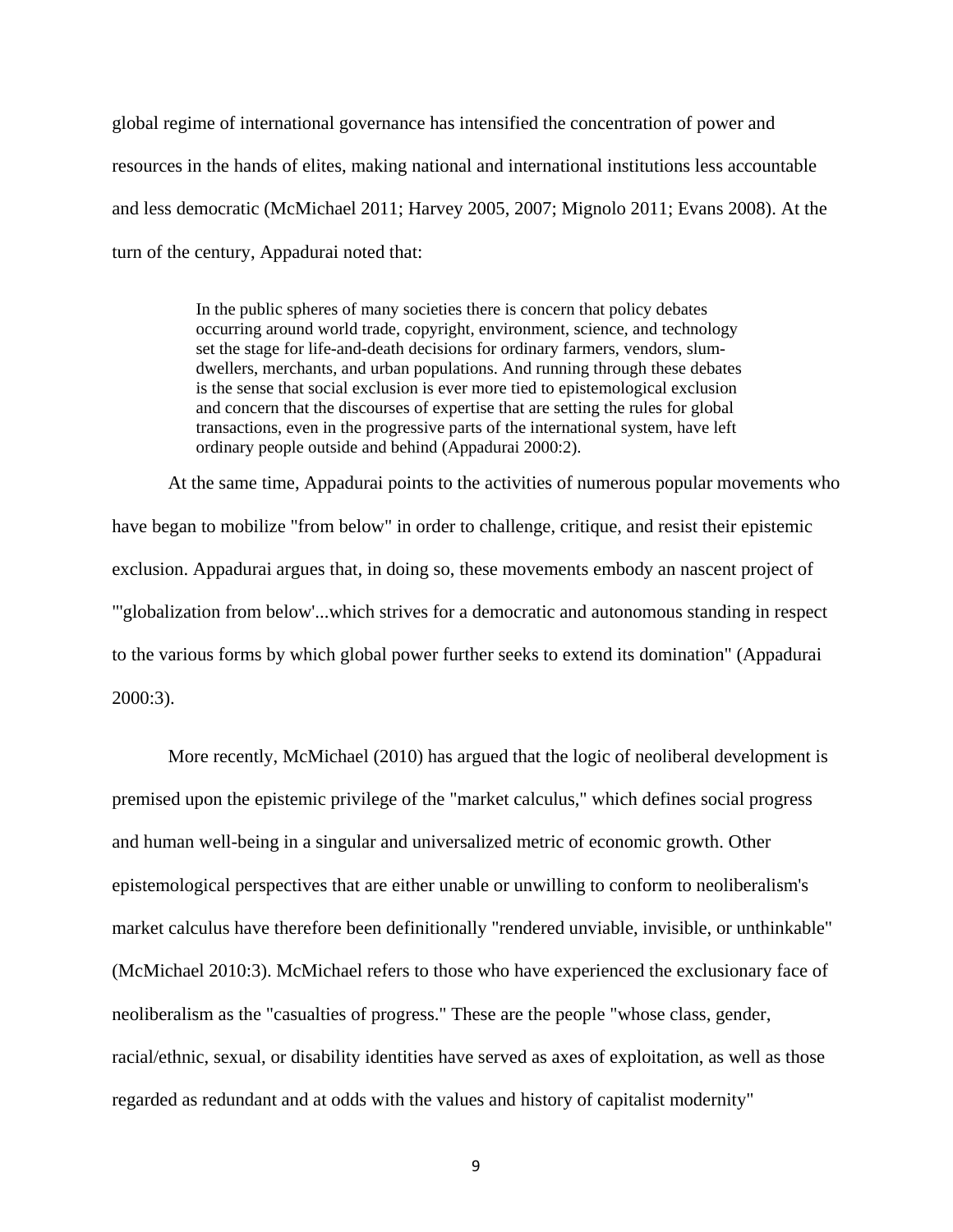(McMichael 2010:1). For McMichael, it is these people, and their struggles over resources and representation, which have emerged in response to intervene - with their particular knowledge forms and ways of living - to interrogate, to expose, and to contest this epistemological privileging of the market. In this way, their struggles specify the limitations of development and articulate innovative visions for social organization and the future (McMichael 2010:5).

Quijano (2000; 2007) uses his concept of the "coloniality of power" to argue that the hegemony of neoliberalism as a global power regime is premised upon, and structured by, the legacy of European colonialism. As he suggests, "With the conquest of the societies and the cultures which inhabit what today is called Latin America, began the constitution of a new world order, culminating, five hundred years later, in a global power covering the whole planet" (Quijano 2007:168). For Quijano, this coloniality of power refers to a confluence of three mutually constitutive elements, which were consolidated into a coherent structure of power and social domination during colonial expansion: 1) the use of race as a discourse of power; 2) the rise of global capitalism; and 3) an epistemic Eurocentrism. Together, these three elements were used to legitimize European domination of colonized peoples through the expropriation, repression, and devaluation of indigenous knowledges, cultures, and sociopolitical institutions (Quijano 2000:541).

In this way, European colonialism entailed the construction of a linear, progressive reinterpretation of human history and a racially defined hierarchical reorganization of society. Both of which pointed to European knowledge and culture as the pinnacle of science and the culmination of human civilization. Indigenous knowledges and cultures, on the other hand, were characterized as inferior relics of humanity's past. It is this totalizing episteme, then, that, for Quijano, underwrites the epistemic exclusion experienced by many today under the directives of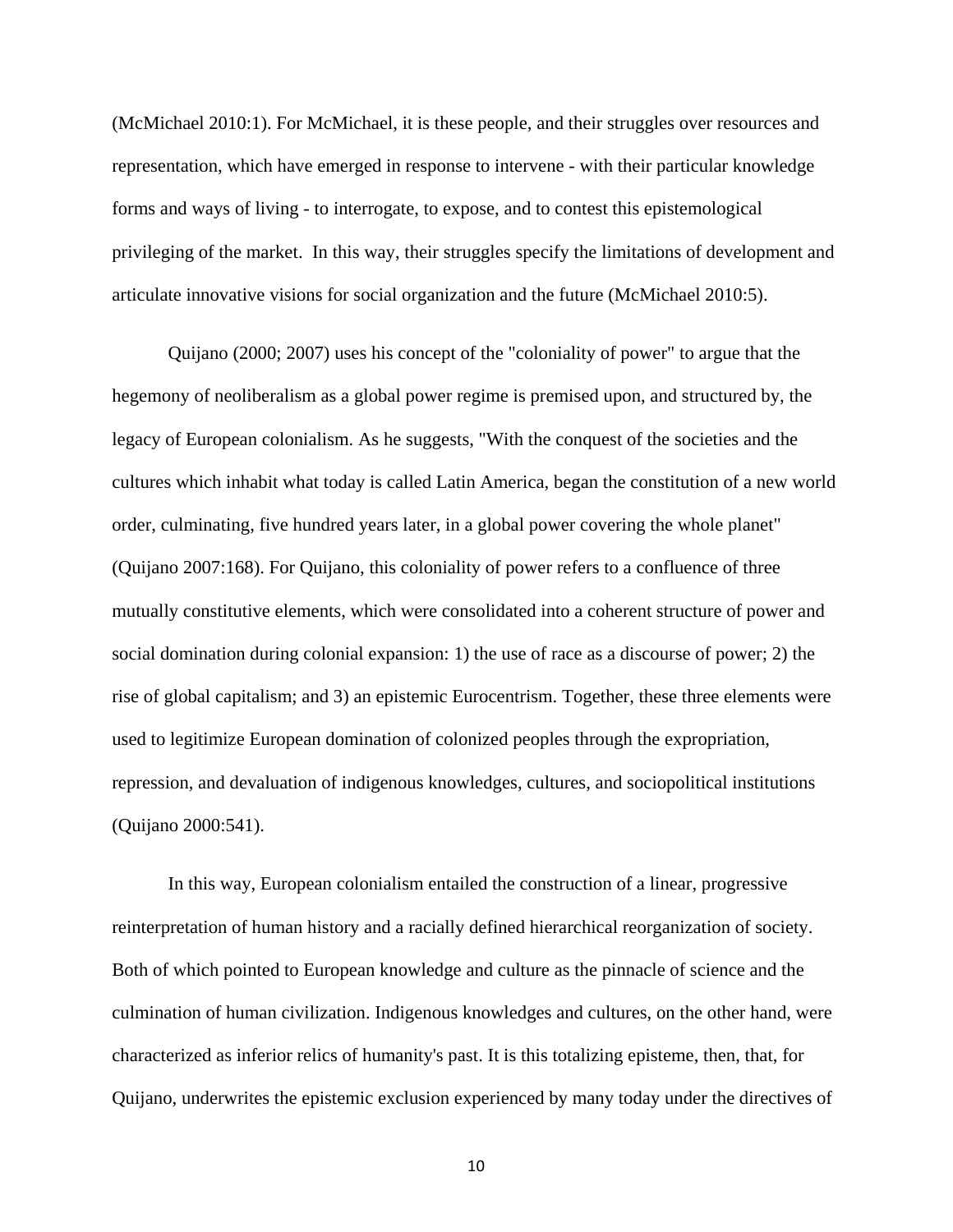neoliberal development policy. We see this coloniality of power being played out on the global scale in the continued gap in the production of knowledge, where the opinions and perspectives of the North are favored over those of the South, as well as in the persistent inequality among North-South relations and the prominence of political and economic leaders of the North within the international institutions of governance. This leads Quijano to conclude that "the model of power that is globally hegemonic today presupposes an element of coloniality" (Quijano 2000:533).

The formation of the modern nation-state in Latin America, Quijano continues, helps to elucidate this process. As he suggests, "One of the clearest examples of this [coloniality of power] in Latin America is the history of the so-called national question: the problem of the modern nation-state in Latin America" (Quijano 2000:556). Quijano begins by pointing out that the nation-state model for society is Eurocentric because it is premised upon the particular historical contexts of Europe, which makes presuppositions regarding the existing social order prior to nation-state formation. Specifically, the formation of the nation-state assumes a relatively homogenized population, achieved through the democratization of social relations (Quijano 2000:559). In Europe, these two factors facilitated nation-state formation by fostering both a common national identity and a shared national interest. In Latin America, the coloniality of power made this impossible. In the wake of colonization, land - as well as political and economic power - throughout Latin America had been left highly concentrated within the hands of a white minority population, much of which taken from Indigenous populations (Quijano 2000:562). This meant that the interests of whites were "explicitly antagonistic" to those of Indians. As Quijano notes, the privileges enjoyed by this white minority "were made from precisely the dominance and exploitation of those peoples [Indigenous peoples] in such a way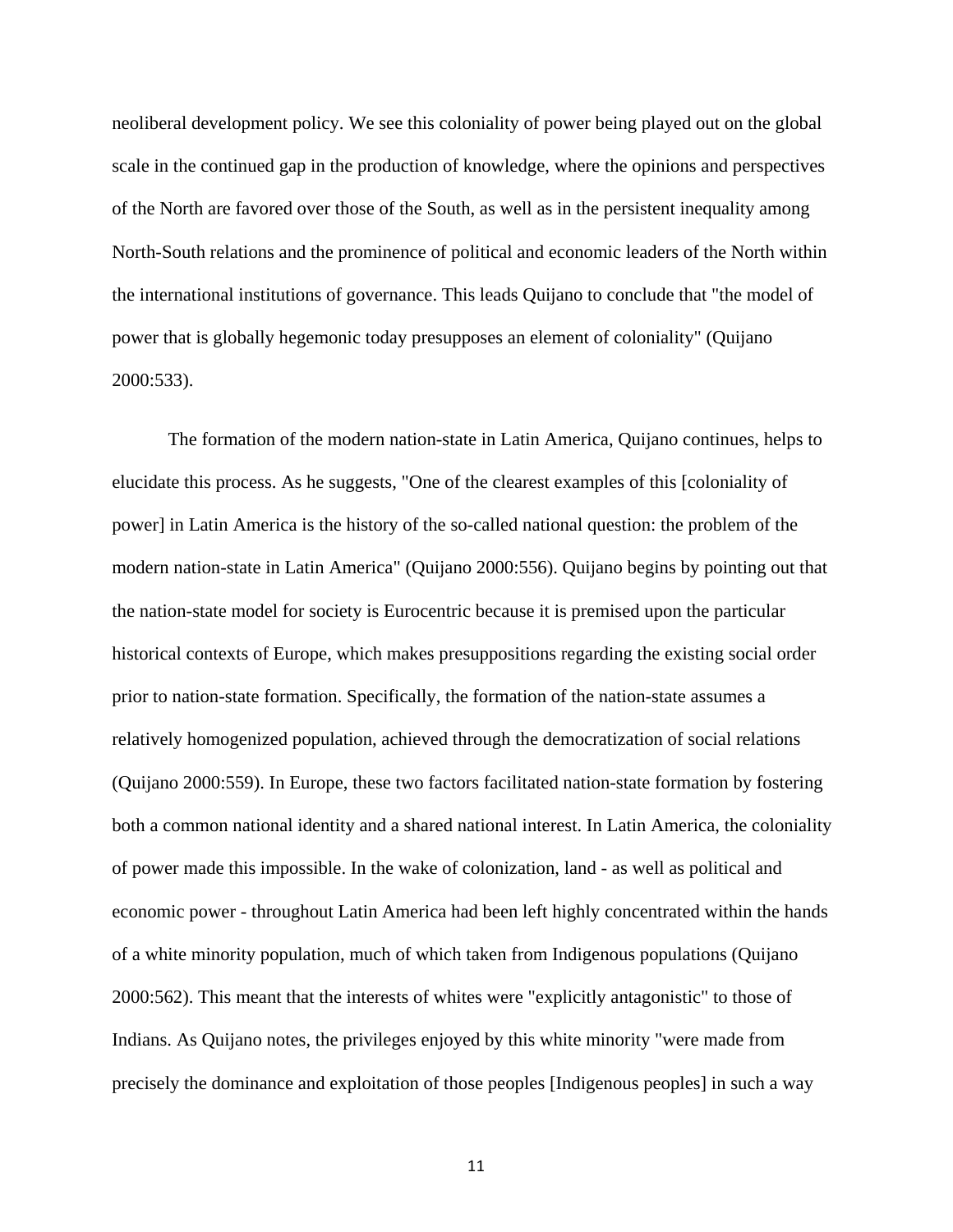that there was no area of common interest between whites and nonwhites and, consequently, no common national interest for all of them" (Quijano 2000:566). Instead, even as this white minority gained control of the newly independent states, they continued to identify with the interests of Europe and to look to Europe as the model society. As a result, homogenization efforts throughout Latin America were not driven by the democratization of social relations. Here, homogenization has been sought through concerted state efforts to eliminate, exclude, and assimilate Indigenous populations as well as other nonwhites. As Quijano notes, this was not "a process toward the development of modern nation-states, but was instead a rearticulation of the coloniality of power over new institutional bases" (Quijano 2000:567).

In her discussion over the debates concerning plurinationalism during Ecuador's National Constitutional Assembly in 2007-2008, Walsh (2009) uses Quijano's concept of coloniality to both identify several limitations of the nation-state model within the context of Ecuador. She views Indigenous demands for plurinationalism as both an effort to expose the state's "ongoing colonial relationship" and to illustrate the need for a plurinational project of state refounding "from below" - i.e., from the epistemological perspectives of historically excluded populations. First, as she argues, "this coloniality of power produced the ethnic-racial difference...as a historical-structural problem which continues to be integral to the Ecuadorian state, society and its social-political institutions...[which] continue to perpetrate and justify the colonial difference and inequality" (Walsh 2009:67-68). As evidence of this process, she points to the nation's persistent problems with racism, the disproportionately high rates of poverty among Indigenous populations, and the state's use of projects of racial whitening and cultural assimilation as metrics of progress and development. Second, and as a result, the Ecuadorian nation-state and its institutions have been premised upon the uni-national and monocultural assumptions - and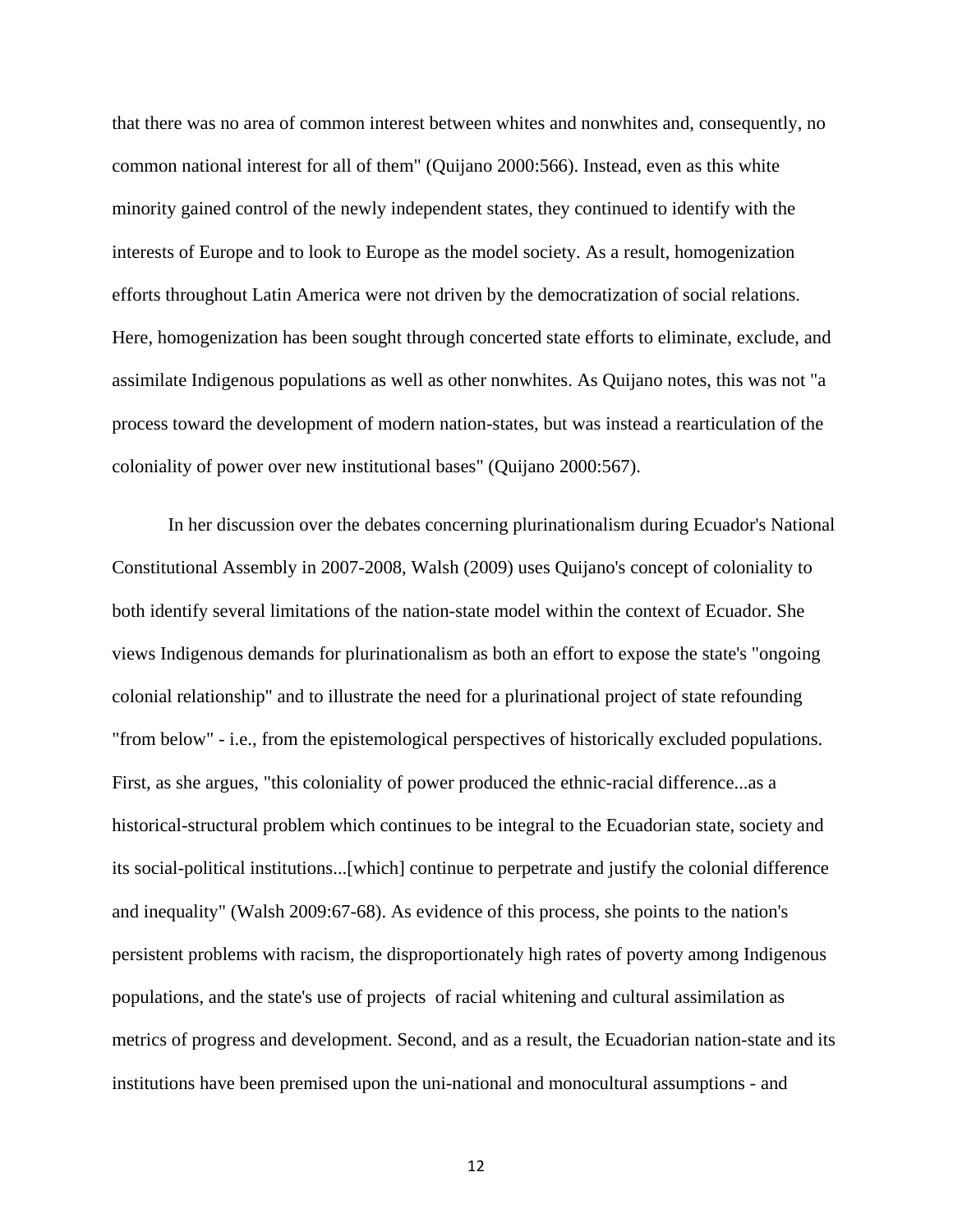interests - of white-mestizo elites, which fail to recognize or represent the "literally plural character of the national." As Walsh points out, "When a state and society are created according to the interests of the dominant group and culture...the national is nothing more than a set of institutions which represent, reflect and privilege these groups to the detriment of the population as a whole" (Walsh 2009:68). This leads to Walsh's third point. She argues that this legacy of the social and epistemological exclusion of Indigenous populations has not only been detrimental to Indians, but to all of Ecuador's citizens. The exclusionary effects of coloniality have fragmented national unity, weakened state sovereignty, and inhibited democratic consolidation.

Thus, CONAIE's demand for plurinationalism puts forth a project of meaningful inclusion that requires a "refounding of the state...based on the profound transformation of the state-society relationship, its institutional structures, and the democratic system, and it must move away from the capitalist and neoliberal model and interests" (Walsh 2009:70). The plurinational vision for inclusion demands that the very structures and institutions of the state and of society be defined by, and representative of, the plurality of Indigenous nationalities of Ecuador, their diverse epistemologies, their cultural values and their sociopolitical systems. In this paper, I continue along this school of thought, providing a more detailed analysis of CONAIE's vision of plurinationalism. In doing so, I am interested in answering the question: What would such a project of social transformation suggest for national unity? I argue that plurinationalism requires a sincere engagement with the worldviews and values of Indigenous peoples and other historically excluded populations. It also entails a recognition of the relationship between social exclusion and the epistemic exclusion of these populations, negating their participation in decision making processes.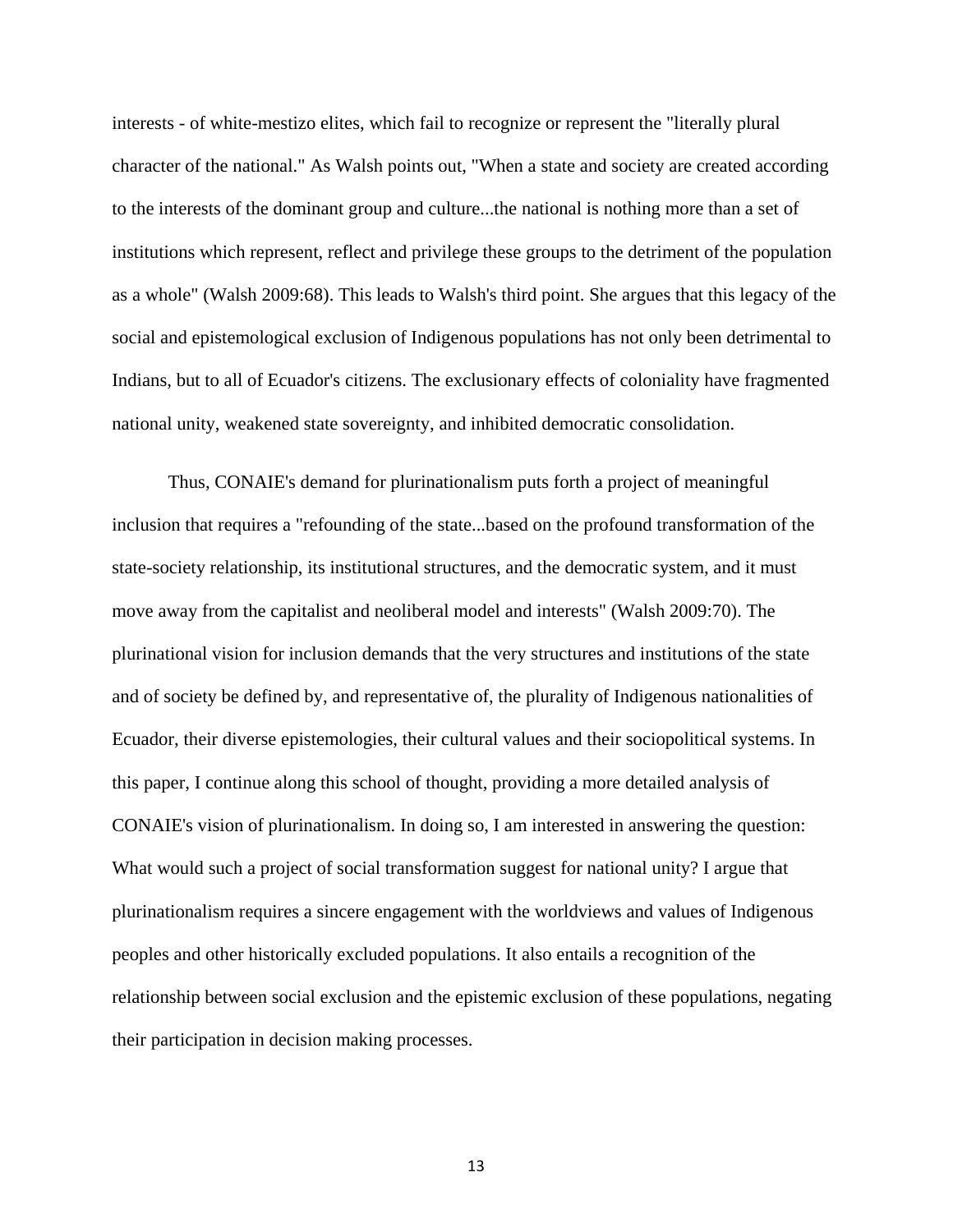#### <span id="page-20-0"></span>*Methodology*

In the summer of 2012, I spent two months collecting data and meeting with Indigenous leaders in Ecuador, after receiving approval for my project from the University of Kansas Human Subjects Committee. I already had a familiarity with the region prior to my fieldwork, having traveled to Ecuador on several occasions before, with each trip typically lasting about a month. My data collection took place in Quito, the nation's capital city, and the surrounding areas. While I was there, I repeatedly visited the headquarters of both CONAIE and Ecuarunari, two prominent Indigenous organizations within Ecuador's highlands. I met several times with the president, vice-president, and the communications officer of CONAIE as well as a number of *dirigentes*, or Indigenous leaders. During these informal meetings, Indigenous leaders responded to my questions about the history of the movement and its struggles and demands. I was also able to learn more about the organization of CONAIE and the structure of communication and participation within the movement.

Unfortunately, I was never able to convince anyone within the movement to sit down with me in order to participate in any formal interviews. Several of those with whom I requested an interview informed me that they simply did not have the time. The president of CONAIE, for instance, told me he was working on a project of his own that summer which made it impossible for him to meet with me for any lengthy amount of time. Others would tell me that they were unable to provide me with the kind of information I was interested in and would politely direct me to contact other leaders or members within the organization. However, most of these contacts were similarly either unavailable or unwilling to sit down for an interview. Even the few who I was able get to agree to an interview would invariably have something come up on the day of the interview and would have to cancel.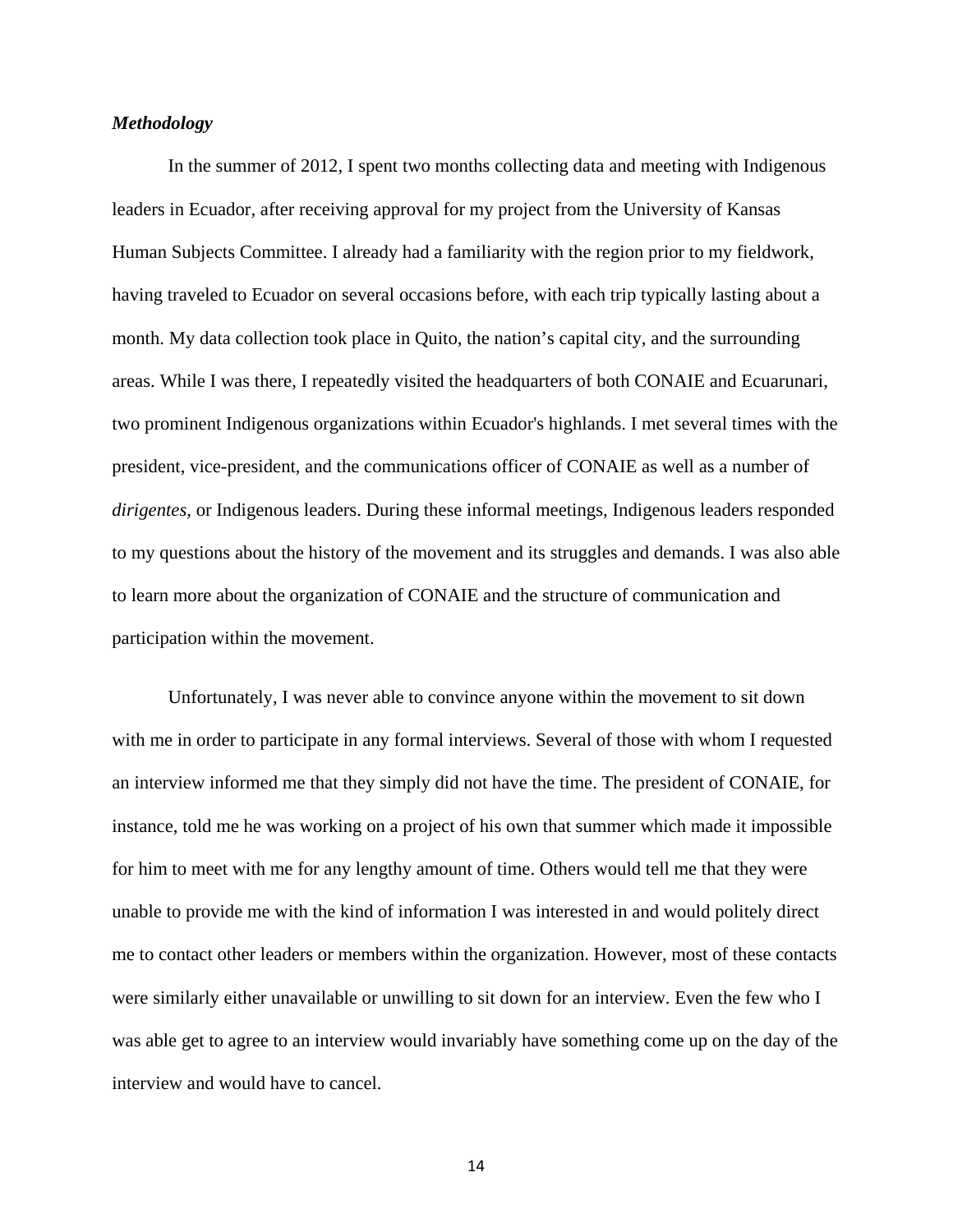Everyone I spoke to within CONAIE seemed weary about my requests for an interview and the possible implications of my research. I was asked time and again about the nature of my research and to specify which institution I was affiliated with. There are a number of likely reasons behind this weariness and the general lack of interested to be interviewed. First, neither the movement nor its constituents owed me anything. They had no reason to make the sacrifice of going out of their way and taking time out of their day to make themselves available to me. Even so, everyone I met with did what they could in order to help me along with my project. Second, Ecuador's current president, Rafael Correa, has taken up an increasingly oppositional stance toward CONAIE and other Indigenous activists over recent years, accusing them of terrorism, sabotage, and of cooptation by the right. Coupled with this has been what CONAIE and outside observers perceive as a concerted effort by Correa to weaken and fragment the movement. As a result, CONAIE has reason to be adverse to the influence of outsiders. Lastly, racism remains very much a problem within Ecuador. Indigenous peoples are confronted with this racism daily. During my research, I was accompanied by a non-Indigenous Ecuadorian who helped with translation as needed. This undoubtedly contributed to their apparent weariness with my research.

Having been aware of these possible barriers to conduct interviews, I had also prepared to collect documents from CONAIE if possible and to do archival research. I was able to successfully acquire a number of documents which had been published by CONAIE. These documents were produced for the purpose of providing information about the movement and its demands to its members and to the public at large. These documents were concerned primarily with the history of the movement, its activities and protests over the years, the movement's interpretation of the problems facing Ecuador and Ecuadorians, as well as the significance and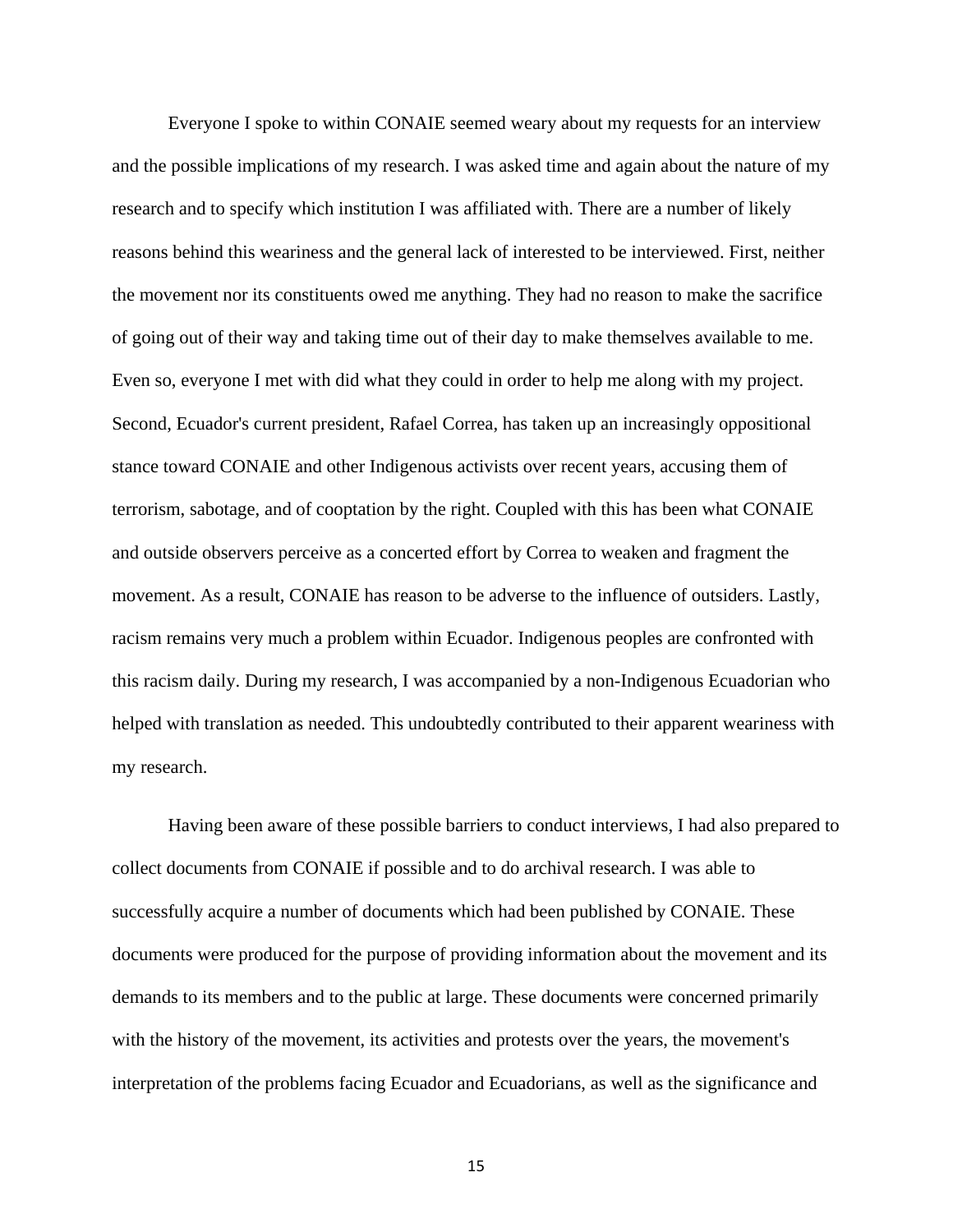meanings behind CONAIE's demands. The documents I collected came in a number of forms, including informative pamphlets, educational booklets and workbooks, songs, poems, and manifestos. The majority of these documents were collected during repeated visits to CONAIE's headquarters in Quito. I also located, through archival research in the university and national libraries of Quito, a few additional documents and a number of archival newspaper accounts of the movement and its activities. I acquired additional documents at a three-day long educational outreach seminar organized by CONAIE. The seminar, which I had been invited to attend by CONAIE's communications officer, was held at the *Nueva Vida* (New Life) campgrounds where CONAIE was originally founded in 1986. Its primary focus was on the issue of Indigenous rights as defined under the Ecuadorian constitution and by the international community. Additionally, the seminar served as a forum to discuss the struggles facing Indigenous peoples in Ecuador. The participants arrived at the campgrounds the first day and settled into the cabins were they would be staying for the next two nights. The second day was focused on Indigenous rights, while the third day focused specifically on the rights of Indigenous women. Throughout the meetings, guests were encouraged to participate in dialogue with the presenters and one another in order to express their interpretations of the problems confronted Indigenous peoples and their daily lives. I was invited by the organizers of this event to return the Nueva Vida the following week for an assembly of CONAIE's leaders from across the country to assess the current state of the movement and discuss its future. However, when I arrived the following week, CONAIE's president informed me that this was meant to be a closed meeting and he requested that I leave the campgrounds.

Of the documents collected, I decided to focus on those published between 2006 and 2011, the years leading up to and following the 2008 constitutional recognition of Ecuador to be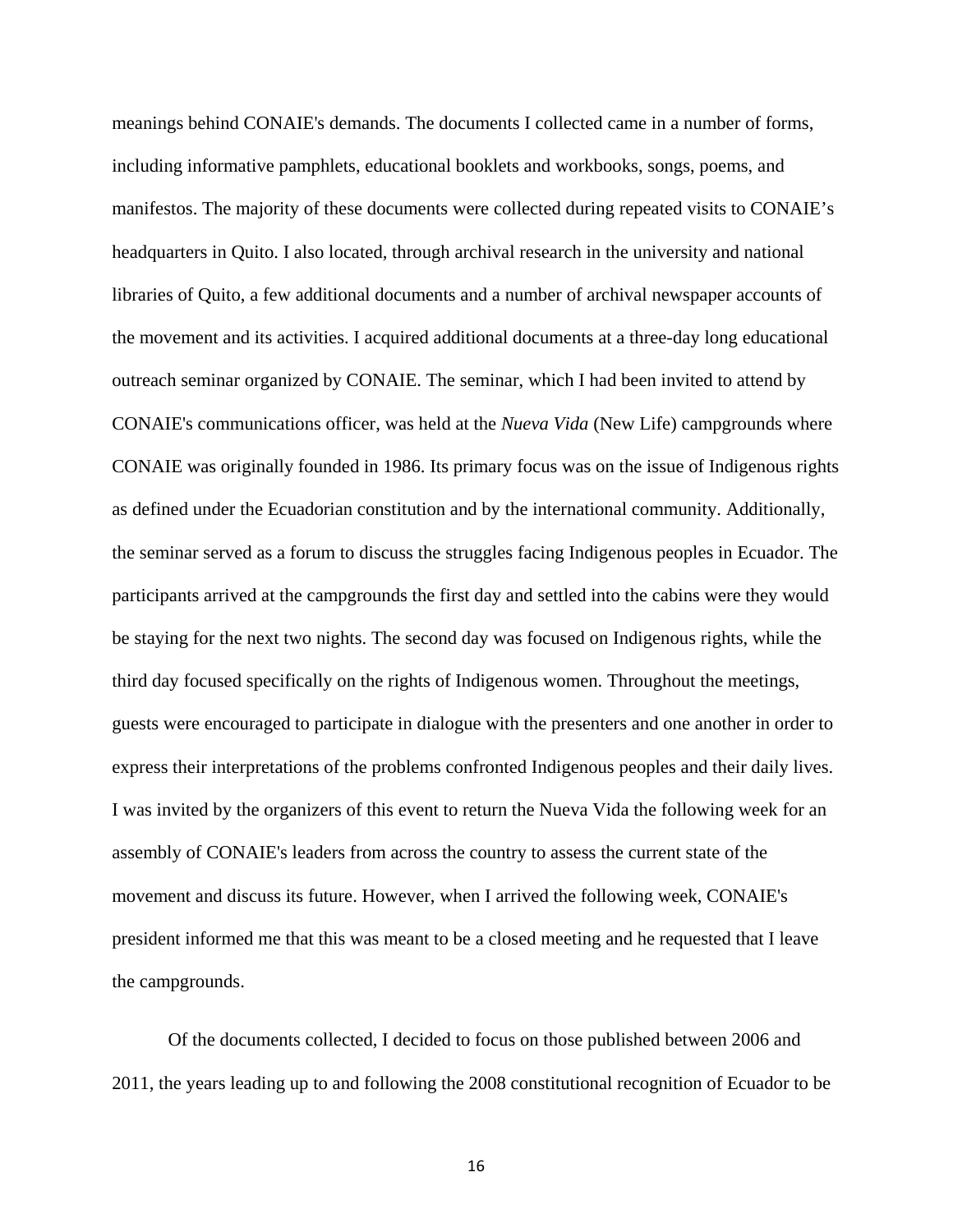a plurinational and intercultural state. Doing a qualitative content analysis, I began translating and coding for themes related to plurinationalism and exclusion while remaining open to emerging themes.

#### **PART TWO**

# <span id="page-23-0"></span>**SITUATING PLURINATIONALISM: A LEGACY OF EXCLUSION AND INDIGENOUS RESISTANCE**

In Part Two of this paper, I briefly summarize and discuss the five-hundred-year-long heritage of Indigenous resistance in Ecuador. I highlight the shifting nature and transformations of Indigenous activism throughout this period in order to contextualize the rise of modern Indigenous movements in Ecuador.

Formed in 1986 as a nationwide pan-Indigenous organization, the Confederation of Indigenous Nationalities of Ecuador (*La Confederación de Nacionalidades Indígenas del Ecuador*, CONAIE) emerged as a central actor in Ecuador's civil society following a mass Indigenous uprising in the summer of 1990. As noted by Becker (2008), many scholars interested in CONAIE and the Indigenous movements of Ecuador identify with these movements the emergence of a new collective Indigenous identity or of new mobilizing capacities (Mijeski and Beck 2011; León 1994; Lucero 2005). Instead, CONAIE envisions recent Indigenous mobilizations, and their successes throughout the 1990s and 2000s, as building upon and continuing a legacy of Indigenous resistance and organizing efforts that can be traced back to the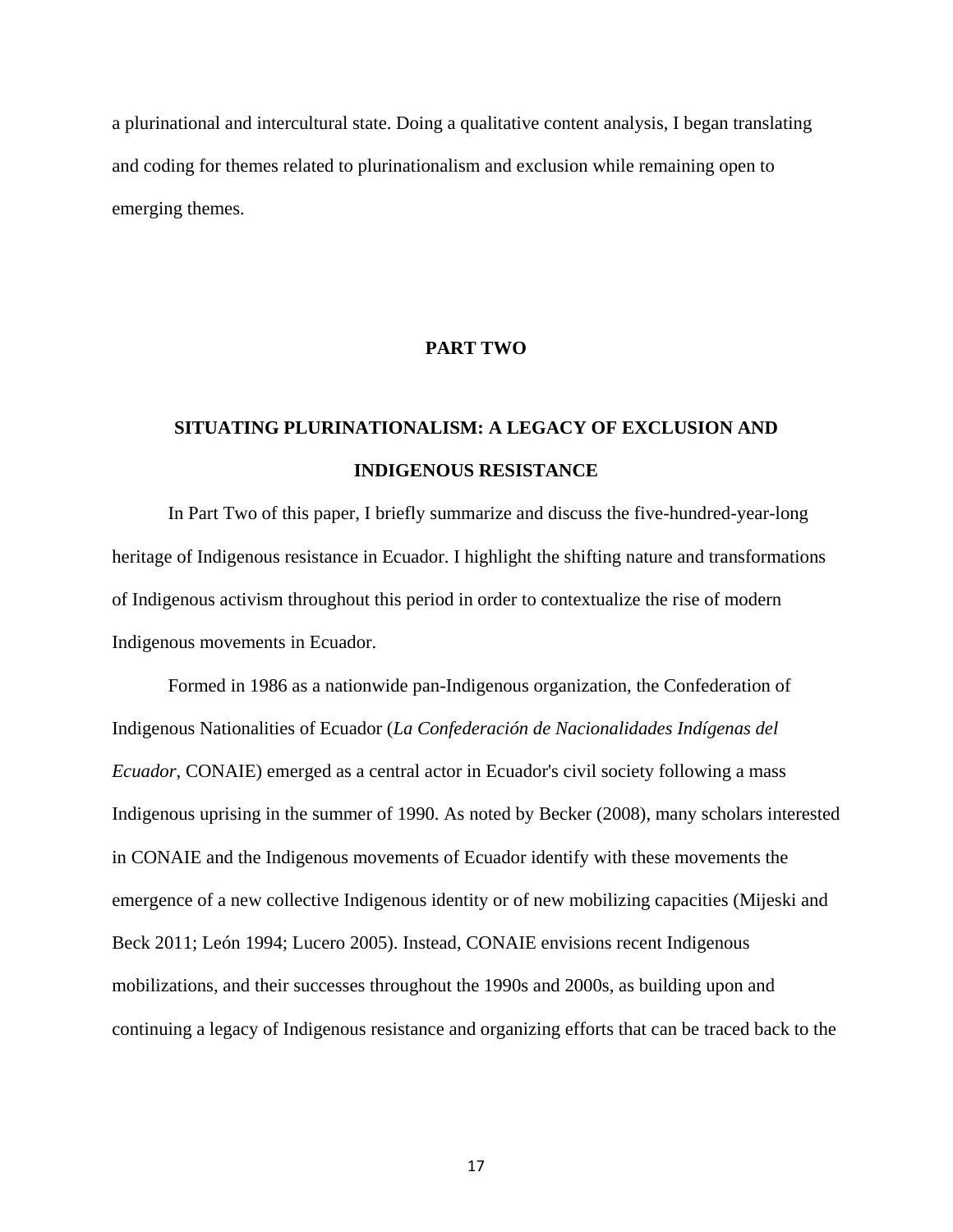mid-1400s when the Incan Empire first incorporated the territories of what would eventually become Ecuador.

> *Popular, community, syndicate, associate organizations, peasant and Indigenous movements do not appear overnight, nor are they the fruit of one or two people who meet and decide to create them. A movement does not appear because a group of leaders decides to call it by this or that name. A movement, a mass organization is the fruit of a long process of organization, of consciousness-raising, of decision making, of uniting many ideas. More than anything, it is the fruit of problems and contradictions that are produced between oppressors and the oppressed at a specific time and place (CONAIE 1989:147).*

The image of Ecuador's Indigenous movements presented here by CONAIE resists the interpretive frameworks of researchers who attempt to explain these uprisings "as representing the birth of a new Indigenous ideology and organizational structure" (Becker 2008:3) and who, in doing so, risk inaccurately portraying Indigenous populations prior to the 1990s as largely passive, apolitical, and fragmented. Instead, CONAIE situates Indigenous movements within a broader socio-historical setting by pointing to four interrelated and constitutive elements that are central to any attempt to fully understand these movements.

The first, which I have already alluded to, recognizes that the recent success of Ecuador's Indigenous movements are "*the fruit of a long process of organization [and] consciousnessraising*". Their resistance strategies build upon the lessons learned from Ecuador's long history of Indigenous struggles, the decades of work to strengthen Indigenous organizations and revalue collective Indigenous identities, and the sense of legitimacy derived from these efforts. Second, Indigenous movements function as an expression of the "*problems and contradictions that are produced between oppressors and the oppressed*" as they are experienced in the minutia of everyday relations. In other words, Indigenous resistance works to specify the limitations of exclusionary regimes through their attempts to reconstruct dominant sociopolitical institutions.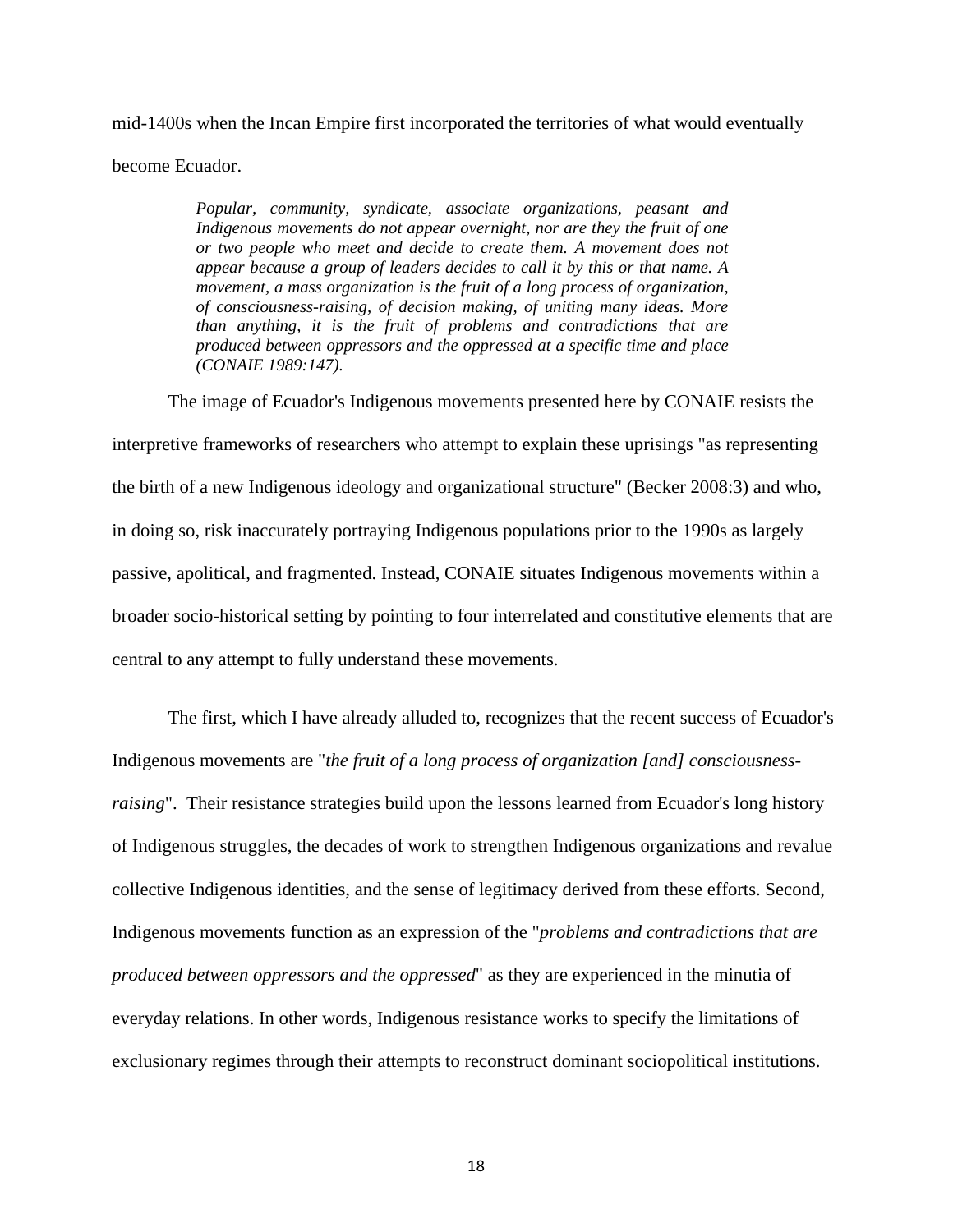Third, Indigenous movements and their demands are embedded within "*a specific time and place*". The forms and strategies of Indigenous resistance have varied significantly throughout its 500 year long lineage. This variation is due, on the one hand, to the shifting forms of exclusion and, on the other, to the shifting demands of Indigenous communities. The temporal and spatial specificity of these movements is neither meant to suggest that they are formed in isolation from other types of social resistance, such as class-based movements, nor that they cease to be relevant within other settings. The simple point is that any attempt to engage Indigenous movements must recognize the particularities within which they have been shaped.

Finally, the "*uniting of many ideas*" has been especially important to the recent rise and success of Indigenous movements. CONAIE solidified itself as a national coalition of numerous regional and local Indigenous nationalities through decades of work by Indigenous leaders to bring together the diverse demands of their constituent base under a common struggle for plurinationalism. Plurinationalism itself represents an innovative fusion of class and ethnicity that recognizes each as mutually constitutive of the dual character of Indigenous exclusion and exploitation. Some of CONAIE's most successful mobilizations have resulted when this fusion has been the most salient. Far from a specifically ethnic project, CONAIE has presented plurinationalism as benefitting all Ecuadorians by deepening processes of democratization, fostering social solidarity, and strengthening national sovereignty.

In what follows, I argue that these four elements are evident in Ecuador's history of Indigenous resistance. The powerful uprisings throughout the 1990s and 2000s were borne of a legacy of Indigenous organization and opposition to evolving systems of oppression. They draw from diverse strategies of contention shaped by and informed through the changing character of Indigenous grievances alongside successive shifts within the structure of political oppression.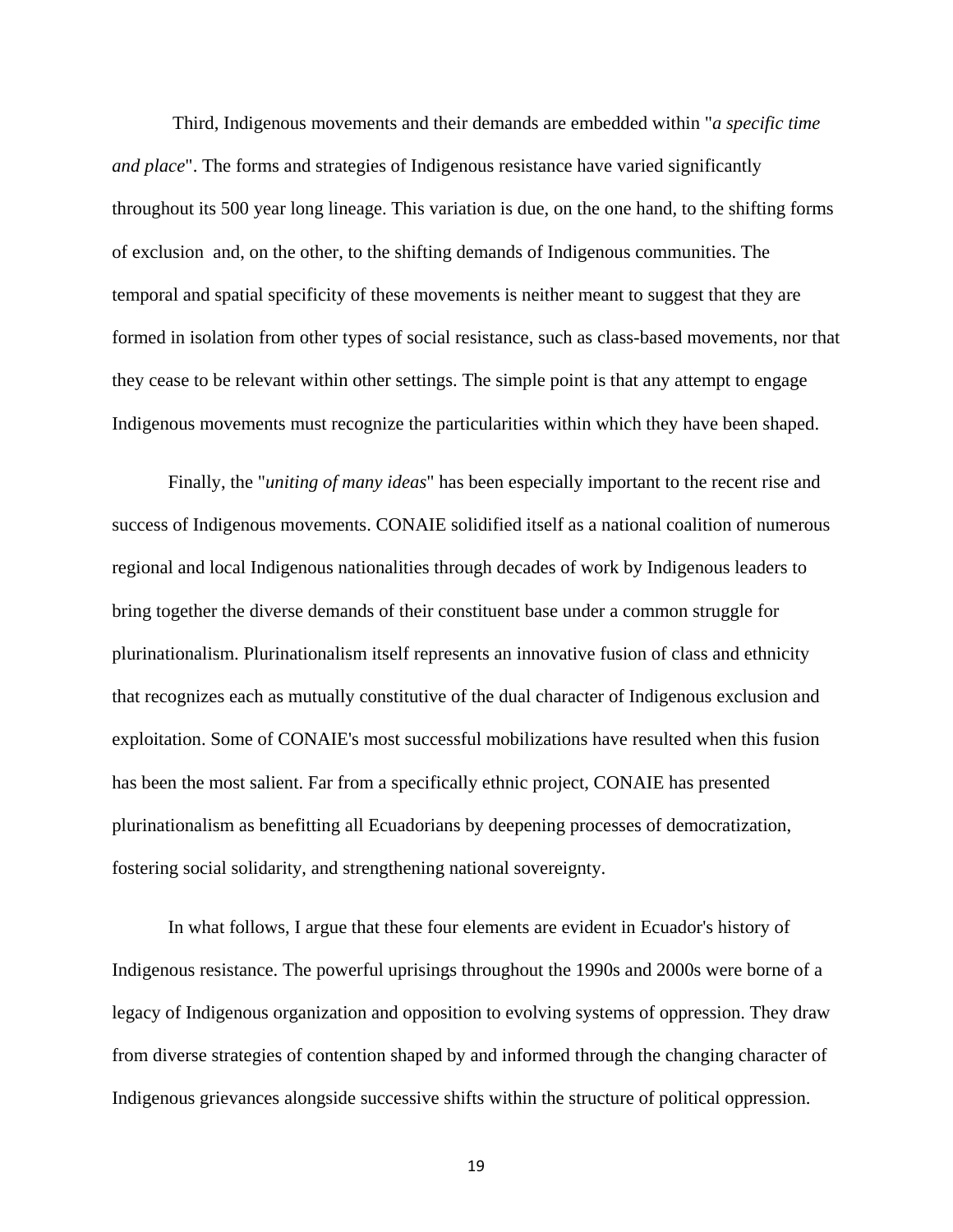However, it is the intellectual work of CONAIE, building on the lessons learned from the historical struggle of Indigenous peoples, which has resulted in the movement's unique capacity to intervene directly in reshaping state structures through a new political project of plurinationalism.

#### <span id="page-26-0"></span>*Early Indigenous Resistance in Ecuador (1400s-1920s)*

Indigenous communities and organizations have resisted oppressive regimes, through a variety of strategies, beginning in the mid-1400s when the region that would become Ecuador was incorporated into the Incan Empire (Becker 2008; Corr and Powers 2012; Torre 2008). As regimes of oppression have transitioned from colonial to state structures of power, the character of Indigenous resistance has also transitioned from relatively isolated acts of sabotage and revolts toward increasingly coherent acts of collective contestation. Within the territory of Ecuador - which consists of three topographically distinct sub-regions: the Amazonian lowlands to the east; the mountainous Andean highlands in the middle; and the coastal lowlands to the west - there were a number of relatively isolated and decentralized Indigenous communities. Many of these communities resisted Incan expansion and conquest, some more successfully than others. As Torres (2008) notes, "Historical sources lack much in the way of detail, but chroniclers suggest that the Incas' military victories were hard fought, often requiring multiple expeditions and, in the case of lowland regions to the east and west, ending largely in failure" (10). Once under Incan authority, the most resistant groups were forced to relocate en masse in order to thwart continued mobilizations (Corr and Powers 2012:8; Torres 2008:10). For instance, the Salasacas, described as a fiercely proud and defiant Indigenous community located roughly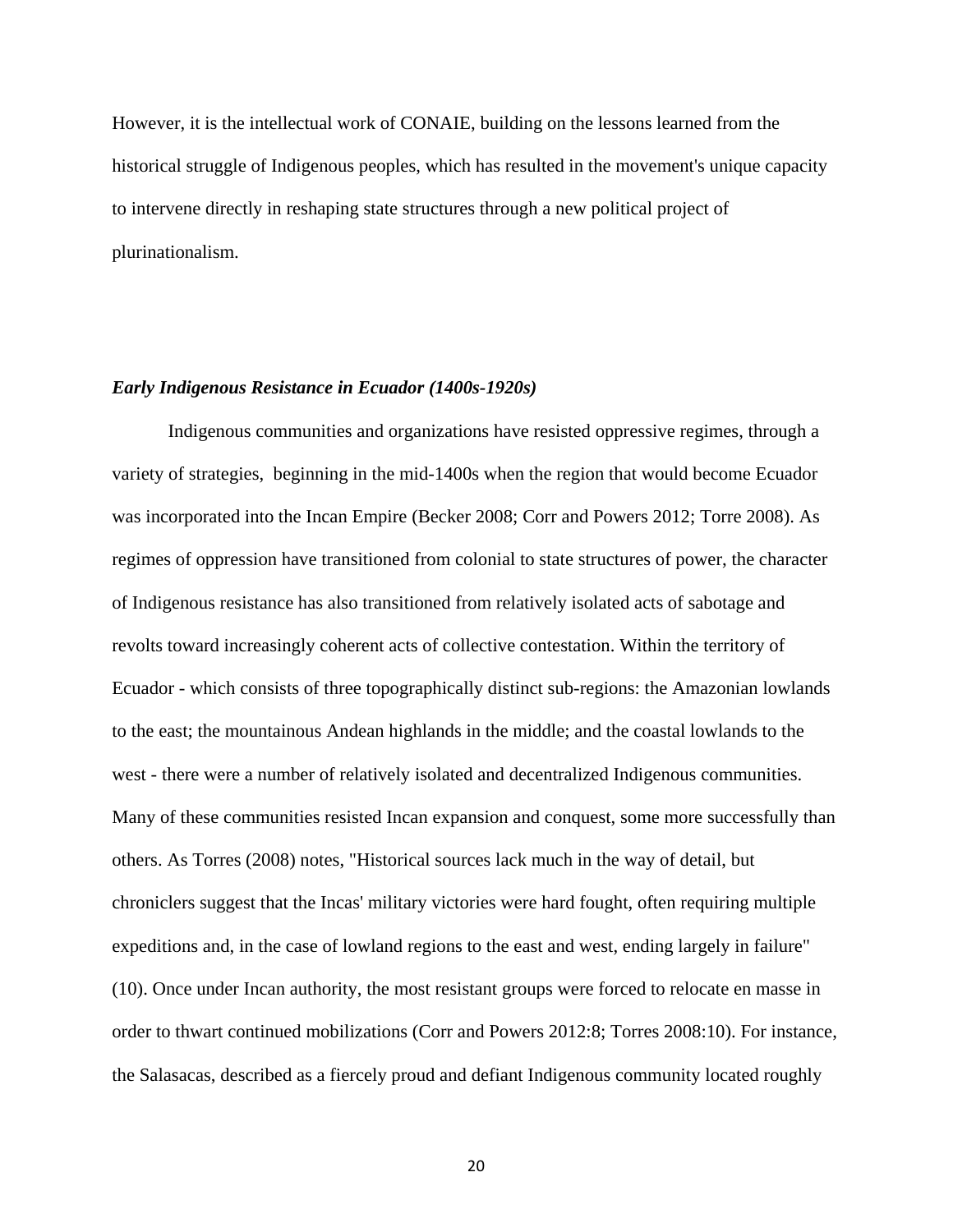two hours south of Quito, are believed to consist in part of "several ethnic groups of the Inca Empire" who resisted Incan expansion and were thus forced to relocate to what is now the town of Salasaca (Corr and Powers 2012:8, 14). CONAIE similarly draws upon a history of anti-Incan resistance in their discussion on the history of Ecuadorean Indigenous movements:

> *It is worth noting that the Incan expansion into the territory of Ecuador produced a series of uprisings, such as the anti-Incan resistance supported by the Puruway and the war of more than 20 years in Cayambe, against which the Incas never could overcome and were forced to form diplomatic alliances (CONAIE 2009b:24).*

Indigenous experiences with Incan conquest were far more brief and far less totalizing than those that followed under Spanish colonization. Under Spanish colonial rule, relations between conquistadors and Indigenous populations were characterized by the *encomienda* system. *Encomiendas* were "a grant of rights to collect tribute from a carefully defined indigenous population" that awarded the control and ownership of these Indigenous territories to conquistadors by the Spanish Crown (Torre 2008:11). *Encomenderos*, the recipients of *encomiendas*, were expected to "care for and convert 'his' Indians to Catholicism; in exchange they would provide him with agricultural services, cultivate his lands, and provide labor for textile mills, mines, and other projects (Torre 2008:11). *Encomederos* legitimized their subjugation and exploitation of Indigenous peoples through a rhetoric of religious "salvation" that would later be translated in the 1800s to more secular terms as a "civilizing mission" (Mignolo 2000:281).

After 1830 with the independence of Ecuador the colonial *encomienda* system was reestablished under the *huasipungo* system that bound Indigenous communities to work as peasants for large landholders through Indian tribute obligations. In the 1850s the tribute system of the colonial era was abolished in an attempt to redefine Indigenous identity within a universal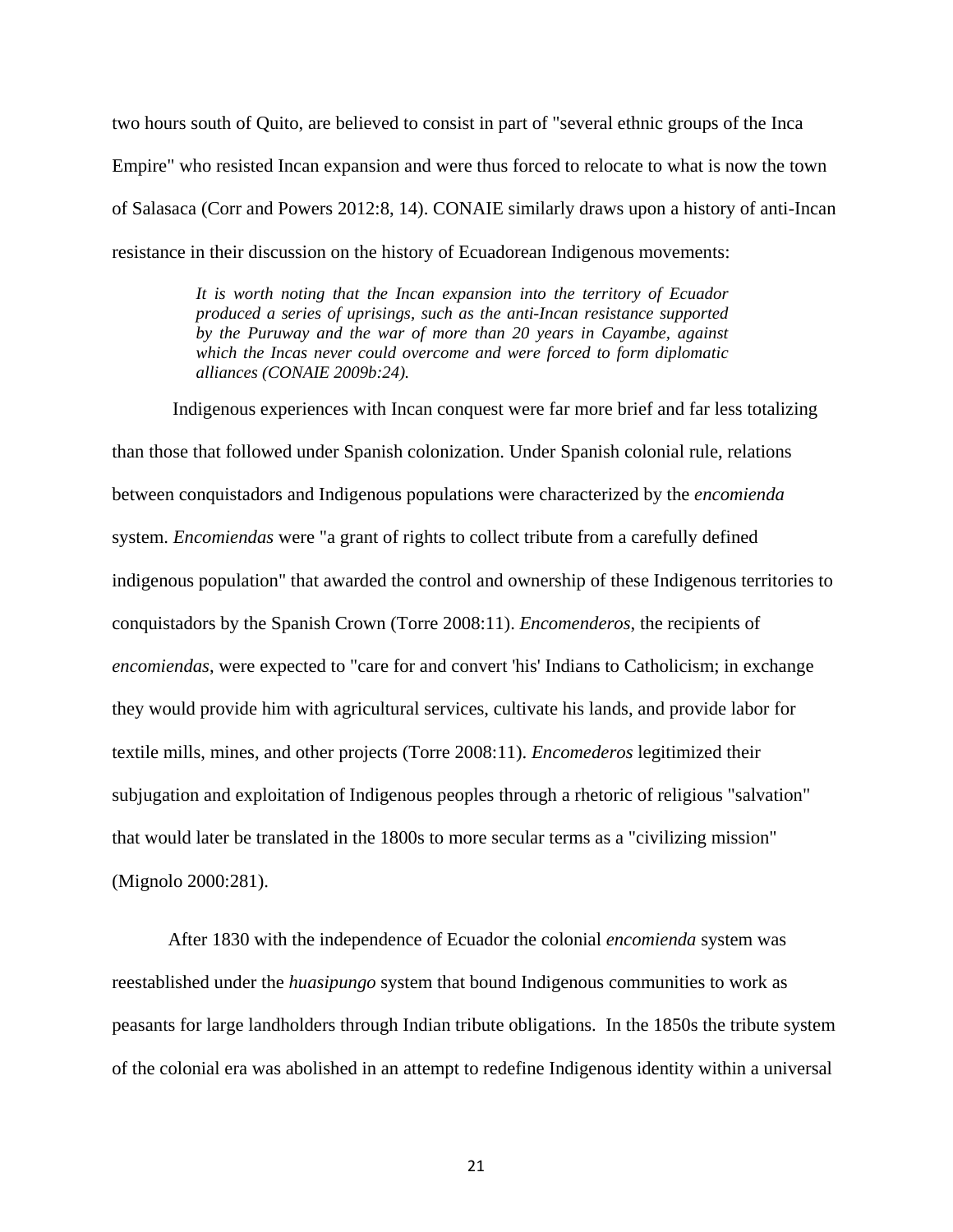notion of citizenship. Despite this attempt the Indigenous communities were still embedded within exploitative relations of the huasipungo system and were denied access to politics through literacy requirements. The state implemented an economic project in the 1870s that sought to assimilate Indigenous communities through a modernization development plan. This economic strategy "rested on three major premises: the moralizing nature of agriculture, the civilizing capacity of religion and, the concept that the Indians were perpetual children requiring the severe but paternalistic protection of the missionaries" (Muratorio 2008:92). Agriculture was believed to be a civilizing force for Indians as it rationalized and routinized their lives around labor, which facilitated their discipline and supervision by missionaries. In this way, missionaries imposed harsh punishments on Indians in order to assimilate them. The missionaries believed punishment was the only thing that would motivate the simple minded, lazy Indian. However, Muratorio's account suggests "the Napo Runa understood quite well the bureaucracy of the local white government, the psychology of the merchants, and the prime cause of their conflict with the missionaries" (2008:94). Indians were able to manipulate this system in order to further their own interests and survival. The capacity of the Napo Runa to resist oppression provides an example that contradicts the persistent image of Indigenous peoples as simple minded and easily manipulated.

In the 1890s Ecuador's Liberal party began to use an image of Indian oppression in order to challenge the political power of the church and conservatives (Guerrero 2008). With the abolition of the Indian tribute in 1857 the conservative government had attempted to definitionally assimilate Indigenous populations within the modern category of the citizen. The Indian tribute had been seen as being "incompatible with the notions of equality, citizenship and the notion of popular sovereignty, the three cornerstones of the new state" (Guerrero 2008:107).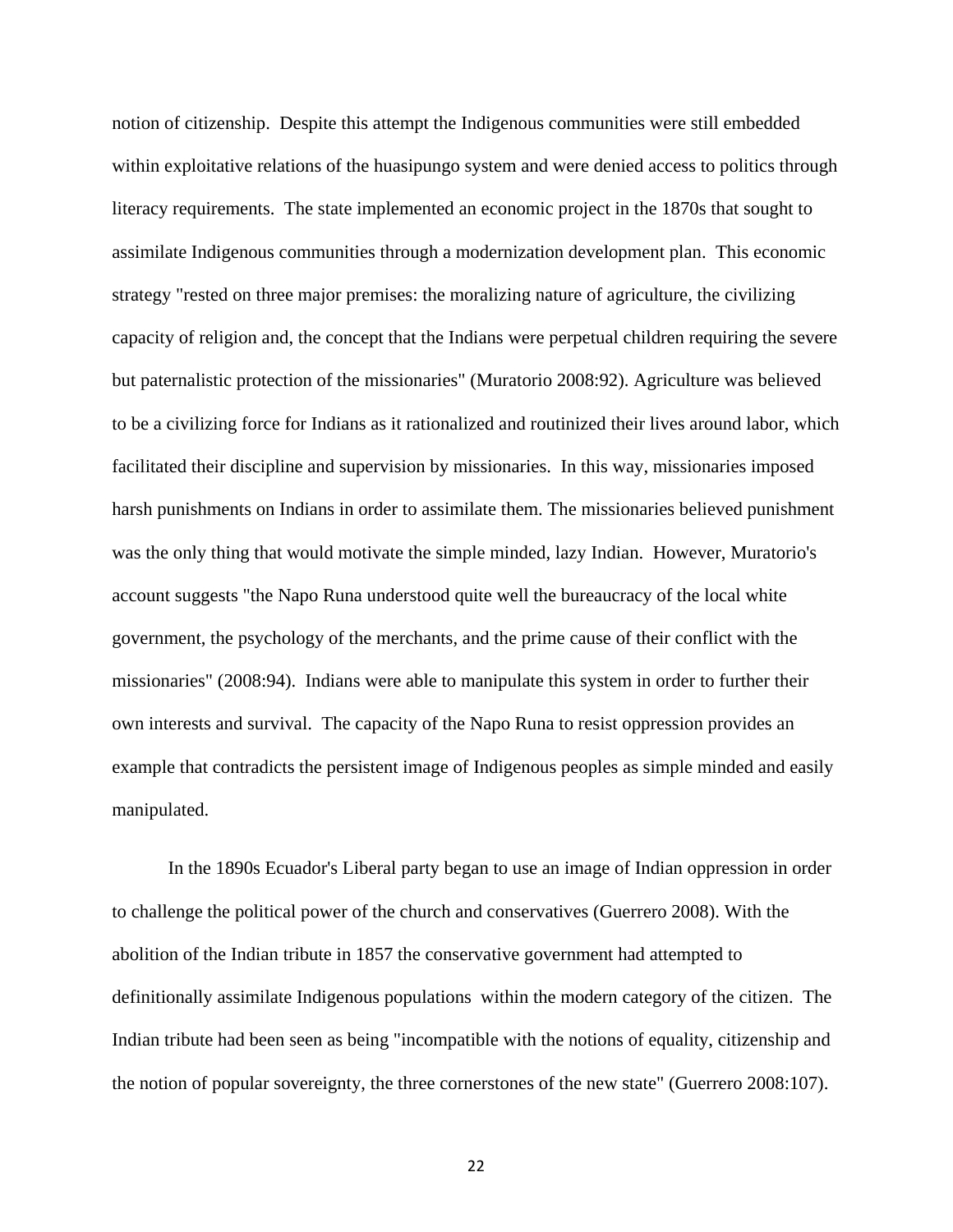In other words, conservatives believed that if the state ceased to treat Indigenous communities differently, they would cease to be different. Liberals argued that the political concealment of the Indian through this rhetoric of citizenship hid the persistent inequality and systemic oppression of Indigenous populations. Indians remained excluded from full citizenship and political participation through literacy requirements. Similarly, the labor laws of the huasipungo system that tied Indigenous communities to the land through debt obligations reproduced the subjugation of Indigenous communities. Ecuadorian liberals argued that it was this huasipungo system formulated by conservatives and the church that "produces a historic process of cultural, mental, and physical degeneration, which is the cause of the brutishness of the Indian population" (Guerrero 2008:109). The brutishness and passivity was thus an outcome of conservative and church elites and represented a threat to the social stability of the Ecuadorian state as a whole (Guerrero 2008:109). Ecuadorian liberals positioned themselves in opposition to conservatives as the protectors of Indigenous populations. By speaking 'on behalf' of Indigenous communities, the Liberal party inadvertently created new opportunities for Indigenous communities to begin to voice their own demands. Thus, Indigenous resistance during the 1800s was characterized by increasingly coherent collective actions "against taxes, labor drafts, land, and water rights" (Becker 2008:4).

Ecuador's liberal revolution lasted from 1895-1925, bolstered largely on the back of a cacao boom. That took off in 1880s and collapsed in 1920. (Torre 2008:100). According to Torre "the impact of the cacao boom was felt throughout Ecuador...[fostering] the visible presence of urban proletariats and the middle classes" (2008:155). As a result numerous popular movements and strikes arose following the collapse of the cacao industry when many found themselves unemployed. The General Strike in Guayaquil in November of 1922 exemplifies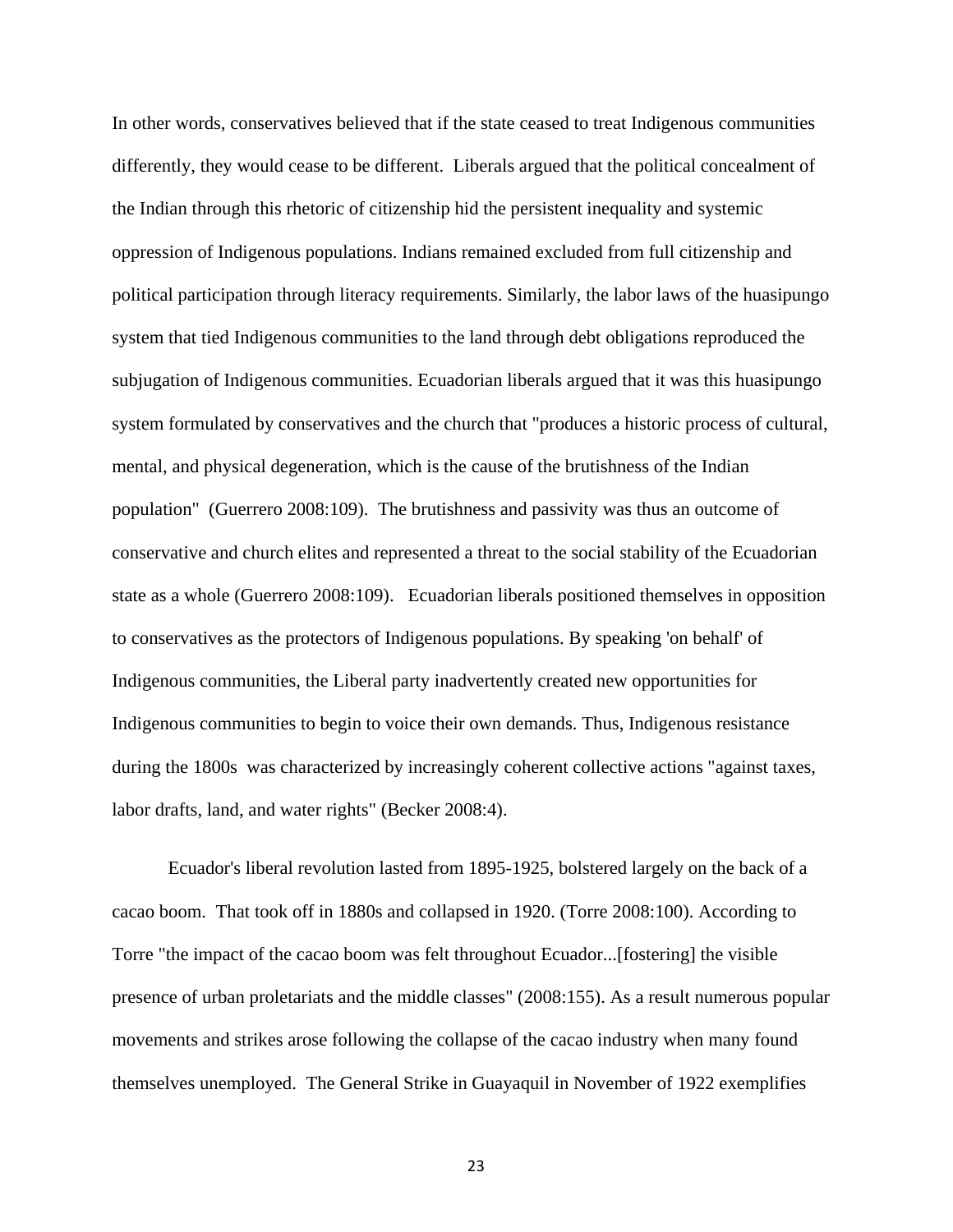this shift in toward popular power. CONAIE describes this strike as the first national workers strike and represented the "first efforts toward a workers' organization":

> *On the 14th at 12pm the general strike was declared; Guayaquil woke up paralyzed, by the workers on strike. For one day the workers assumed power and the control of the city to the point in which the governor had to ask for permission from the strike committee to travel in his vehicle.*

> *However the bourgeois government had given orders to suppress the movement by blood and fire. Throughout the day the order was issued for the military contingents to go to Guayaquil, assassinating more than two thousand workers and throwing their corpses in the Guayas river (CONAIE 2009b:49).*

The brutal suppression of the strikers by the state military signaled a crisis within liberal ideology and a rallying cry for further protests. From 1925-1948 Ecuador was "characterized by acute political instability" (Torre 2008:156). During this period socialism played an increasingly central role in both state projects and Indigenous communities (Becker 2008:12-13).

#### <span id="page-30-0"></span>*Populism, Socialism, and Indigenous Mobilization (1920s-1980s)*

Indigenous mobilizations between the 1920s and 1980s can be characterized as articulating increasingly coherent political projects of resistance against the persistent exclusion and oppression of Indigenous populations under elitist state policies and capitalist development. In broad terms, Indigenous movements during these years move along a trajectory of three overlapping periods: 1) class-based *campesino* movements inspired by the rising socialist currents throughout Ecuador in the 1920s; 2) identity-based *indigenismo* movements during the 1960s and 1970s following the decline of class-based movements; and 3) movements of the 1990s that saw class and ethnicity as mutually constitutive elements of Indigenous struggles (Becker 2008:168).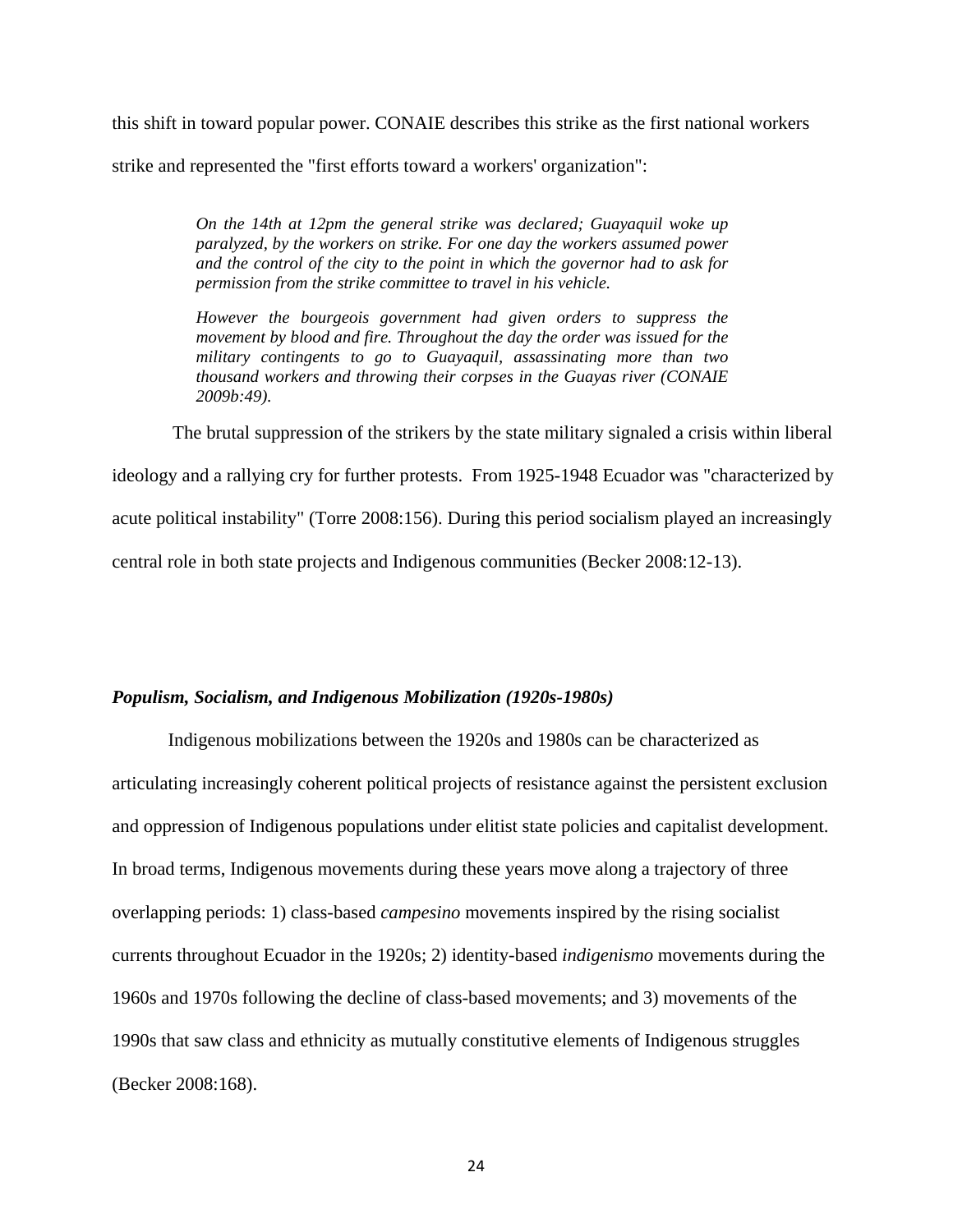With the collapse of Ecuador's cacao export economy, further complicated by inflation and rising consumer prices, the 1920s were marked by profound economic and political instability (Becker 2008:19; Torre 2008:156). During this period, urban leftists and rural Indigenous activists were organizing peasants and rural Indigenous communities into small unions and syndicates aimed at challenging the exploitative *huasipungo* system (Pallares 2002:12; Becker 2008:22). In 1926, one such Indigenous syndicate occupied the lands of a large *hacienda* in Cayambe, claiming rights to it as their own historical territory. According to Becker, "This was the first of a new type of organizational strategy that moved from defensive positions of protecting traditions to pushing more aggressive demands...Rather than the stereotype of peasants as isolated and conservative, these new syndicates began to engage in broad social issues" (Becker 2008:23). Though the Indigenous protesters were forced off the lands by the military, they succeeded in spurring further Indigenous mobilizations and inspired the formation of the Ecuadorian Socialist Party (PSE) that same year (Pallares 2002:12; Becker 2008:32).

Throughout the 1920s and 30s, rural Indigenous leaders, alongside the PSE and other urban leftists, sought to consolidate rural Indigenous organizations and the peasant labor force into a unified national social movement against the *huasipungo* system, "a system characterized by the economic, political, and social domination of indigenous peasants by the few landholders who owned most of the land" (Pallares 2002:12). Reflecting the *indigenista* image of the Indian, the oppression of Indigenous communities by the *huasipungo* system was criticized as weakening the productive potential of Indigenous peasants and, consequently, presented a barrier to modernization and capitalist development in Ecuador. Thus, efforts by leftists and Indigenous activists to build a united movement were seen as necessary in order to accelerate the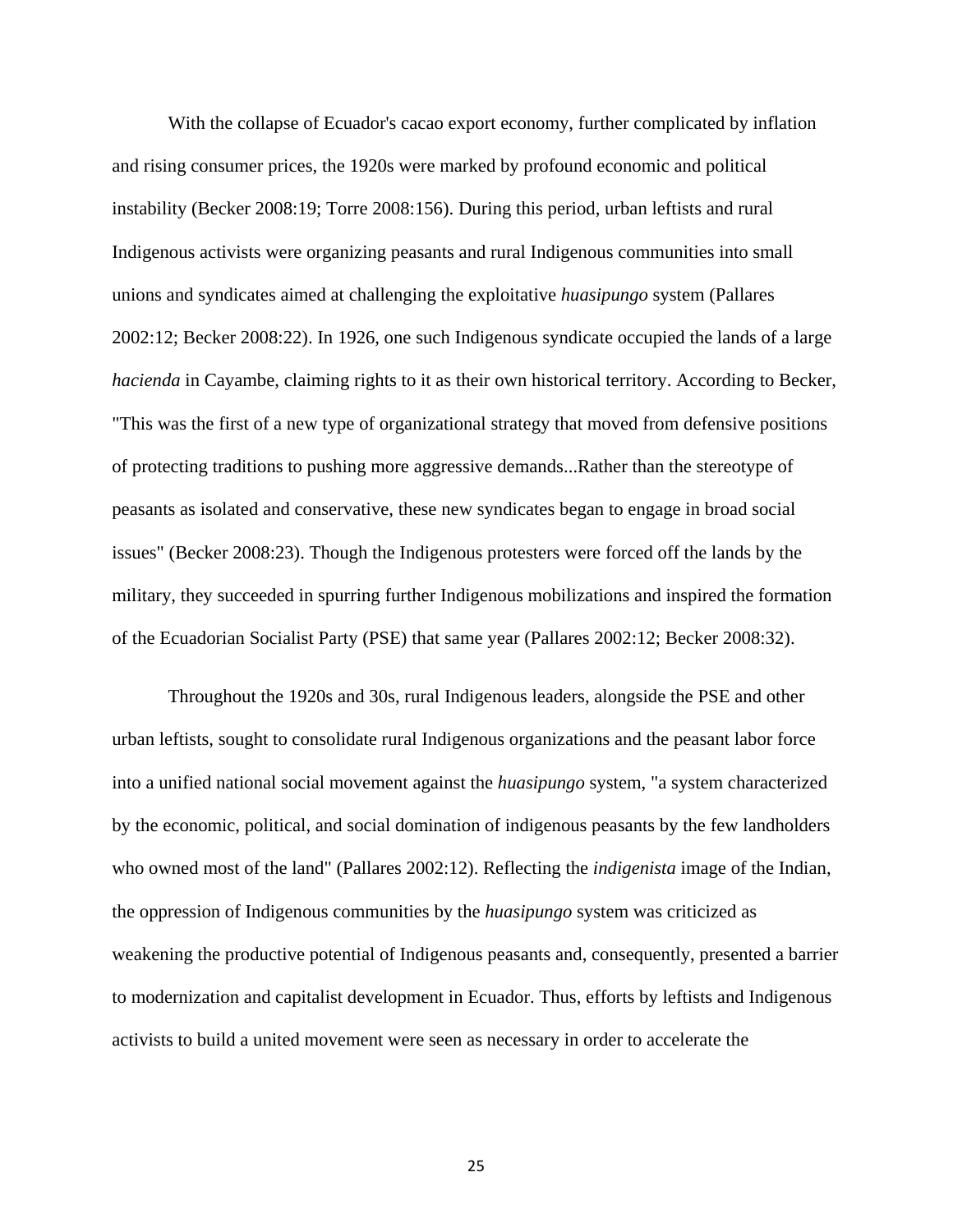proletarianization of Indigenous peasants, which in turn could facilitate an agrarian revolution (Pallares 2002:13; Becker 2008:78).

The formation of the Ecuadorian Indian Federation (Federación Ecuatoriana de Indios, FEI) in 1944 built upon these earlier activities and represents Ecuador's first successful attempt to construct a national Indigenous movement. While many authors (Pallares 2002; Mijeski and Beck 2011; Van Cott 2005; Gerlach 2003; Sawyer 2004; Zamosc 1994) describe the FEI as an organization founded upon and led by white urban leftists and their interests, Becker (2008) argues that "the FEI was the first successful attempt in Ecuador to establish a national federation for and by Indigenous peoples" (78). In his analysis, collaboration between Indigenous movements and socialist political parties mutually shaped and strengthened one another. Thus, when Indigenous leaders and leftists gathered in 1944, "rather than letting [leftist] outsiders organize them, Indigenous peoples overtook these efforts and pressed their own agenda" as evidenced in their use of the ethnically charged term "indio" over the neutral "campesino" (Becker 2008:83, 87). For Becker, this distinction is important to understanding the later formation of CONAIE in 1986 and the mass uprisings that followed in the 1990s. In recognizing the formative role leftists played in the organization of Indigenous movements, we can see the movements' successes in the 1990s and 2000s as a continuation of earlier struggles that built upon the lessons learned from their efforts.

Indigenous activism in rural areas increased markedly following the formation of the FEI in 1944 (Becker 2008:95). Despite recognizing the unique ethnic character of Indigenous struggles, the FEI failed to build connections with the struggles of lowland Indigenous communities in the *oriente* and coastal regions. Instead, the FEI remained focused primarily on class-based demands in the *sierra*. Throughout the 1940s and 50s, the FEI fought to increase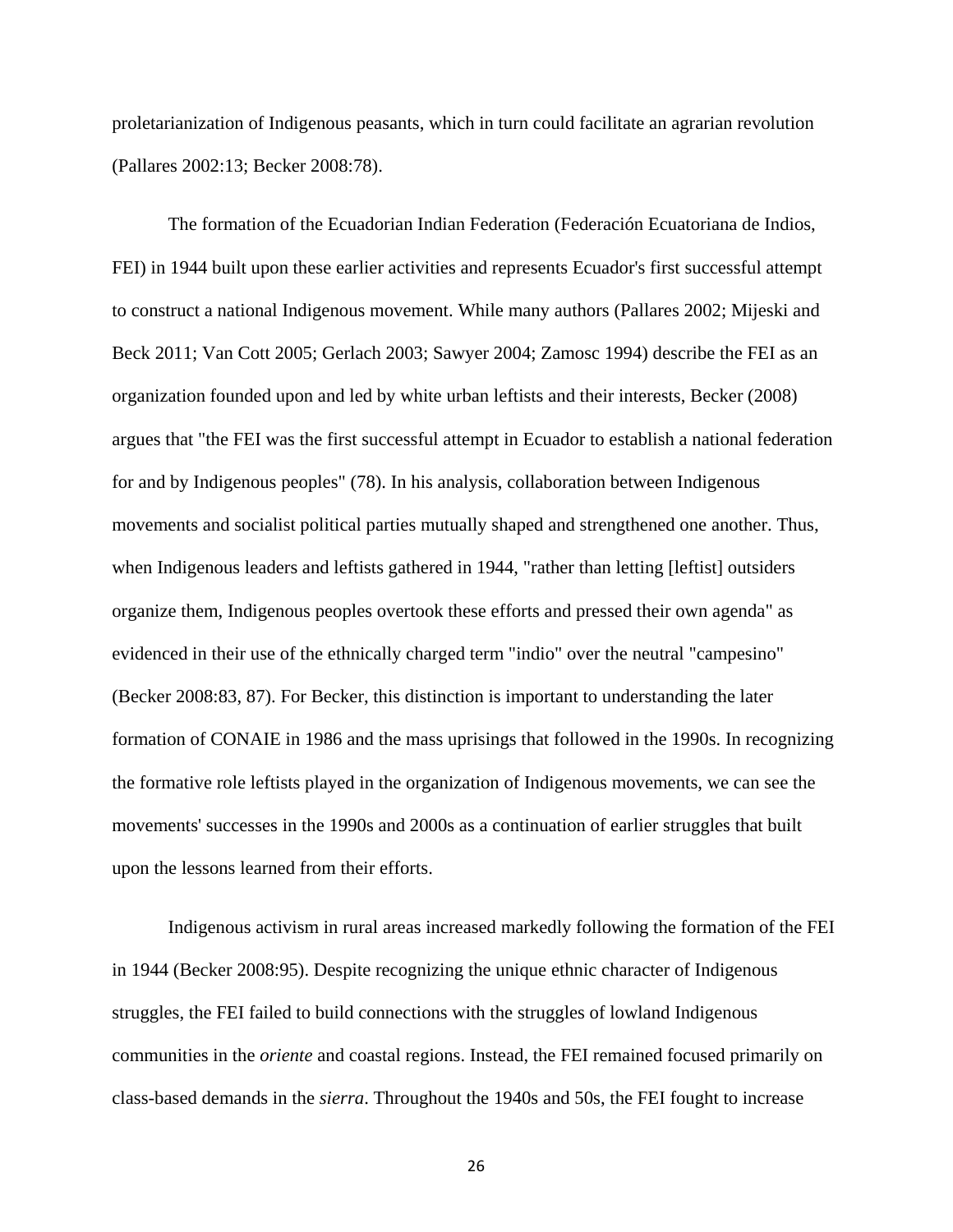Indigenous land rights, to improve the wages and working conditions of peasants, and for agrarian reform and the end of the *huasipungo* system (Pallares 2002:13; Beck 2011:11; Becker 2008:104). In 1961, the FEI mobilized a peaceful protest of twelve thousand Indians and peasants in Quito. "The FEI demanded an increase in wages, elimination of feudal work demands, land for huasipungueros [i.e., Indigenous peasants who worked on *huasipungos*], irrigation, schools, and universal suffrage" (Becker 2008:131). However, as it became clear that the government was unwilling or unable to meet their demands, unrest spread across Indigenous populations. The next two years were marked by "the dramatic increases in Indigenous activism" that ultimately led to a military coup in 1963 and the swift suppression of Indigenous and leftist protests. The military saw its actions as being "necessary to stop the terrorists and subversive wave that today shakes the country" (Becker 2008:136).

In 1964 and 1973, agrarian reform laws were enacted under military rule. The military's motivations for land reform mirrored the motivations of mid-nineteenth century conservatives to abolish the Indian tribute in 1857: if Indigenous populations ceased to be treated differently, they would cease to be different. This time, instead of using a discourse of citizenship, the military dictatorship attempted to redefine Indigenous populations as peasants. Agrarian reforms, through renewed modernization projects and rural development, would dissolve Indigenous ethnic identities into a single national culture (Becker 2008:142; Mijeski and Beck 2011:12). General Guillermo Rodríguez Lara, the military dictator from 1972 to 1976, expressed this sentiment clearly, "There is no more Indian problem. We all become white when we accept the goals of the national culture" (Whitten 1976:268). In some sense, the agrarian reform laws and the dissolution of the *huasipungo* system in 1964 represented a victory for the FEI and Indigenous activism. However, in many ways, agrarian reform remained limited. The military's land reform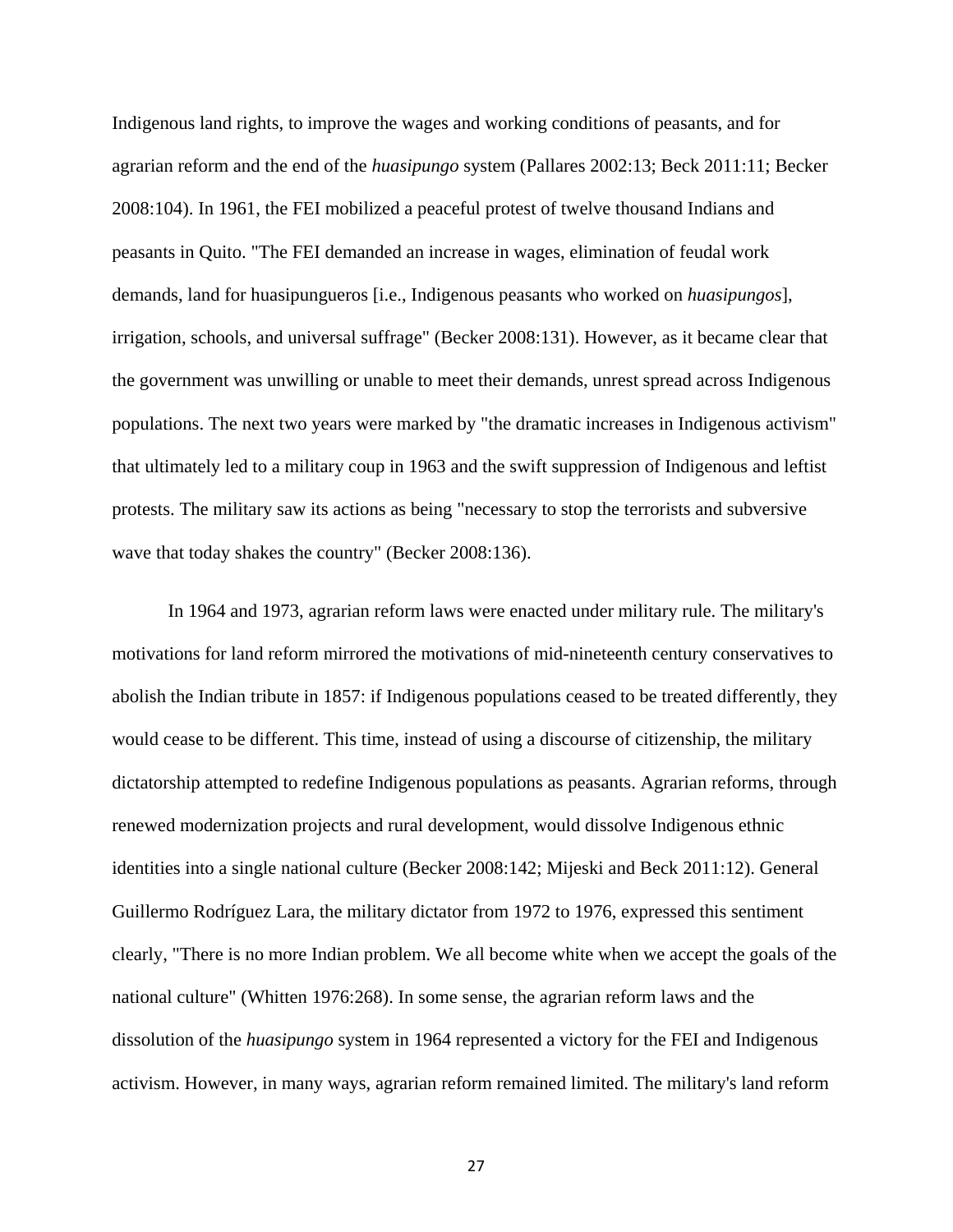laws, concerned primarily with modernization projects to increase the productivity of extractivist and agricultural sectors, failed to address persistent socioeconomic inequalities in rural Ecuador and "permitted capitalist penetration of agriculture" (Rodas Morales 1987:37). As a result, rural land ownership remained centralized under the control of large estate holders. "Statistically, the reform resulted in little positive gain for Indigenous workers. In 1974, 50.2 percent of tillable land (and largely the best land) remained in the hands of estates larger than one hundred hectares. From 1957 to 1974, the average landholding size for a peasant fell from 1.71 to 1.5 hectares"(Becker 2008:143). Alongside a number of related factors, the Agrarian Reform Laws of 1964 and 1973 marked the decline of the FEI's political influence. In its place, a number of local and regional Indigenous organizations emerged in the 1970s. These organizations and their demands increasingly brought Indigenous identity to the fore (Pallares 2002:16; Becker 2008:144; Zamosc 1994:47).

The FEI had been primarily organized around demands for land reforms. With the passage of agrarian reforms, the military dictatorship stole the wind from the FEI as it struggled to move beyond land issues. As Becker suggests, "The FEI did not adapt well to a new political context and changing agrarian order" (2008:146). The abolition of the *huasipungo* system freed Indian peasants of the debt obligations which had legally bound them to the lands of the *hacienda*. As a result, many Indigenous communities experienced an increase in rural-urban migration. Indians left the countryside, weakening existing Indigenous organizations and eroding the FEI's peasant base (Corr and Powers 2012:203). This erosion of support was exacerbated by rising anti-communist sentiments that viewed the FEI's socialist ties with suspicion and condemned leftist protests.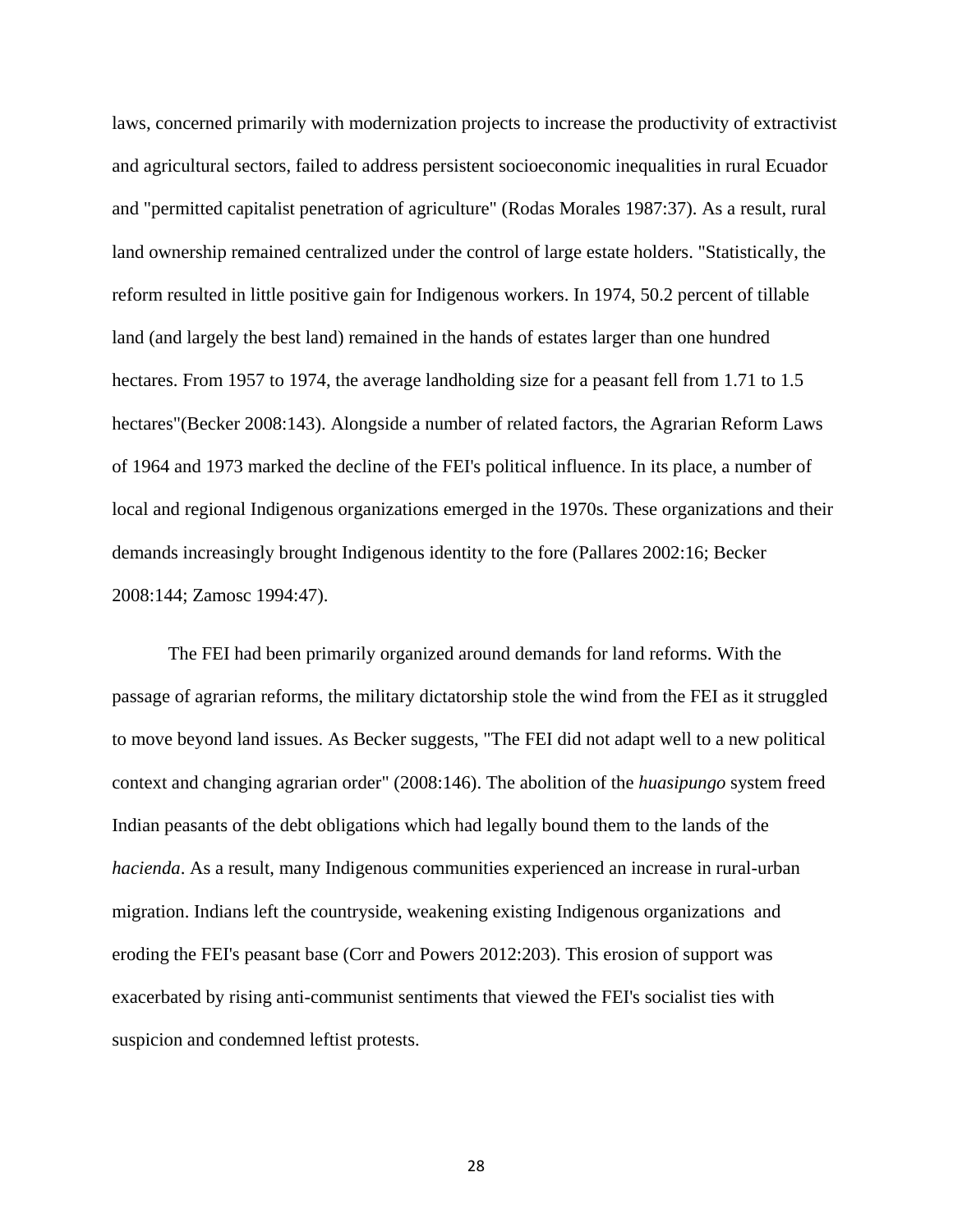Post-agrarian reform rural development projects simultaneously contributed to the FEI's decline while promoting the emergence of local *indigenismo* organizations throughout both the *sierra* and the *oriente*. These new Indigenous movements viewed "the racial domination of whites and mestizos over Indians as the main impediment to Indians' socioeconomic advancement" arguing "that Indian, not peasant identity, was foremost in the definition, specification, and defense of indigenous people's interests" (Pallares 2002:21, 16). Rural development opened new sources of economic, ideological, and organizational support for Indigenous movements (Pallares 2002:22; Becker 2008:156,159). Indigenous organizations had previously relied upon the FEI and urban leftists for this support. In the 1960s and 1970s, Indians, frustrated by the limitations of class demands and a peasant identity, increasingly turned instead to progressive factions of the Catholic church for support. Inspired by liberation theology, these factions aligned with the interests of poor Indigenous communities (Guerrero Cezar and Ospina Peralta 2003:26-27; Novo 2008:203). The formation of the Confederation of Indigenous Nationalities of the Ecuadorian Amazon (Confederación de Nacionalidades Indígenas de la Amazonía Ecuatoriana, CONFENIAE) in the *oriente* in 1980 and the Confederation of Quichua People of Ecuador (Ecuador Runaunapac Richarimui, Ecuarunari) in the *sierra* in 1972 were two of the strongest Indigenous movements that resulted from collaborations between Indigenous organizations and progressive Catholic missionaries. These organizations functioned to unite a number of smaller Indigenous movements into regional confederations.

Missionaries were concerned that, in the wake of agrarian reforms and high rates of urban migration, Indigenous communities had been left fragmented and weak in the face of state-led economic development and capitalist expansion. They sought to strengthen Indigenous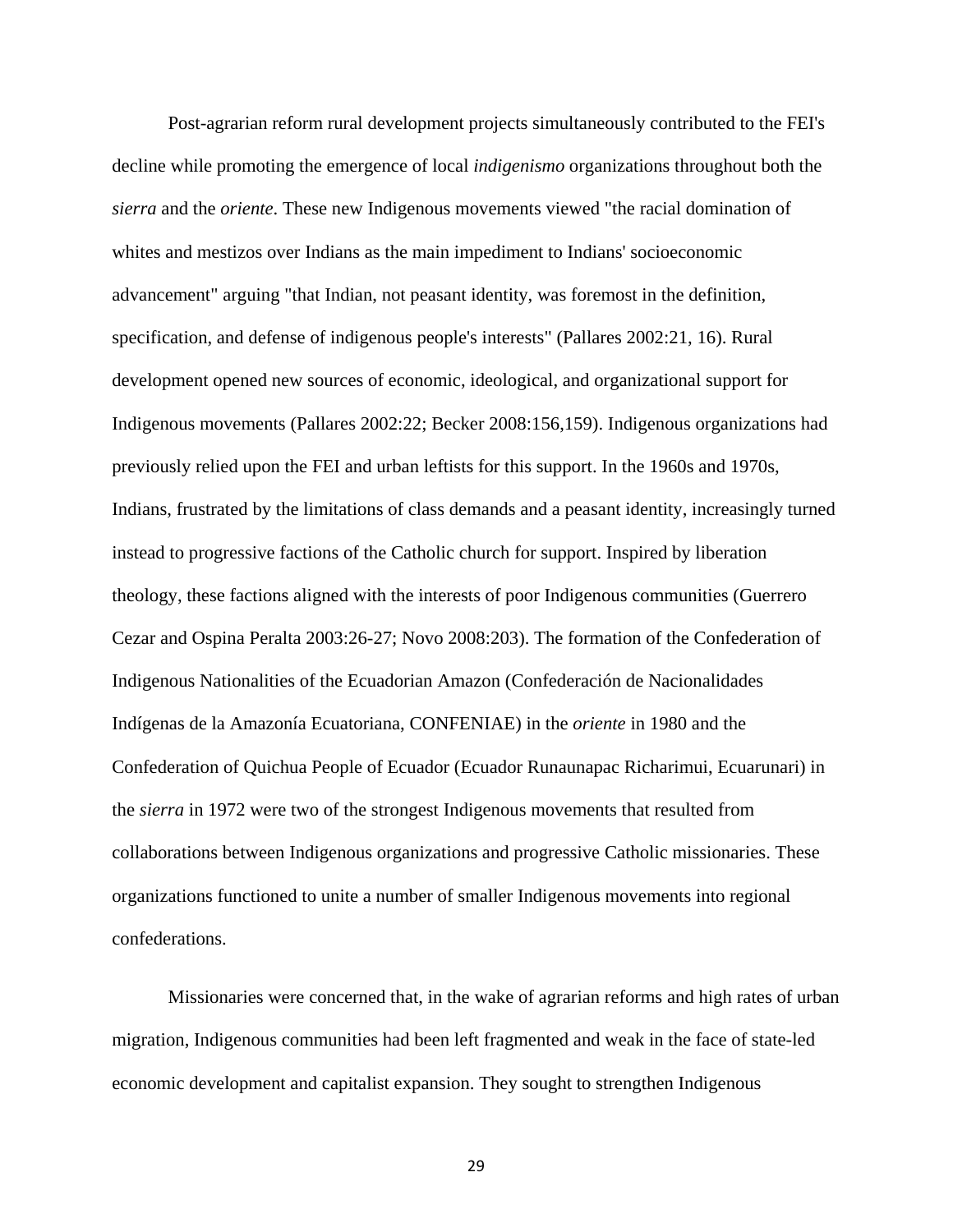organizations in order to help them in their struggles over land rights and land use. Missionaries saw efforts to promote economic self-sufficiency through the modernization of agricultural production as similarly important in fostering strong Indigenous organizations (Novo 2008:203; Becker 2008:156,160; Erazo 2007:189). While these movements were still motivated by struggles over land, as Ecuarunari suggests, "we saw that the struggle was not only for land, but also for education, cultural identity, and dignity" (1998:354). With the help of progressive church activists, these movements organized around grassroots efforts, building on existing local communities to create unified regional Indigenous confederations (Pallares 170;Erazo 189). Both lowland organizations in the *oriente* and those in the highlands of the *sierra* shared three general goals: 1) to reclaim and revalue Indigenous identities through bilingual education; 2) to demand the respect and recognition of Indigenous cultural difference; and 3) to bring an end to 500 years of oppression, exploitation, and discrimination (Pallares 2002:169; Erazo 2008:189).

Despite these similarities, persistent ideological conflicts and competition both within and between lowland and highland Indigenous organizations blocked early attempts in the 1970s and 1980s to unite Indigenous organizations at the national level. Lowland organizations "were much more clearly informed by ethnic affiliations [than their highland counterparts], as Quichuas, Huaoranis, and Shuaras had historically maintained their originary identity and sustained interethnic rivalries" (Pallares 2002:170). Lowland Indigenous territories had remained largely untouched by colonial and state authorities until the agrarian legislation in the 1960s. Lowland Indigenous communities never experienced anything like the attempts in the highlands to control and assimilate Indigenous populations, such as the *huasipungo* system. Similarly, lowland activists weren't influenced by leftists organizations and never identified as peasants (Mijeski and Beck 2011:14).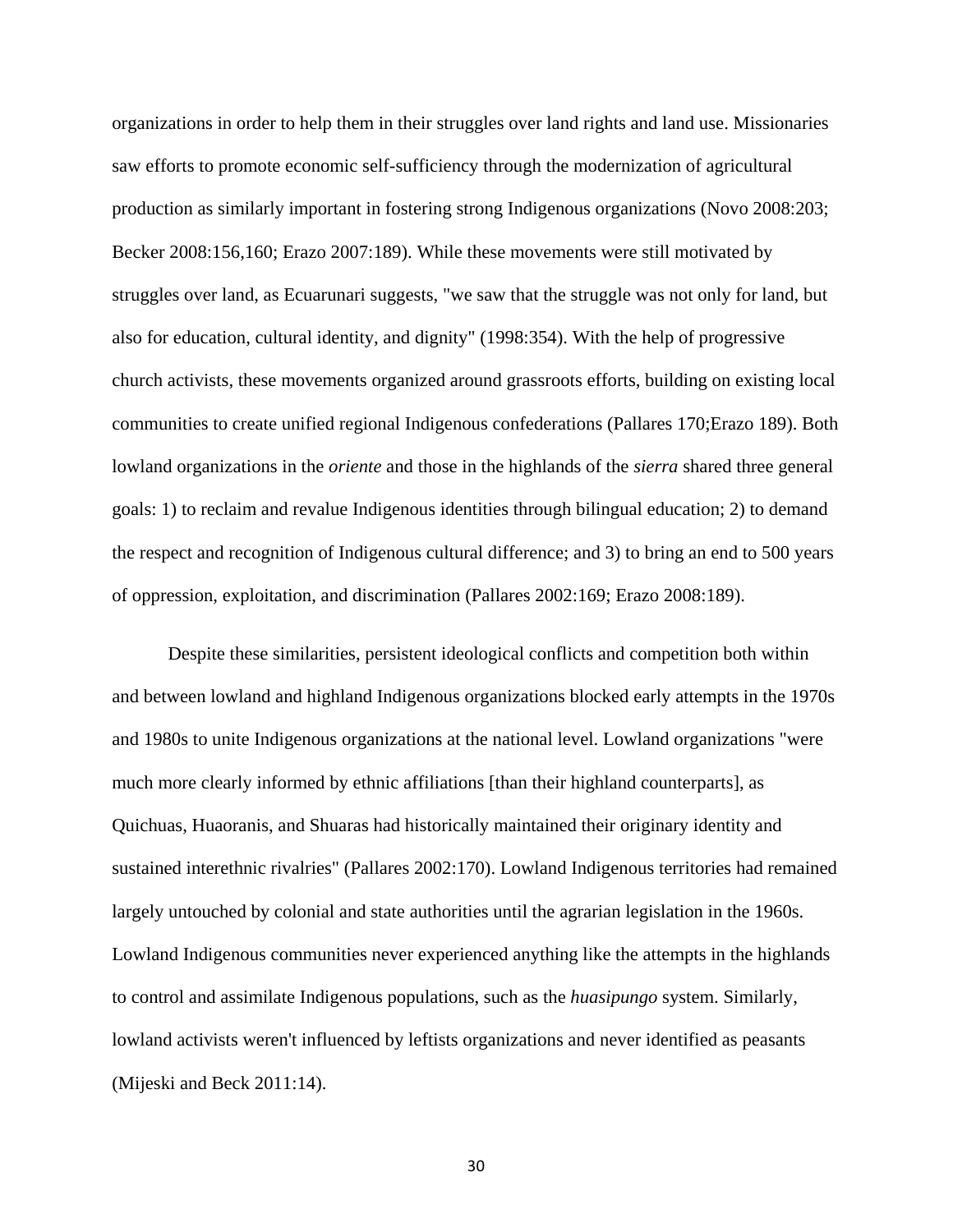As a result, lowland communities maintained strong Indigenous identities. While in many ways, this facilitated organizational strength among lowland movements, at times it fueled interethnic conflicts and fragmentation (Sawyer 2004:60). In addition, lowland struggles focused on the protection of ancestral territories rather than on gaining access to land rights as in the highlands (Pallares 2002:171). In the highlands, there were ongoing debates among movements on whether they should identify themselves primarily as peasants or as Indians. These internal peasant/Indian debates were especially evident in the early years of Ecuarunari (Becker 2008:160; Lucero 2008:99). On the one hand, proponents of maintaining a classist peasant orientation worried that a focus on ethnic difference would isolate the movement from other social movements and distract from the realities of their material oppression. On the other hand, those favored bringing ethnic difference to the fore of Ecuarunari argued that a classist identity limited the movement's demands and hid the ethnic character of their oppression as Indians (Pallares 2002:162). However, after several years of talks, CONFENIAE and Ecuarunari were able to reconcile these ideological differences, recognizing the "double dimension" of their struggle as both "members of a class and as part of different Indigenous nationalities" (Pallares 2002:174; CONAIE 1989:261). With this, Ecuarunari and CONFENIAE began a process of collaboration between lowland and highland movements that ultimately led to the formation of Ecuador's first national pan-Indigenous movement CONAIE in 1986 (CONAIE 1989:269).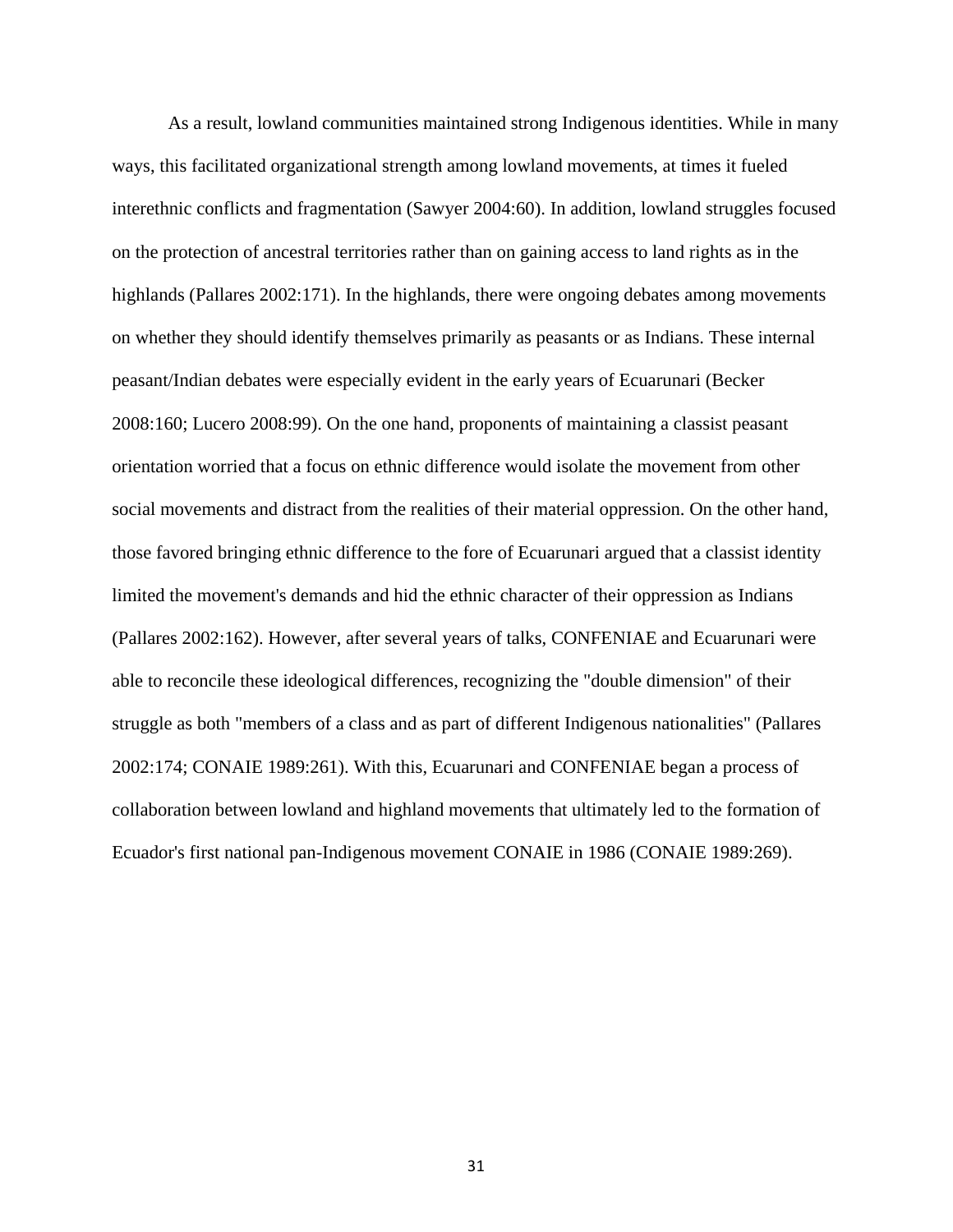### **PART THREE**

# **SITUATING PLURINATIONALISM: ARTICULATING A NEW VISION OF THE SOCIAL**

The efforts between Ecuarunari and CONFENIAE to organize at the national level were in large part motivated by concerns that outsider influences had created conflicts and divisions among Indigenous organizations, weakening the once strong Indigenous movements. As they noted, "If we do not reinforce our unity, there is a danger that various maneuvers would divide us and we would lose our presence" (Ecuarunari-CONAIE 1989:41). CONAIE's demands for plurinationalism, which built upon the recognition of the dual character of Indigenous exclusion as both peasants and Indians, united the Indigenous movement as a prominent political actor throughout much of the 1990s. However, by the late 1990s, the movement had been weakened for a number of reasons, including internal conflicts - especially between lowland and highland organizations, allegations of corruption and cooptation, an increasingly vanguardist attitude among Indigenous leaders, and a sense that despite all their efforts Indigenous activism had done little to effect meaningful change within the political structures of Ecuador. In what follows, I trace the rise, decline, and possible signs of resurgence of CONAIE from the late 1980s to the present.

#### *The Rise of the Ecuadorian Indigenous Movement and CONAIE (1986-1995)*

In 1986, "five hundred delegates representing nine Indigenous nationalities and twentyseven organizations" met just south of Quito to form CONAIE, uniting "all Indigenous peoples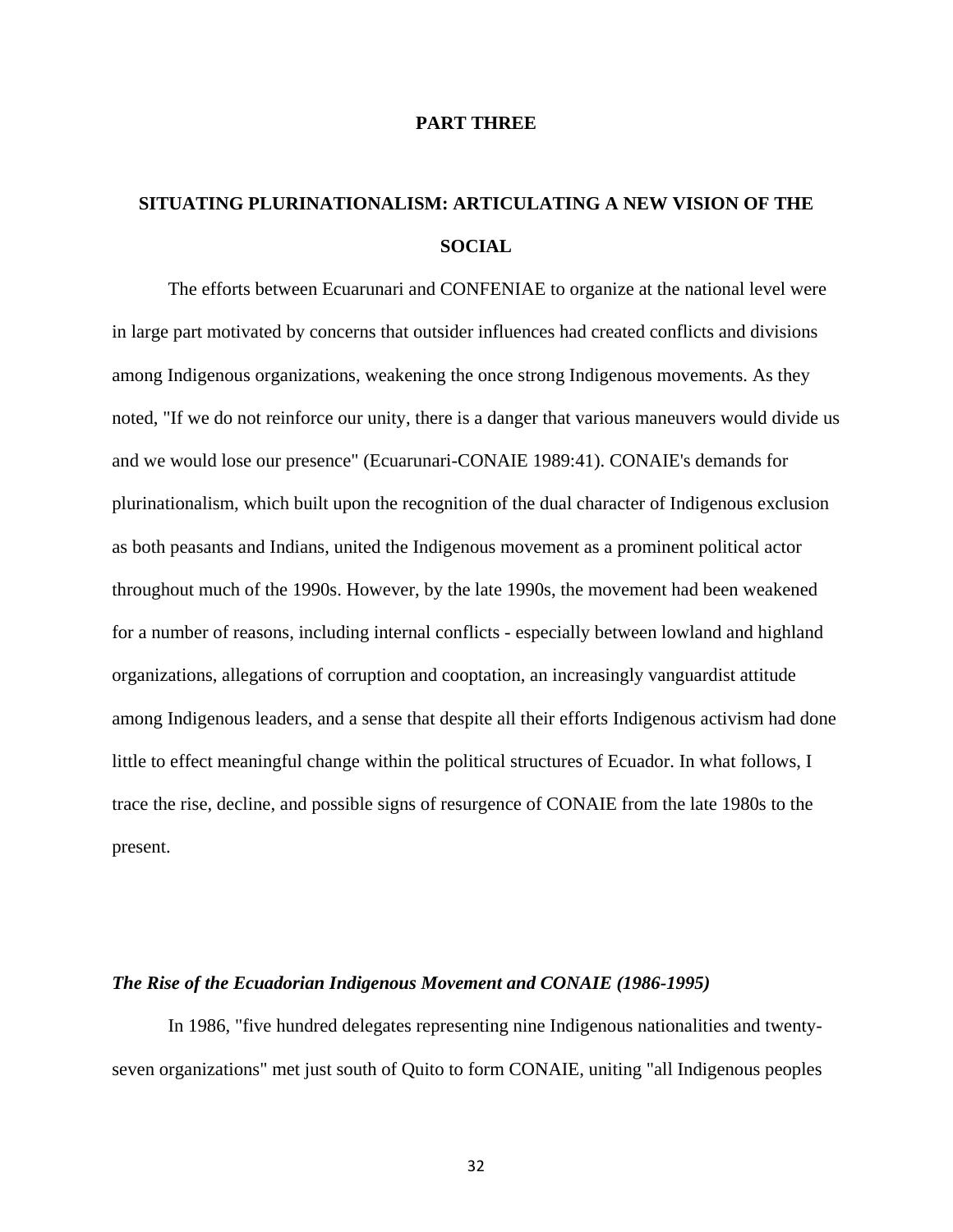into one large pan-Indian movement" (Becker 2008:169). The success of CONAIE rested on the "adoption of a double-dimension platform that embraced ethnic and class struggles simultaneously" (Pallares 2002:174). CONAIE rearticulated the ethnic and class demands of earlier Indigenous movements in the construction of a new political identity that is at the same time both classist and Indigenous. As Pallares suggests, "material concerns traditionally associated with class consciousness were rearticulated: land concerns were intertwined with notions of territory and political autonomy, and capitalism was linked with assimilation and ethnocide" (2002:182). The struggle of the Indigenous peasant class against capital oppression was redefined in the 1990s as a struggle of ethnic nationalities against an ethnocentric state. As Lucero explains, "indigenous activists in Ecuador have taken a term from the lexicon of Marxist and European thought and 'Indianized' it" (2002:200). By fusing together ethnic and class concerns, CONAIE succeeded in capturing the mobilizing power of ethnicity sustained through the structural challenges of class. As Becker argues, "CONAIE was most successful when it embraced rather than denied the class nature of Indigenous oppression" (2008:170).

In June 1990, CONAIE organized a powerful uprising that shocked the nation and mobilized thousands of protestors including many from non-Indigenous movements. In the capital, protestors took to the streets and took control of radios to press their demands on President Rodrigo Borja. In the countryside, protestors barricaded highways with trees and boulders in order to cut off food supplies to the cities. More militant activists occupied *haciendas* and redistributed supplies. (Becker 2011:31-33; Guerrero 2008:103). According to an account by Becker, "Starting in the central and northern highlands, [the uprising] spread across the country as a decentralized phenomenon with local activists taking individual initiatives to press their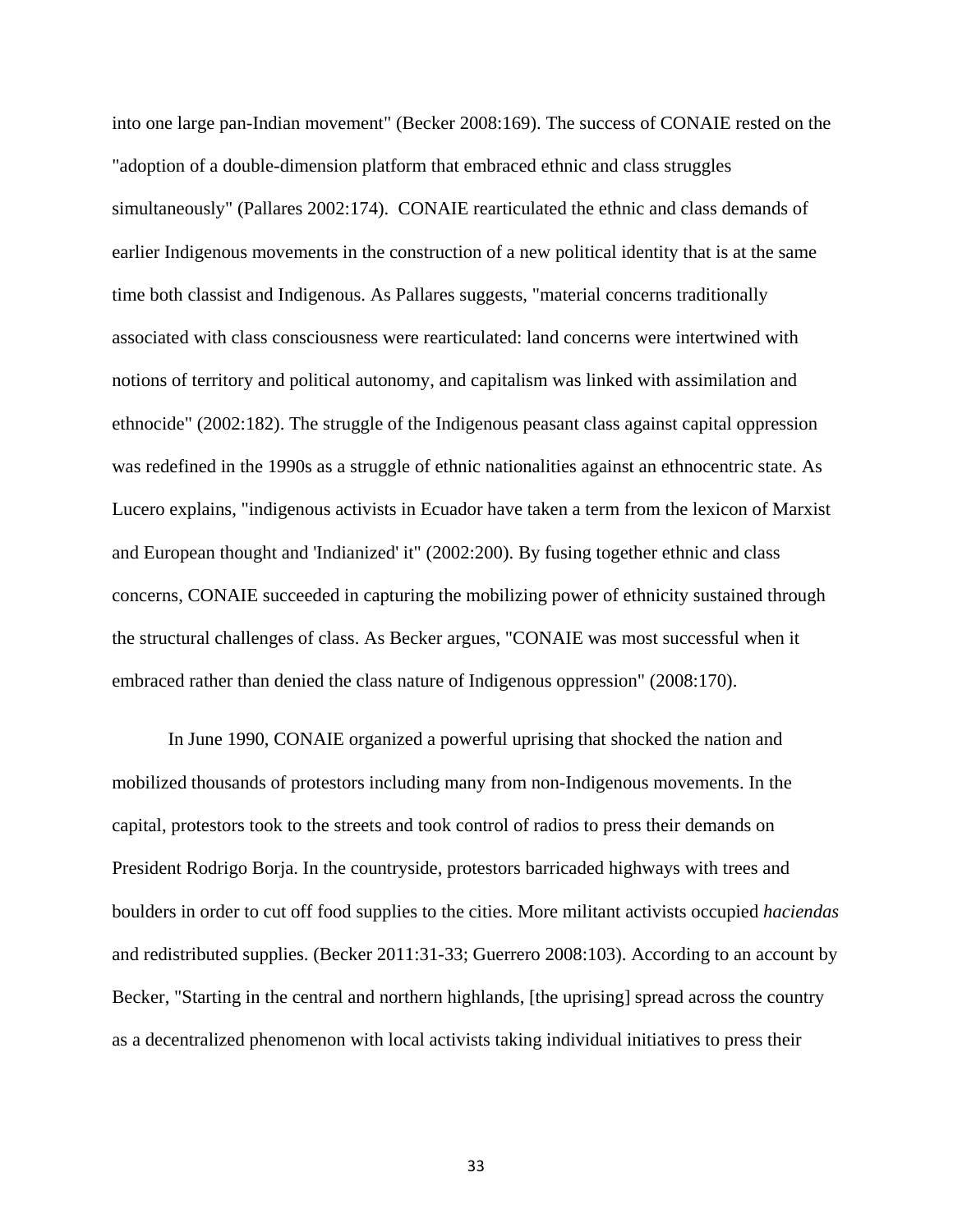demands" (2008:176). For more than a week, protestors succeeded in effectively shutting down the entire country.

Authors point to a number of different factors to explain what sparked the dramatic protests in 1990, including: neoliberal austerity policies (Hey and Klak 1999); high inflation and low wages (León 1994; Zamosc 1994); land disputes (Becker 2011; Sawyer 2004; Gerlach 2003); demands to recognize Ecuador as a plurinational country (Pallares 2002; Becker 2008; Yashar 2005), among others. While each of these played a part, I believe the 1990 uprising is best understood as a combination of growing popular frustrations with limited agrarian reforms and a calculated effort by CONAIE's leadership to force its demands on the government. On the one hand, as Meisch suggests, "the demand for genuine land reform...is the glue that binds the indigenous movement. Many *indígenas* do not have a clue, and could care less, about the rest of CONAIE's agenda" (2003:58). The agrarian reform programs of the 1960s and 1970s had done little for Indigenous communities and continued to favor large landholders (Becker 2011:31). During the 1980s, more than 200 land disputes had been left unresolved for years (Dubly and Granada 1991). In May 1990, Indigenous activists in both Quito and Otavalo had already began to protest, demanding the resolution of land disputes (Becker 2008:177; Pallares 2002:210). On the other hand, CONAIE's leaders had decided in April 1990 to force their demands on the government through a nationwide uprising. CONAIE saw an opportunity to present its agenda to the national stage as the unified front of the Indigenous movement (Yashar 2005:145). CONAIE presented these demands to the government in its "sixteen points" (León 1994:19):

# *CONAIE's Sixteen Points*

- *1. A public declaration that Ecuador is a plurinational country (to be ratified by the constitution).*
- *2. The government must grant lands and titles to land to the nationalities.*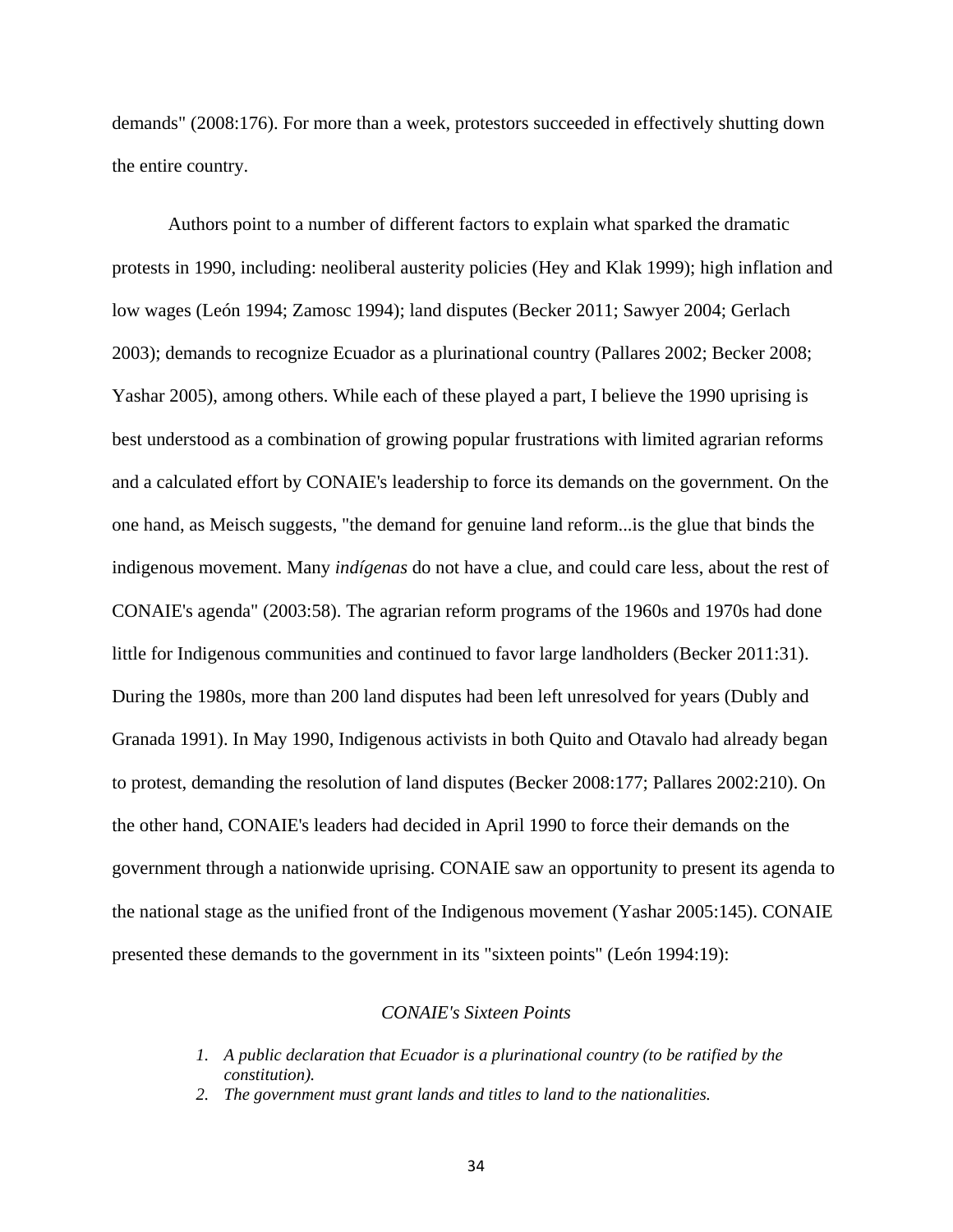- *3. Solutions to water and irrigation needs.*
- *4. Absolution of indigenous debts to FODERUMA and the National Development Bank.*
- *5. Freezing of consumer prices.*
- *6. Conclusion of priority projects in Indian communities.*
- *7. Nonpayment of rural land taxes.*
- *8. Expulsion of the Summer Institute of Linguistics.*
- *9. Free commercial and handicraft activity.*
- *10. CONAIE protection of archaeological sites.*
- *11. Officialization of Indian medicine.*
- *12. Cancellation of government decree that created parallel land-reform granting bodies.*
- *13. The government should immediately grant funds to the nationalities.*
- *14. The government should grant funds for bilingual education.*
- *15. Respect for the rights of children.*
- *16. The fixing of fair prices for products.*

Blockades and continued protest ultimately forced President Borja to agree to meet

directly with Indigenous leaders in order to negotiate their demands - "an unprecedented event" in Ecuadorian national politics (Van Cott 2005:111). However, after just a few weeks CONAIE suspended their negotiations with the state as it became clear that the government was unwilling to make serious concessions on many of the movement's demands, especially their more revolutionary demands for self-determination and autonomy (Pallares 2002:211;Becker 2011:32). The CONAIE-led 1990 uprising, if measured in relation to its capacity to affect significant changes in state and economic policy, was largely unsuccessful. As Becker suggests, "When the dust cleared observers questioned what concrete objectives the 1990 uprising had achieved. Land conflicts remained intense even to the point of death squads executing Indigenous leaders...Two years later, not one of the land conflicts that CONAIE had presented to the government had been resolved" (Becker 2011:34). However, the dramatic mobilization of Indigenous protestors in the summer of 1990 was successful in two important respects. *First*, it marked a "seismic shift" in Ecuador's "national imaginary" and, *second*, it presented CONAIE's vision for a plurinational state as the central issue that would form the platform of the movement's future activities (Becker 2011:34; Yashar 2005:146).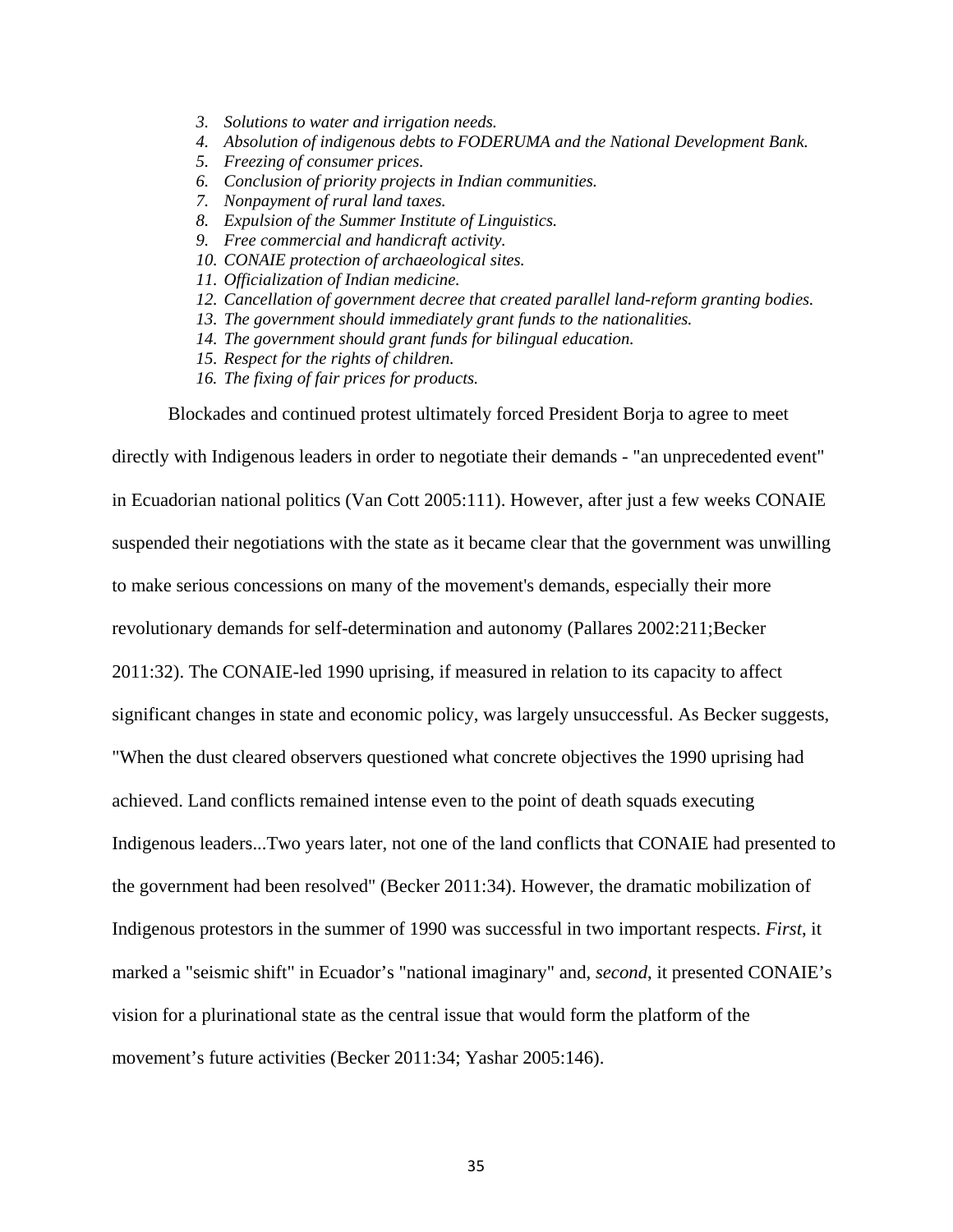*First*, the CONAIE-led uprising challenged the national imaginary of the 'simple savage' that portrayed Indigenous peoples as passive, unintelligent, and politically unmotivated. Internally, Indigenous communities began to see themselves as a capable and powerful force. In an interview, Yashar quotes one Indian who participated in the 1990 uprising as saying:

> The 1990 uprising catalyzed a process of consciousness raising. Before 1990, civil society almost did not recognize that there were Indians. There was racism and segregation and society did not pay attention to that which was indigenous. Even with our own communities, some people did not want to be Indians and they began to lose touch with their community. The 1990 uprising, however, increased our sensitivity to these issues. It affected government circles and civil society (Yashar 2005:146).

The 1990 uprising shocked the dominant white-mestizo population. For many, Indians no longer existed. They existed merely as the cultural artifacts of a bygone era, a legacy of national history. However, CONAIE successfully brought the agrarian question and the struggles of Indians to the fore of national politics.

*Second*, while CONAIE's sixteen points focused simultaneously on cultural, economic, and political demand, of these demands, their struggle for *plurinationalism* increasingly took center stage, forming the lynchpin around which the movement's activities and demands revolved. Through the construction of a plurinational state, their other demands could be realized, such as meaningful land reform, increased direct political participation and local sovereignty, bilingual education, and economic redistribution to Indigenous communities. (Walsh 2009:70; Becker 2008:177). CONAIE's plurinational project built upon the demands of the 1980s for 'pluriculturalism'. These culturalist demands called for the recognition and respect of Indigenous cultural differences, mostly through bilingual education progams. As early as 1988, CONAIE had began to add structural demands to their earlier culturalist projects by pressing the state for increased autonomy and self-determination. As Becker suggests: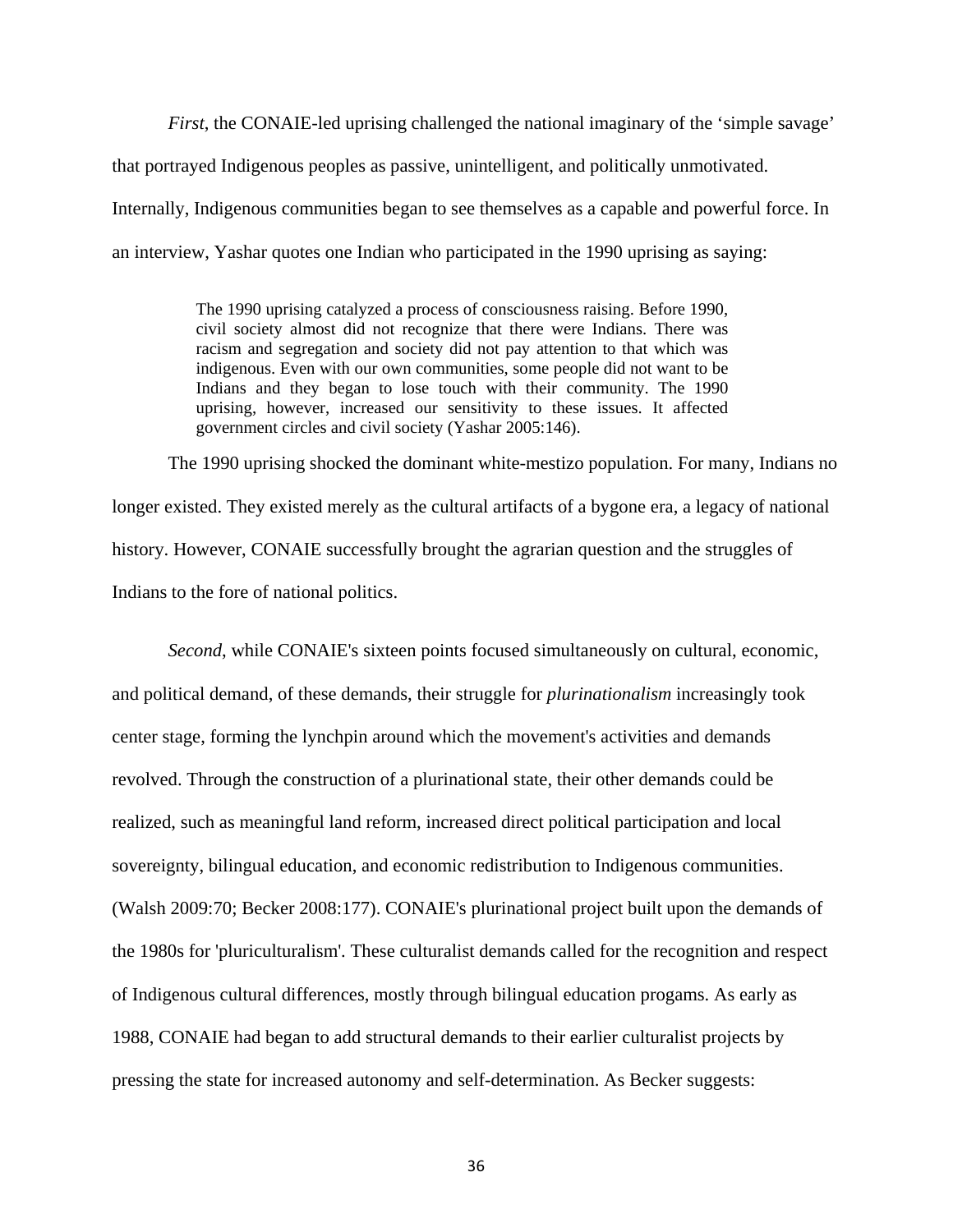CONAIE declared that the Republic of Ecuador was a plurinational state, and argued that the government must recognize Indigenous territoriality, organization, education, culture, medicine, and judicial systems...They came to see plurinationalism as a 'transversal axis' that should run throughout the entire organization of state structures, including forms of representation and participation that would lead to a 'revolution in knowledge' (Becker 2011:14- 15).

Plurinationalism rejects the mono-national assumptions of the modern nation-state and

calls for a redefinition of the state and society such that it recognizes and reflects the cultural and

epistemic values of Indigenous peoples. According to CONAIE:

*In the Ecuadorian territory, there existed and still exist a diversity of nations and original pueblos who have managed to survive despite the incredible violence of conquest and colonization and the present day neocolonial effects of authoritarian development...Despite the historical existence of our pueblos as original nations, the Modern State was constituted through the civil uniformity particular to the Western model. That is to say, it thought that its inhabitants were from only one culture, that they all had only one from of life, that they all talked the same language and believed in the same gods..the Modern State of America considered that there was only one nation, without differences, constituted by only one white mestizo culture (CONAIE 2011:11- 12).*

For CONAIE, the nation-state exists as a legacy of colonization and as such strives to

negate and assimilate 'a diversity of nations and original *pueblos*' and their cultural and epistemic

differences. The plurinational state, instead, begins with the recognition and celebration of this

diversity.

*The plurinational state recognizes the coexistence of various nations within one state, governed by the same constitution, that share between them and for themselves a life in common. They pursue common ends, as pueblos and nations, to promote the political unity and through intercultural relations that strengthen their differences (CONAIE 2011:13).* 

Plurinationalism articulates a re-imagination of national unity, an image of '*unity through* 

*diversity*', where difference becomes the constitutive, unifying element. The plurinational project

attempts "*more than anything to decolonize the institutional structure of the state*" (CONAIE

2011:13). Rather than envisioning national unity as a single, monolithic identity,

plurinationalism envisions a national unity constituted through a shared collective project of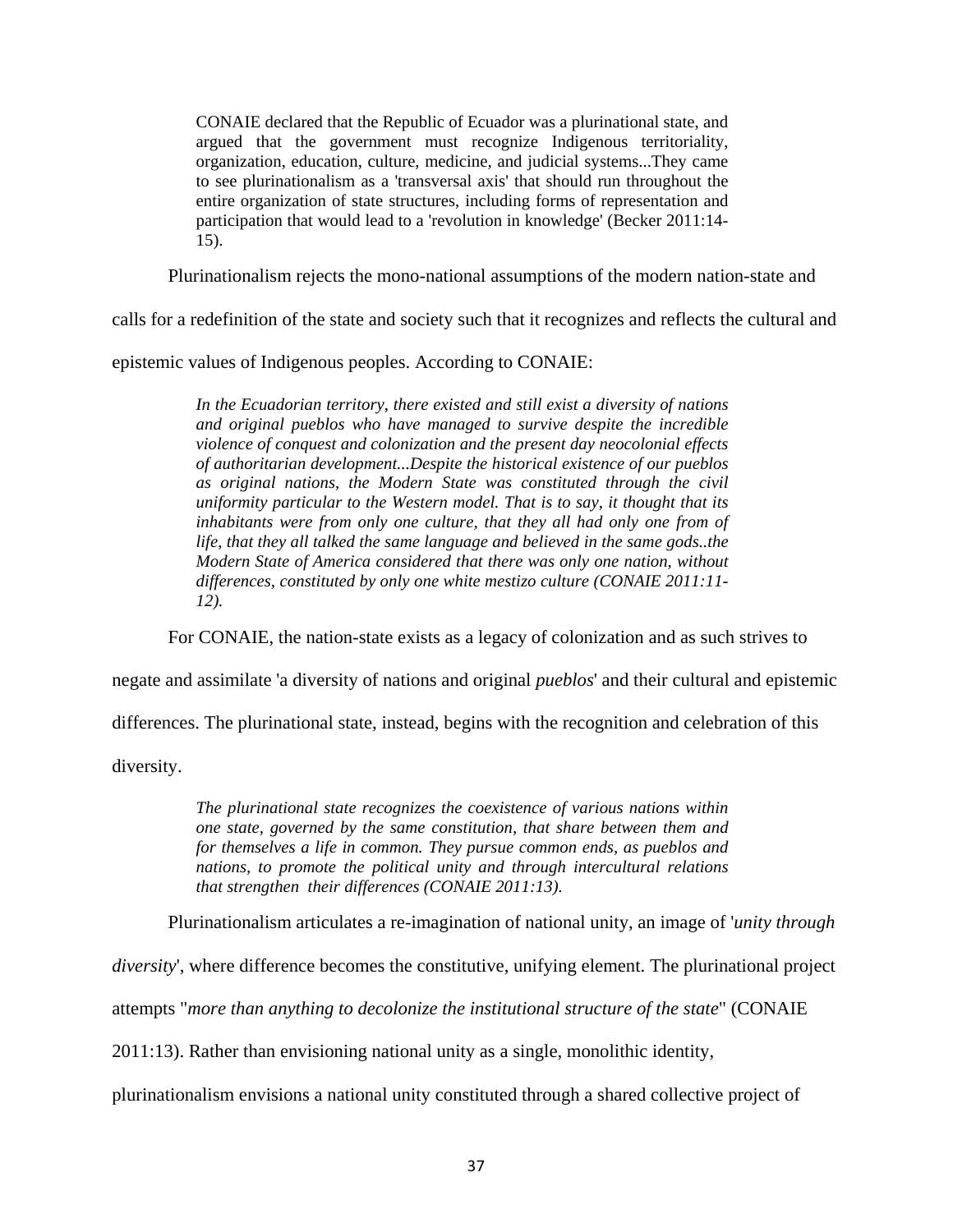*sumak kawsay,* an Indigenous principle of living well based centrally around ideals of cooperation, self-determination, and self-definition. Thus, *sumak kawsay* suggests a shared project of harmonious coexistence among diverse epistemic communities, one that strives toward the well-being of all regions, communities, and peoples within it. *Sumak kawsay*, to live well, is achieved processually by introducing new avenues for direct popular participation in national policy and through increases in territorial autonomy and communal sovereignty concerning local affairs. As Walsh suggests:

> In the America of the South, State formation has, since its beginnings, found its ground in an alleged homogeneity and unity that is intimately tied to the dominant economic, political, social and cultural order and the interests of capital. As such, the present efforts in countries like Bolivia and Ecuador to transform State, shed it of its colonial, neoliberal and imperial weight, and refound it from below - from the diversity of peoples, cultures, and historical practices - are transcendental (Walsh 2009:65).

Plurinationalism, as a project of state re-founding 'from below', takes cultural diversity and epistemic difference as central in promoting the well-being of each constituent group. Only in this way can a successful project of national unity emerge. As we have seen, CONAIE persistently draws upon their position, that the communal territorial sovereignty of Indigenous communities must be secured in order to establish an autonomous communal space from which Indigenous ways of knowing and living can be reproduced and strengthened, when they present their demands for a plurinational state. For this reason, CONAIE's plurinational project has been, and remains, inextricably tied to issues of agrarian reform and the resolution of disputes over land rights. Just two years later in 1992, the powerfully dramatic *Caminata* uprising*,* translated literally as a long walk or hike, once again challenged the state over the question of agrarian reform.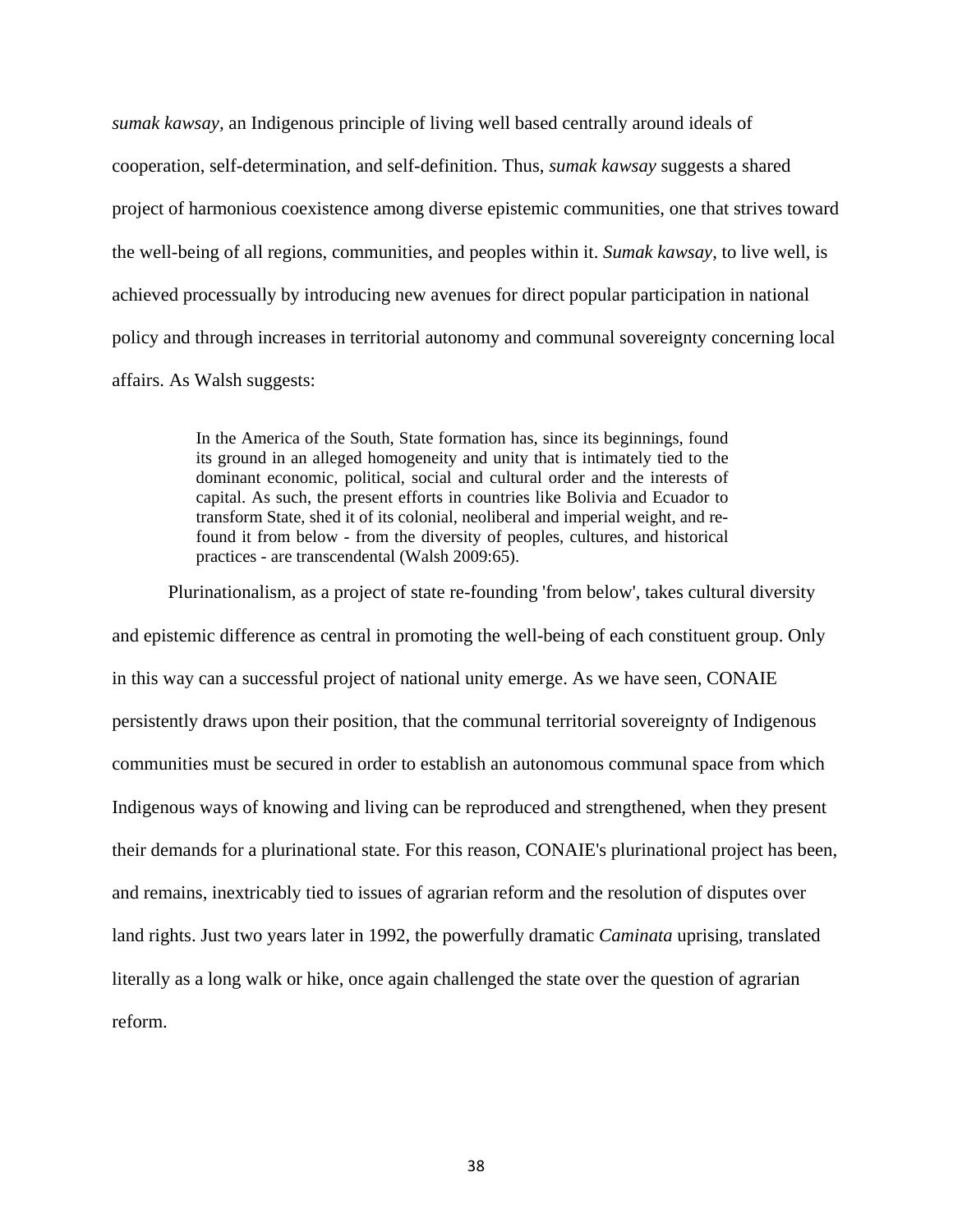In 1992, CONAIE helped organize thousands of Indigenous protestors in a symbolic march from the jungles of the Amazon to the nation's capital in an effort to pressure the state on longstanding and yet-unresolved land disputes. The march was motivated by frustrations over the government's persistent inaction on the land disputes CONAIE had presented in the wake of the 1990 uprising. One of these demands, the *Acuerdo Territorial* (Territorial Agreement), had called for the return of ancestral territories to the ownership and control of Indigenous communities in the Amazon and for constitutional reform declaring Ecuador a plurinational state. Written up by the Organization of Indigenous Peoples of Pastaza (Organización de Pueblos Indígenas de Pastaza, OPIP), a local-level federation of Amazonian Indigenous communities within the province of Pastaza and a member affiliate of CONAIE, the *Acuerdo Territorial* requested the communal titling of over 2 million hectares of land and the "political, cultural, and economic control [of Indigenous communities] over them" (Sawyer 2004:46). OPIP argued that these lands were the rightful historical territories of Indigenous nationalities, which provided a communal "ancestral space" where Indigenous cultures and knowledges are developed, nurtured, and reproduced (Sawyer 2004:48; Becker 2011:34). Through the *Acuerdo Territorial*, OPIP and CONAIE pressured the government for the local autonomy and self-determination of Indigenous communities and for direct participation in decision making processes that impacted their territories. For them, self-determination was necessary in order to protect Indigenous communities from state and corporate interests to exploit their territories of natural resources. Autonomy would allow Indigenous communities to articulate their own worldviews and ways of living through a negotiation of traditional techniques and modern technologies (Becker 2011:34).

President Borja responded to Indigenous demands for sovereignty with open hostility. He accused the movement of being infiltrated and co-opted by Indian separationists and attempting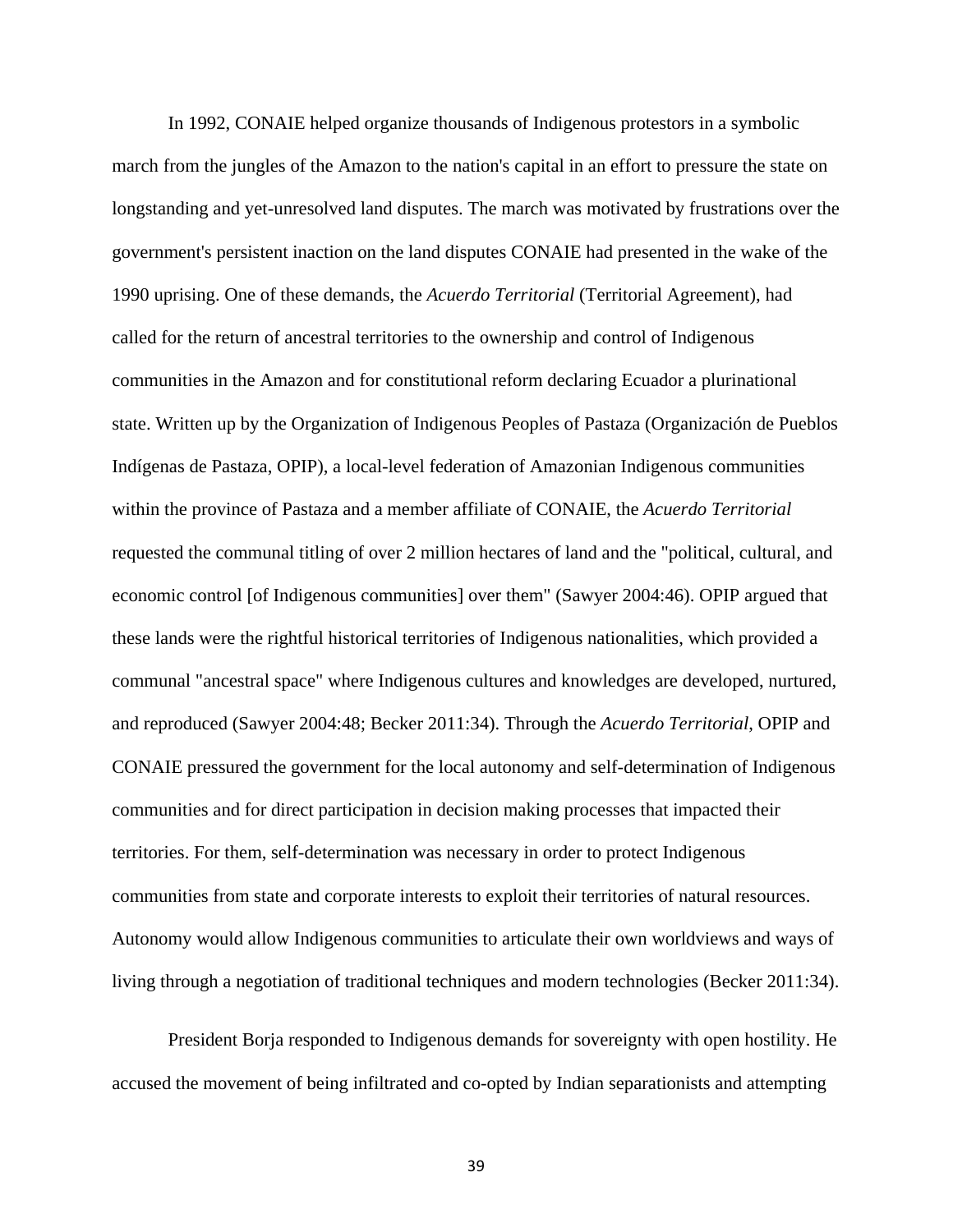to establish a parallel state that threatened national unity. While the government had originally agreed to concessions over land rights, two years later OPIP's proposals remained unresolved. In April of 1992, CONAIE and OPIP organized the *Caminata*, or march, from the Amazonian city of Puyo to the nation's capital of Quito, a distance of 240 kilometers. Two thousand Indians left Puyo on a thirteen day long trek to the capital city. Along their march, Indigenous communities and sympathetic mestizos provided support and supplies. Many highland Indians joined in the *Caminata* as the marchers traveled through Indigenous communities along the countryside, including their "mountain brothers" the Salasacas. By the time the marchers entered Quito's city limits, "their numbers had grown to as many as ten thousand" (Becker 2011:35). Borja again agreed to meet face to face with Indigenous leaders, listening to their demands for three hours before agreeing to their demands for control over their territories. However, in the end "the Borja administration only partially conceded to indigenous demands, granting Indians only 55 percent of the ancestral territory they claimed" (Sawyer 2004:50-51). More importantly, the president continued to reject the movement's calls for plurinationalism and autonomy. While OPIP gained title to over one million hectares of land, the state maintained control and authority over subsoil rights in the exploration and exploitation of natural resources - particularly those regarding access to vast petroleum reserves beneath these territories (Pallares 2002:211; Becker 2011:37; Sawyer 2004:50-55). Despite its measured successes, the *caminata* represented "the culmination of highly coordinated activity between OPIP indigenous leaders, advisors, and community members, together with support from CONAIE, CONFENIAE, and several indigenous rights and environmental organizations" and became a prominent symbol of the mobilizing capacity and ideological conviction of the nation's Indigenous movement (Sawyer 2004:43).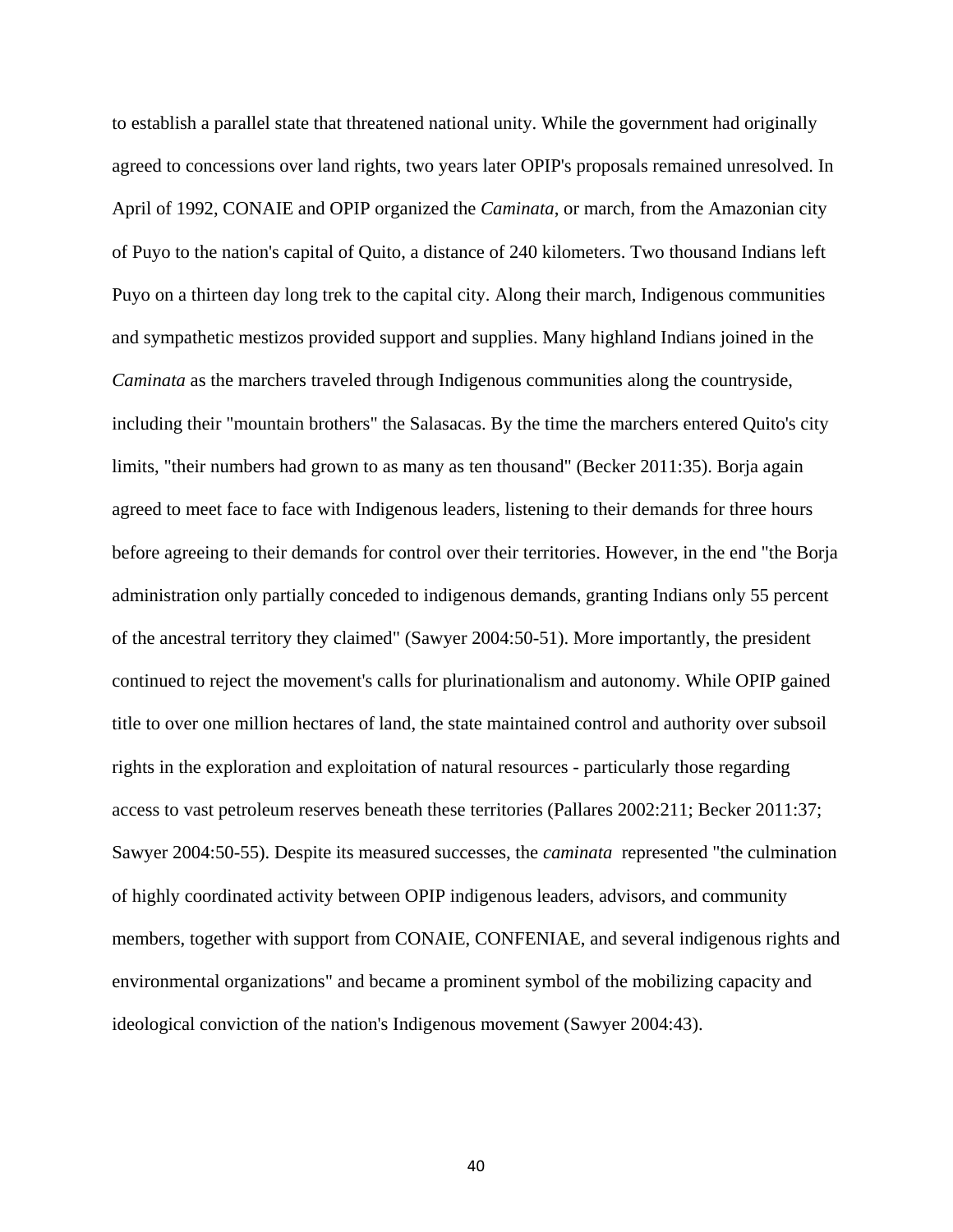In 1994, CONAIE again led Indigenous communities in an uprising against the state. The "*Movilización por la Vida*" (Mobilization for Life) targeted a recently proposed agrarian development law set forth by President Sixto Durán Ballén (1992-1996) that would effectively undo the last thirty years of agrarian reform legislation (Becker 2011:36). The proposal, which was voted into law by a congressional assembly of only seventeen members in the morning hours of June 3, sought to privatize land and water rights, allowed for the sale of communally held territories, favored large export-oriented agribusiness, and guaranteed the state's right to secure lands that were deemed 'unproductive' (Sawyer 2004:152-153; Yashar 2005:148; Van Cott 2005:112). For the president, these neoliberal reforms were necessary in order to alleviate that nation's mounting debt crisis - a legacy of the "lost decade" of economic turmoil throughout Latin America in the 1980s, which for Ecuador had been exacerbated in the 1990s by falling international prices of crude oil. By 1993, Ecuador faced a fiscal deficit of \$600 billion and, by 1994, the nation's foreign debt obligations had reached \$12 billion (Sawyer 2004:109, 114). Neoliberal adjustment polices were seen as the only path for the government to secure future loans from the IMF and World Bank and avoid defaulting on foreign debt obligations. Sawyer quotes the Vice President of CONAIE as saying "The bottom line is this: without a new agrarian law that appeases the World Bank and the InterAmerican [Development] Bank, there will be no more international credit. Those conquistadores had to pass that law to survive" (Sawyer 2004:156).

In response to the passage of the Agrarian Development Law, CONAIE called an assembly of Indigenous leaders to decide how the movement should respond. After two days of deliberations, CONAIE announced their plans to lead a nationwide uprising (Sawyer 2004:159). Over 3,500 Indigenous and peasant organizations participated in the Mobilization for Life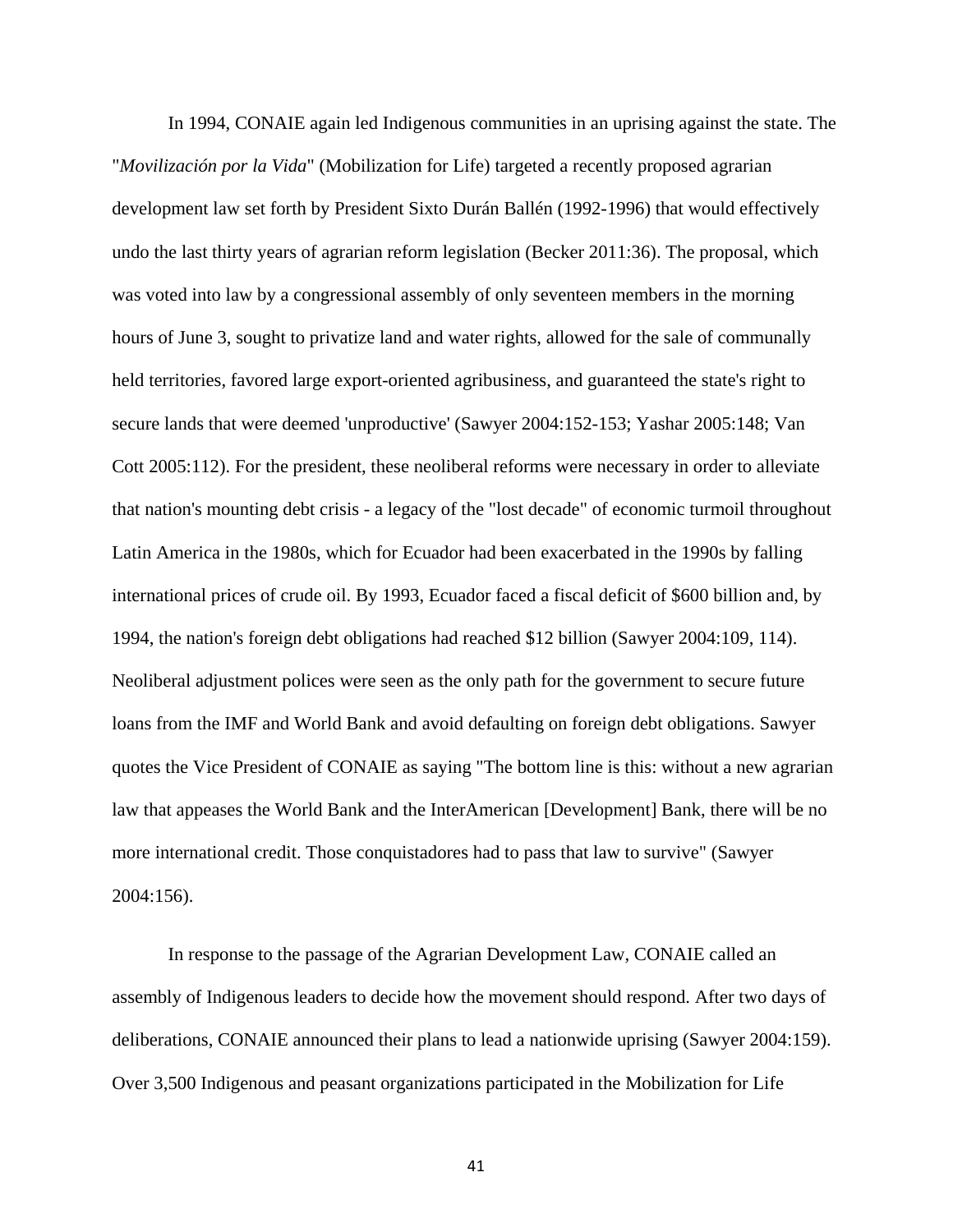protests, which lasted for ten days while CONAIE negotiated their demands directly with President Ballén. Much like the uprising in 1990, activists throughout the countryside set up strategic roadblocks in order to halt the flow of traffic and commercial products, bringing the nation's economy to a standstill and starving Quito and other major cities of necessary supplies. In the cities, Indigenous and non-Indigenous activists collaborated in organizing mass street protests and occupied state buildings and banks (Van Cott 2005:112; Sawyer 2004:161). CONAIE argued that the new law represented an attack on peasant and Indigenous communities alike. In the words of CONAIE's president, Louis Macas, "The law favors the large landowners who will begin to buy the land of poor communities so as to extend their properties…It will destroy community and cooperative systems" (Macas 1994). Indigenous leaders called for the immediate repeal of the 1994 agrarian law and once again presented the government with a list of demands that covered a number of economic, cultural, and political issues, including loan forgiveness, bilingual education, and the redistribution of oil revenues. However, CONAIE's focus remained centered around agrarian reforms and the plurinational project. Ultimately, "nationwide protests forced the government to retrace its steps. In response, the government formed a commission with 50 percent participation by indigenous leaders to reform the Agrarian Development Law. CONAIE negotiated [demands]...designed to support the reproduction and integrity of the indigenous communities" (Yashar 2005:148-149). The successes of the 1994 protests and negotiations fostered an increasingly favorable public image of CONAIE as the legitimate and powerful front of Indigenous demands. CONAIE was seen as a voice of reason in the face of an exclusionary state government, riddled by corruption and elitism, and its attempts at neoliberal reforms (Van Cott 2005:112). Yet, once again, the long-term and material consequences of the CONAIE-led uprising remained tempered. Sawyer points out that "at critical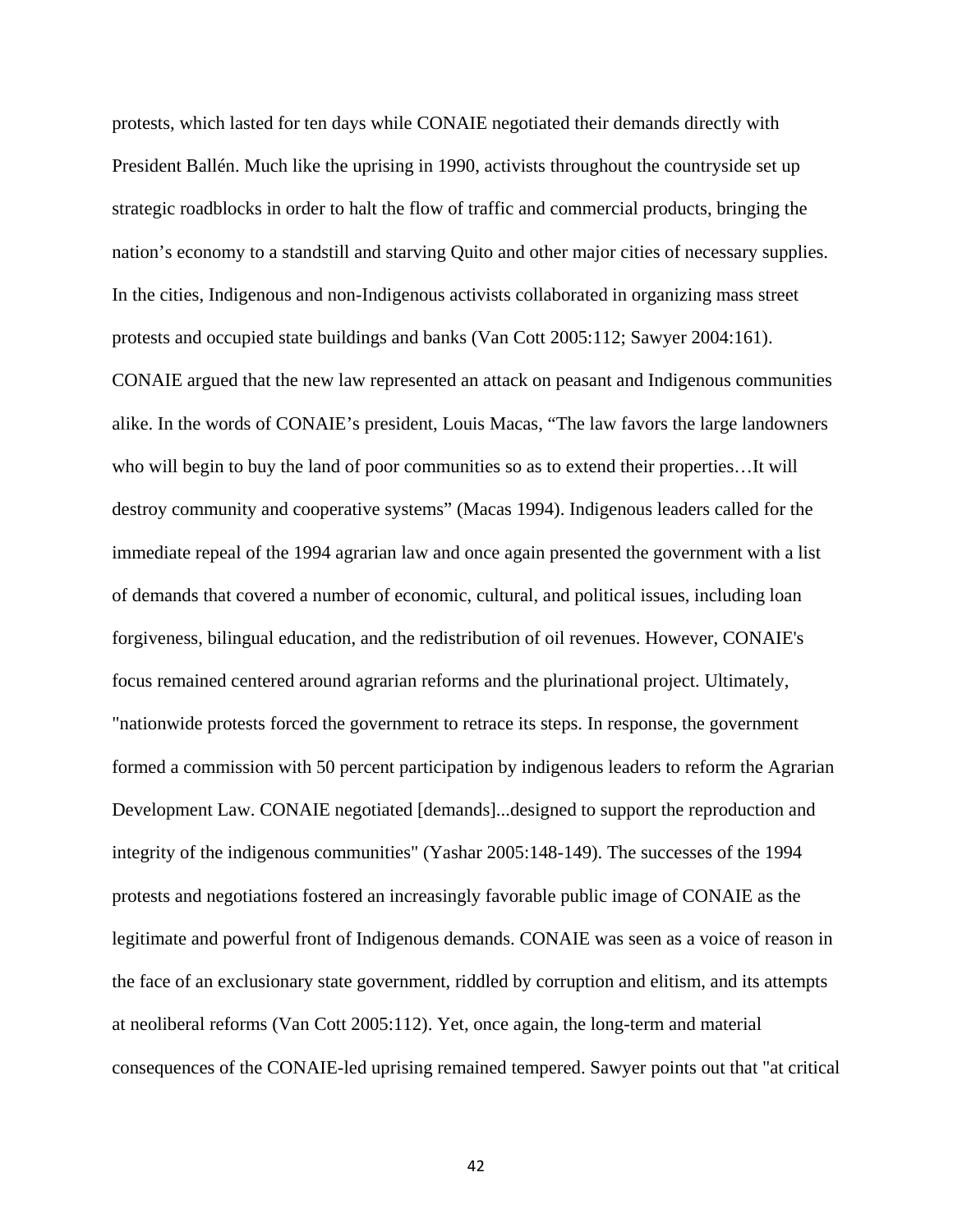junctures - articles pertaining to communal holdings, expropriation, water rights - CONAIE only succeeded in softening the wording...The overall thrust of the law - securing private property and facilitating further land acquisition in order to produce for export - had not substantially changed" (Sawyer 2004:208). Despite the mixed results of 1994, CONAIE had managed to establish itself as a central figure in Ecuadorean civil society and as a powerful force capable of shaping national politics. Their continued demands for plurinationalism had directly challenged the neoliberal aspirations of the new agrarian law.

It was during the 1994 protests that CONAIE began explicitly positioning plurinationalism as anti-neoliberal and representing an alternative to capitalism. As CONAIE suggests, "*In 1994 the struggle against neoliberalism begins. With the 'Mobilization for Life' we managed to stop the implementation of a Law of agrarian counter-reformation and the privatization of water*" (CONAIE 2007:7). The problem with neoliberal reforms, which commodify lands and natural resources through privatization, wasn't simply that they were incompatible with Indigenous worldviews. For CONAIE, neoliberalism represented a continuation of a 500 year long process of domination and humiliation at the hands of political and economic elites.

> *The project of Plurinationality was cast as an alternative to capitalism in 1994... In the long neoliberal night, the State was reduced to functions of control and social coercion; the economy and politics were in the hands of private capital, especially large international capital; the national oligarchic sectors of commercial and financial capital enriched themselves by subordinating to powerful United States and European transnationals who made deals appropriating [Ecuador's] natural resources (CONAIE 2011:7- 8).*

Neoliberalism directly threatened the lives and dignity of all peasant and rural communities and weakened the nation as a whole. Protestors argued that the new agrarian law would directly impact the majority of Indigenous and peasant communities, a group that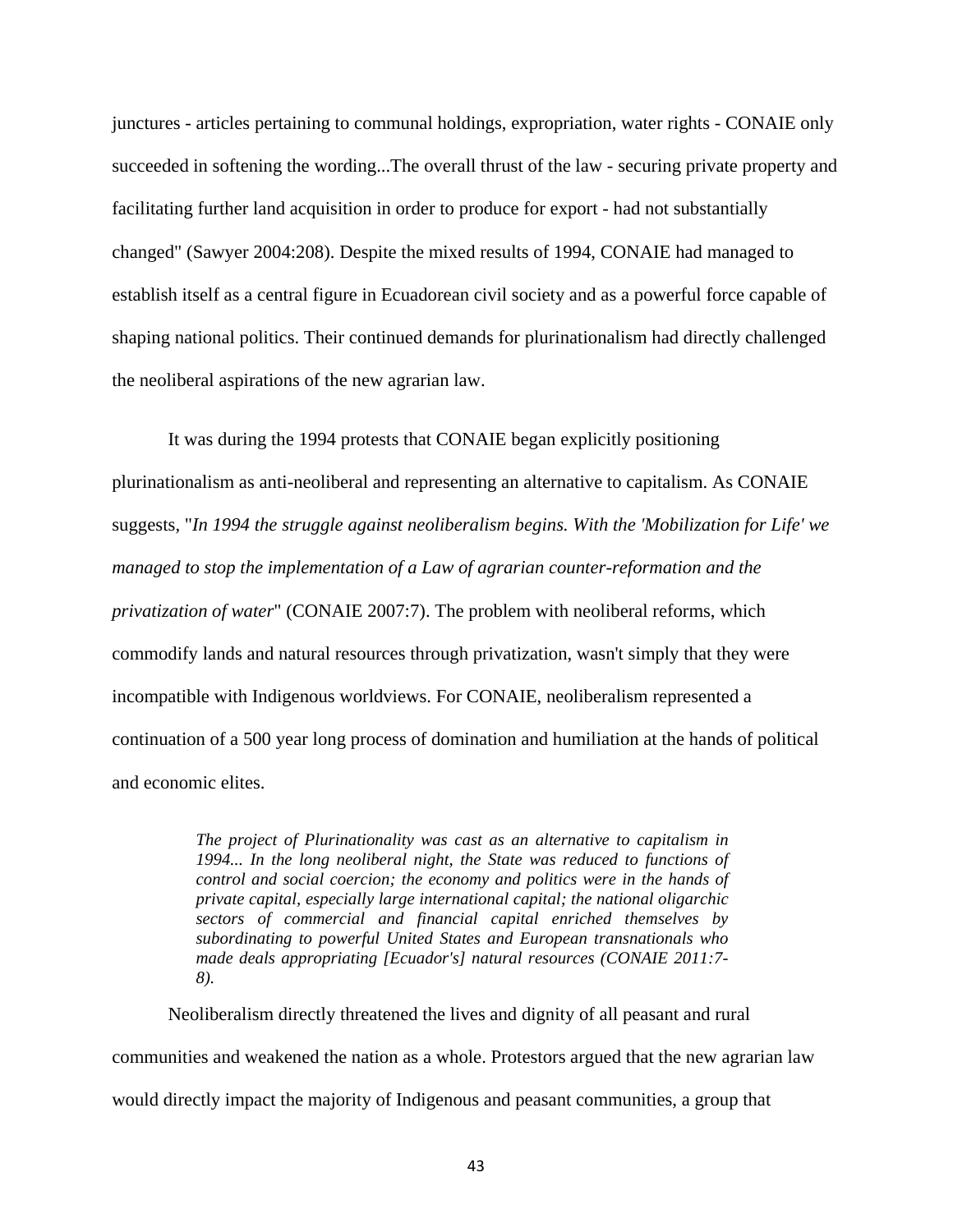constituted over 50 percent of the nation's total population, in adverse ways. Additionally, 75 percent of all food consumed in Ecuador was produced by Indians and peasants. Sawyer points out that, "As CONAIE repeatedly noted...undermining small producers would weaken the country's food security and increase its dependency on the importation of basic foodstuffs, devastate subsistence agriculture, erode the agricultural gene pool, tighten the belt of misery in the rural sector, cause the reversion of Indians to serf labor, heighten violence in the countryside, and increase migration to urban centers" (Sawyer 2004:153-154). For Indigenous leaders, plurinationalism represented an alternative vision of social organization, in opposition to the Eurocentric model of capitalism with its colonial and neocolonial legacies, an alternative capable of strengthening national unity and empowering all Ecuadorians. However, this could only be made possible through the reciprocal recognition of historical differences and the direct participation of all in defining and transforming the Ecuadorian polity and its social, political, and economic institutions.

In an informational pamphlet on the plurinational project, CONAIE systematically lays out their vision for plurinationality as a model for national unity - one that is based on, and established through, cultural epistemic difference:

> *Plurinationality begins with the real and undeniable diversity of the existence of the Indigenous Nationalities and Pueblos in Ecuador as economic, political, spiritual, and linguistic entities, historically defined and differentiated.*

> *The oppression and exclusion of Indigenous Nationalities and Pueblos has impeded the consolidation of the current Ecuadorian Nation-State. For this reason, the new State has to start from the recognition of diversity as the basis of its unity and integration.*

> *Plurinationality advocates equity, justice, individual and collective liberty, respect, reciprocity, solidarity and the union of all Ecuadorians, based on the judicial, political, and cultural recognition of all Indigenous Nationalities and Pueblos that make up Ecuador. It provides these Nationalities the Right to their territorial and communal self-governance, that is to say, the right to*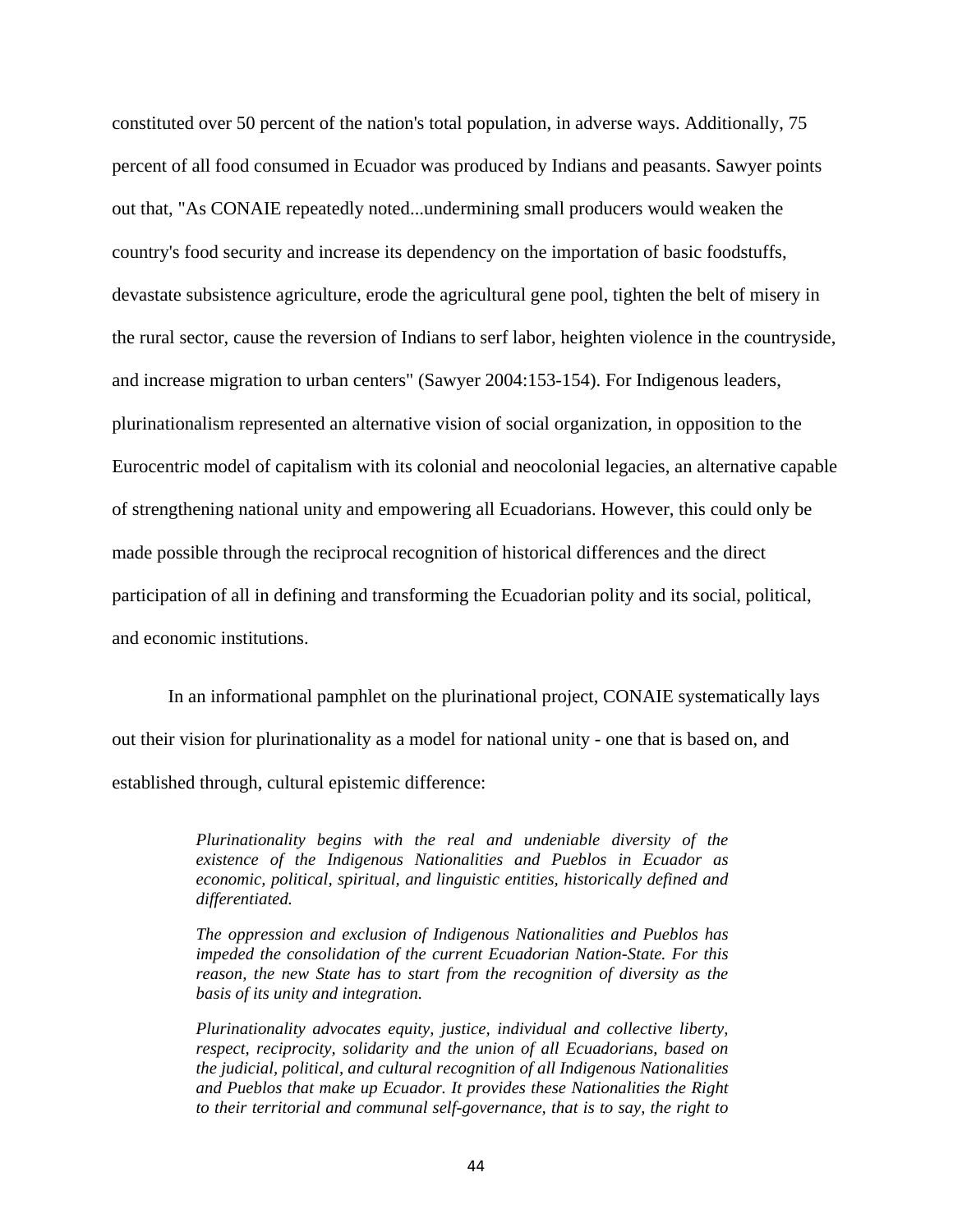*determine their own economic, social, cultural, scientific, and technological development in order to guarantee the strengthening of their cultural and political identity and, through this, the integral development of the country.*

*In this sense plurinationality is a model of political, economic and sociocultural organization and a system of governance that looks for justice, liberty, and the equitable development of Ecuadorian society as a whole and of all its regions and cultures (CONAIE 2007c:8).*

Plurinationality would provide the political space to begin a meaningful national dialogue on the agrarian question. CONAIE argued that earlier attempts at reform had largely failed to address the "the long-standing inequalities that had permeated Ecuador's agrarian reality since the Spanish invasion" because legislation concerning land rights had been written by and for the interests of political and economic national elites, who in turn favored the interests of international actors (Sawyer 2004:153). In order to protect the national interests of the people, CONAIE pointed out that it was necessary to demand the right for the direct political participation of popular sectors to define and decide on issues and policies that impact their daily lives. However, such a process must not seek to assimilate all Ecuadorians into a single, unified national identity.

In the 1994 Mobilization for Life uprising, CONAIE successfully strengthened alliances with a number of non-Indigenous popular organizations in opposition to the Agrarian Development Law. Together, they demanded a public forum in which all sectors of Ecuador could voice their concerns in a substantive nationwide conversation on the issue of land rights. As Sawyer notes, "Turning state rhetoric on its head, CONAIE deployed a language of citizenry, democracy, justice, and sovereignty to rally popular support for its cause and induce critical reflection on who governed and toward what ends. In particular, Indians rekindled their struggle to redefine the Ecuadorian polity such that Ecuador would be a plurinational state" (Sawyer 2004:151). The neoliberal structural adjustment policies, which dictates compliance with the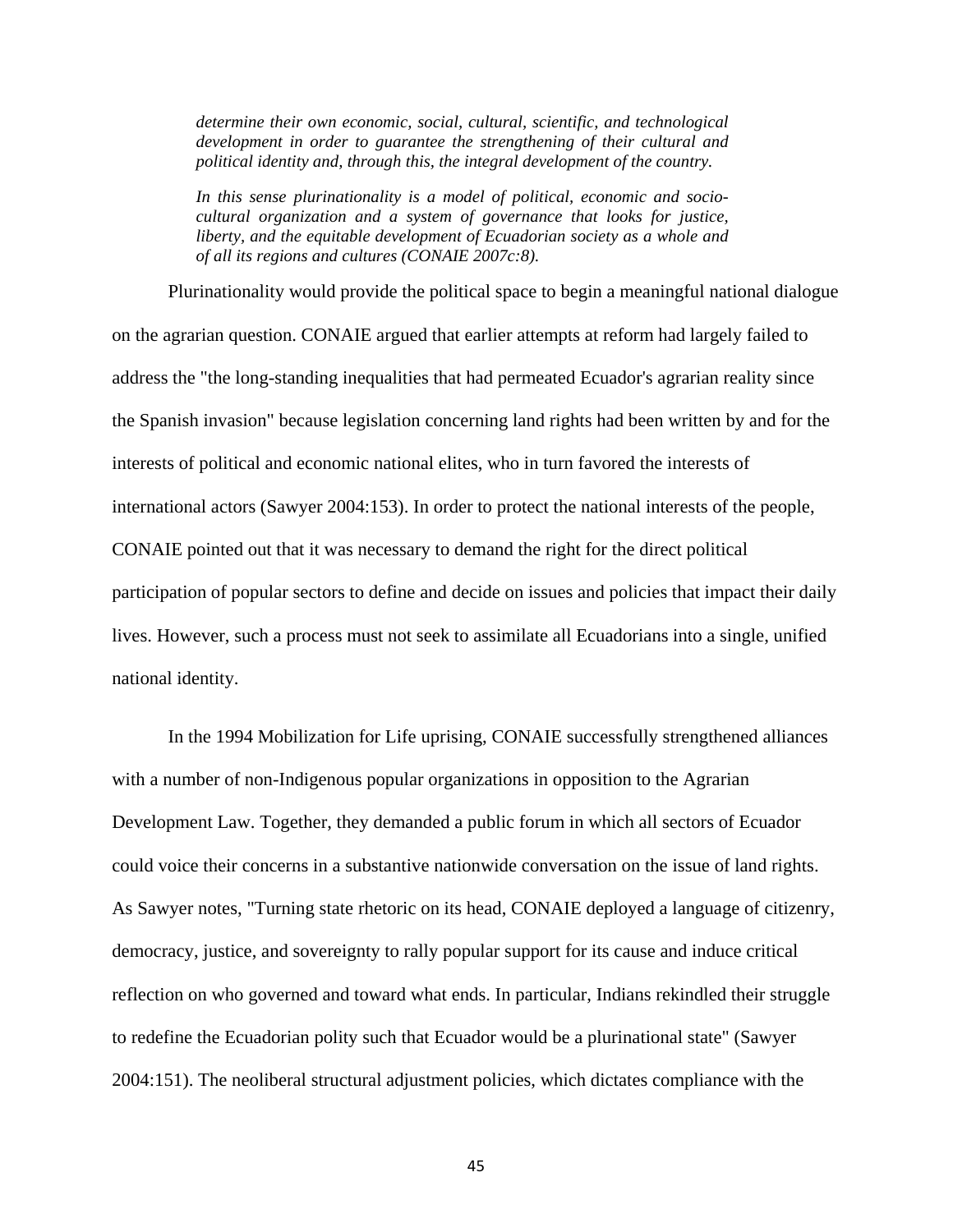norms of international governance regimes through conditional lending agreements, threatened to further erode the capacity for popular participation in decision making processes. Indians worked closely alongside peasant, church, labor, and student activists to stop the new law and formulate an alternative proposal that would be more favorable to the interests of Indigenous communities and small landowners. Through their concerted efforts, they forced face-to-face negotiations between CONAIE and the president, followed by concessions granting the participation of Indigenous leaders in reforms to the new agrarian law. Together, the successes of 1994 marked an initial step toward the realization of a plurinational re-founding of the state, one based on Indigenous epistemologies and intercultural principles of direct participation.

In an effort to translate their success in the streets to success in shaping state policy, CONAIE decided to enter into party politics in 1996, with the formation of the political party Pachakutik. As Becker summarizes, "Despite their significant gains in raising the public profile of their concerns...activists had made very little headway in concretely altering government policies. To achieve that goal, some leaders argued that Indigenous organizations needed to move beyond social movement strategies and enter the messy world of electoral politics" (Becker 2011:37).

### *Pachakutik and Party Politics (1996-2000)*

Internally, CONAIE's constituents were divided on the issue of whether or not to move into the realm of electoral party politics. In 1990, CONAIE refused to participate in elections, mandatory in Ecuador, and, in 1992, organized a boycott of the presidential elections. Most resistance to idea came from highland Indigenous activists, who preferred strategies that targeted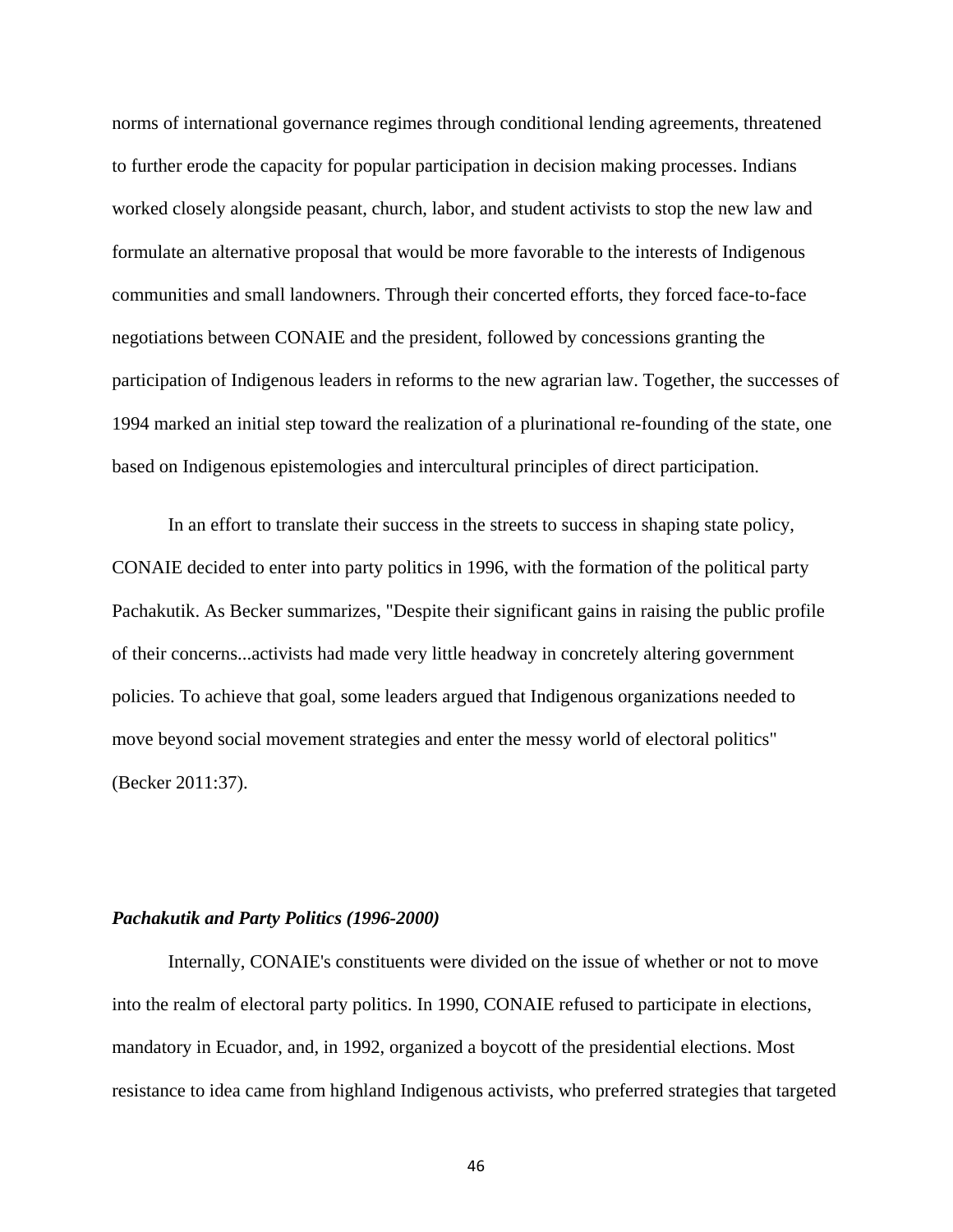civil society over those aimed at political reform. Opponents argued that electoral strategies were incompatible with the principles and values of Indigenous peoples. They feared that the endemic corruption and elitism, which had plagued Ecuadorian politics, threatened to co-opt and weaken the movement. Proponents, on the other hand, tended to consist of lowland Indigenous activists from the Amazon. They felt that the formation of a political party represented a unique opportunity to transform the structure of power from within and to ensure changes in state policy would be enforced. They argued that, because Ecuador's political parties did not represent the interests or demands of Indians, the only way to make use of these electoral avenues for change was through the formation of a new political party. In 1995, CONAIE ultimately chose to adopt a two-pronged strategy of resistance as a compromise. Pachakutik would pursue electoral strategies as an autonomous political party, while CONAIE would continue its mobilization strategies through direct action and street protests. To this end, Pachakutik presented itself as a new progressive option in Ecuador's party politics that represented the interests of Indigenous and non-Indigenous citizens alike (see Becker 2011; Mijeski and Beck 2011; Van Cott 2005).

Despite having been formed just a few months earlier, Pachakutik was able to successfully establish itself as a legitimate contender in the 1996 elections. The party's presidential candidate placed a close third with seventeen percent of all votes. Similarly, Pachakutik won eight congressional seats, making it the "fourth largest bloc in Congress" (Mijeski and Beck 2011:48). As Becker points out, "Most significantly, longtime CONAIE leader Luis Macas won a congressional post as a national deputy, becoming the first Indigenous person elected to a nationwide office in Ecuador" (2011:52). Six months later, Congress impeached president elect Abdalá Bucaram for mental incompetence amidst widespread charges of corruption and public outcries opposing his implementation of a number of neoliberal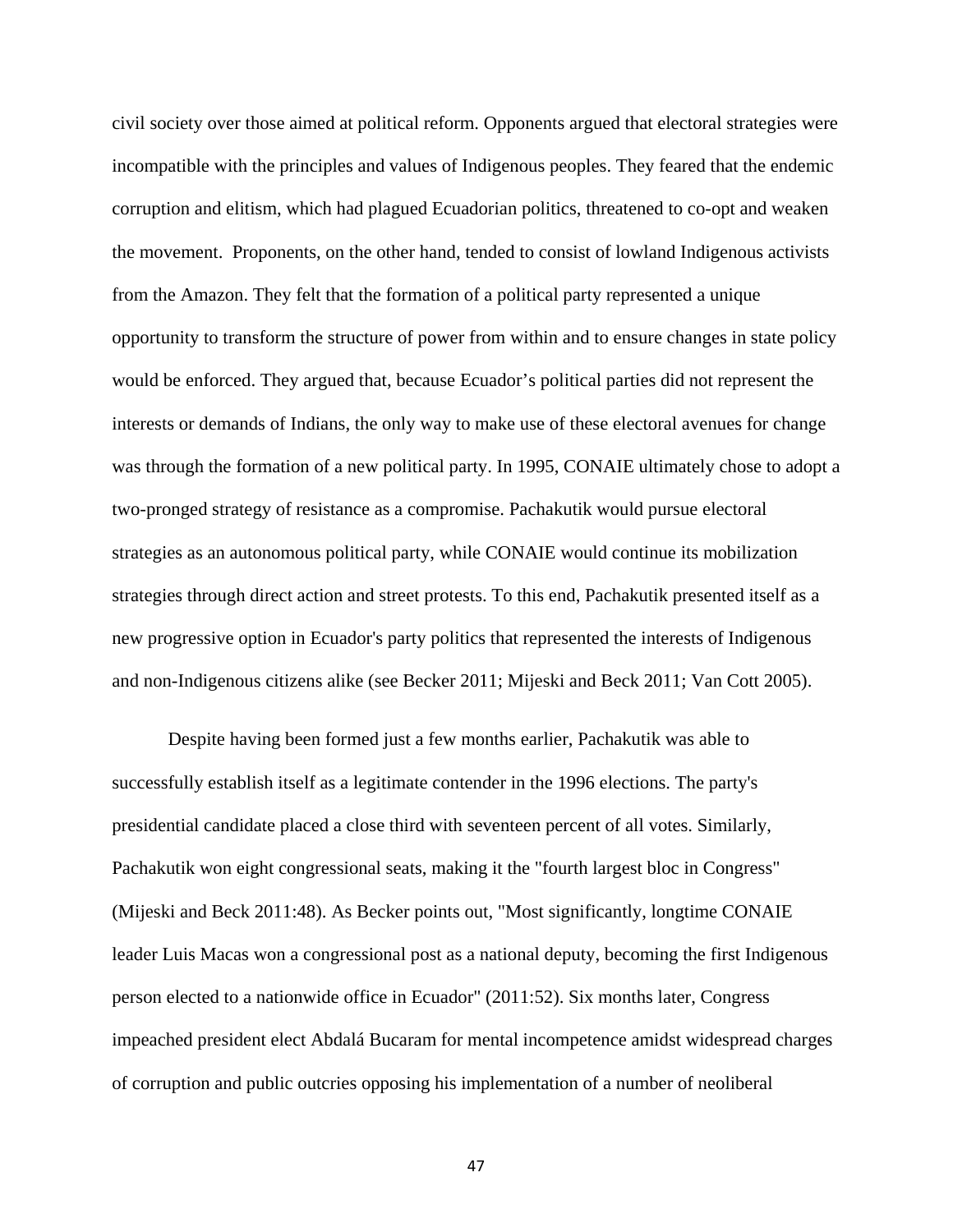austerity policies. Pachakutik and CONAIE were central figures among the mounting popular and political dissent which culminated in Bucaram's removal from office.

Pachakutik and CONAIE used this momentum of support in the wake of Bucaram's ouster to call for a constituent assembly to rewrite the nation's constitution. Through their twopronged strategy, Indigenous activists and political leaders succeeded in the ratification of a new constitution in 1998. CONAIE organized in the streets, demanding the constitutional reform to recognize Ecuador to be a plurinational state. According to Becker, "Their demand eventually gained wide popular support. In the lead-up to the assembly, CONAIE worked closely with other social movements to organize a people's assembly to press for changes they wished to see incorporated into a new constitution. This allowed Indigenous activists to bring a coherent proposal and organized presence to the assembly" (2011:57). Pachakutik emerged as "the thirdlargest political force in the assembly, and a significant player in a minority center-left bloc that pressed for a series of significant constitutional revisions including recognition of Indigenous rights" (Becker 2011:58). Despite this strong Indigenous presence, the constituent assembly ultimately refused to include the term "plurinational" in the final revision. Instead, the first article of the 1998 constitution includes the less politically charged terms "pluricultural and multiethnic" (Mijeski and Beck 2011:53; Becker 2011:58). While the new constitution fell short of the Indigenous movement's demands for plurinationalism, it still represented the nation's most progressive constitution to date.

In the 1998 elections, Pachakutik continued its success as a political party, especially in local level races. However, evidence of a number of internal divisions began to emerge, which threatened to weaken CONAIE and to undermine the movement's earlier achievements. According to Mijeski and Beck, "divisions within Pachakutik, between Pachakutik and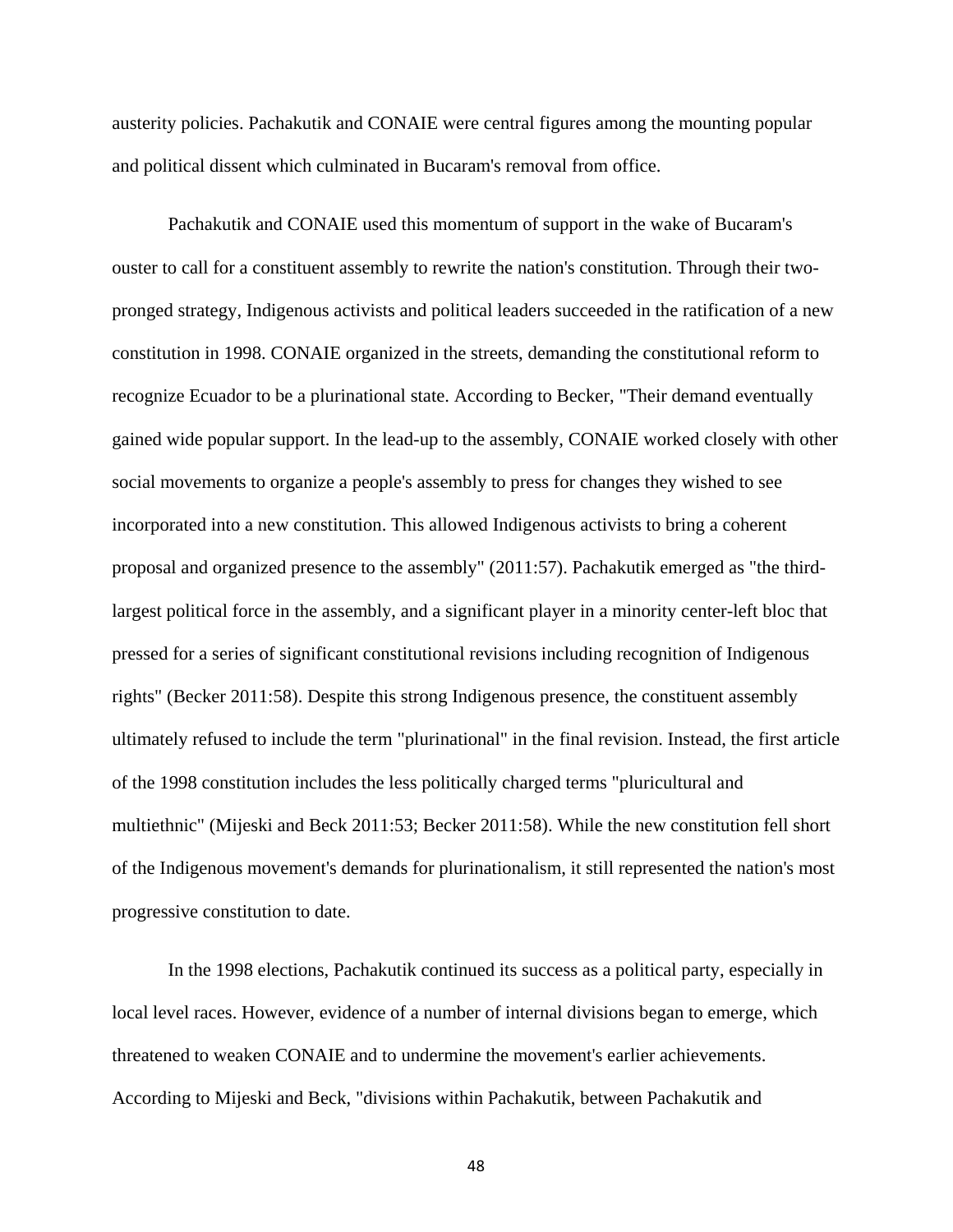CONAIE, between the leadership of both organizations and their indigenous base, and between Pachakutik, CONAIE, and the one-time allies of both organizations were the conditions of the movement during the tumultuous years [between 1998 and 2000]" (2011:65). Within Pachakutik, there was growing concern regarding the self-serving behaviors of certain delegates and the party's inability to work together. Within CONAIE, disagreements over the direction of the movement and its leadership brought tensions between highland and lowland organizations back to the surface. Leaders of CONAIE became increasingly vocal in their criticisms of what they saw as a tendency within Pachakutik to sacrifice the Indigenous principles it was founded upon, as well as the interests of their constituents, in order to further their political careers (Mijeski and Beck 2011:64-65). Likewise, many Ecuadorians came to see the leaders of CONAIE and Pachakutik alike as no longer representing the demands of local Indigenous groups (Walsh 2001:198). As Becker suggests, these internal fractures "reflected a swing to the right in Ecuador, including a tendency in Indigenous movements to subordinate social questions to identity questions" (2011:59-60). As a result, CONAIE found itself at risk of eroding the broad based popular support the movement had enjoyed throughout much of the 1990s.

Taking the lead in a 1999 mass uprising of Indigenous and non-Indigenous activists, CONAIE seemed to have successfully overcome their earlier signs of internal fragmentation and reestablished itself as a central figure in bringing together Indigenous and popular movements in opposition to the state and its neoliberal trajectory. President Jamil Mahuad, who had won the presidential seat in 1998, implemented several unpopular neoliberal reforms shortly after taking office in an attempt to revitalize an Ecuadorean economy that was spiraling evermore toward collapse. A drop in oil prices in the world market and powerful El Niño storms had devastated the nation's export-based economy. Amidst rising inflation, repeated currency devaluations, and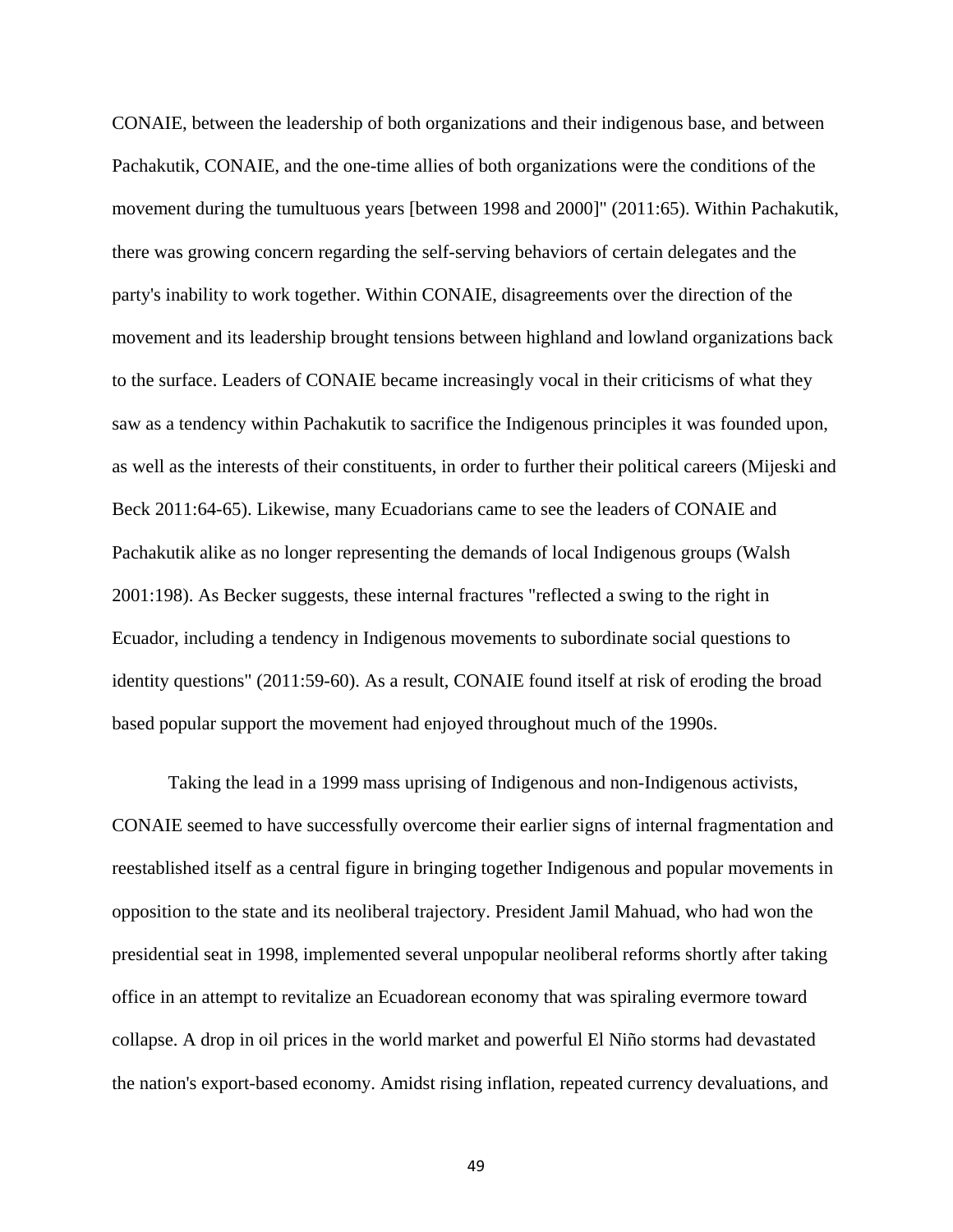a number of bank failures, Ecuador was at risk of defaulting on IMF loans and other foreign debt obligations (Becker 2011:67). Mahuad agreed to the IMF's demands for structural adjustments, privatizing state-owned industries and removing public subsidies on electricity, gasoline, natural gas, and propane (Mijeski and Beck 2011:66). The removal of subsidies hit poor sectors the hardest. At the same time, Mahuad froze personal bank accounts, while spending millions in an effort to prop up failing banks. As Becker notes, citizens were outraged that Mahuad was "supporting the banking industry rather than funding needed social services" (2011:67). CONAIE took particular issue with Mahuad's proposal to replace the national currency, the sucre, with the dollar. CONAIE argued that dollarization would "deepen Ecuador's external dependence and would fail to address the broken banking system or the country's high unemployment and even higher underemployment" (Mijeski and Beck 2011:66).

Continued protests forced Mahuad to back pedal on many of his neoliberal policies that sought to privatize national industries and cut subsidies. However, with Mahuad's refusal to compromise on his plan to dollarize the economy, CONAIE intensified their protests calling for the president's removal. On January 21, 2000, "thousands of Indigenous activists descended on Quito, where they met with army officers who shared their concerns and frustrations with the deteriorating economy" (Becker 2011:68). In an alliance with junior-ranking military officials, CONAIE overtook the presidential palace and established a *Parlamento de los Pueblos*, or People's Parliament, through a bloodless coup. They formed a triumvirate of "CONAIE president Antonio Vargas, Colonel Lucio Guiterrez, and former Supreme Court president Carlos Solórzano, symbolizing a union of Indigenous peoples, soldiers, and the law" (Becker 2011:68). However, the junta lasted only a few hours when the military, facing pressure from the US,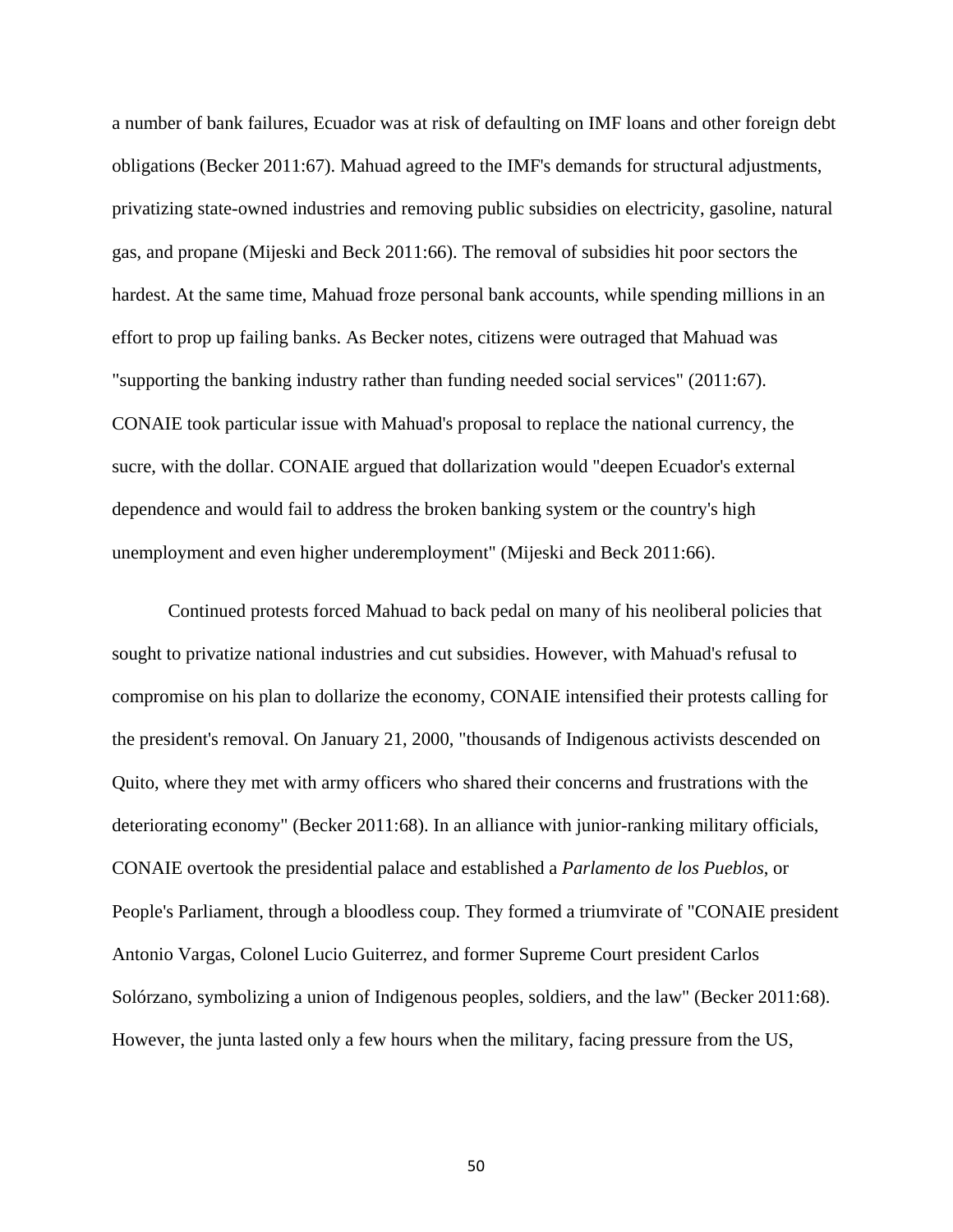dissolved the triumvirate and returned Ecuador to civilian rule under vice president Gustavo Noboa.

As many scholars have noted, the CONAIE's participation in the 2000 coup had mixed results for the movement (Becker 2011; Dávalos 2001; Mijeski and Beck 2011: Van Cott 2005; Walsh 2001; Zamosc 2007). On the one hand, the coup demonstrated in dramatic fashion CONAIE's power as a political actor and the movement's capacity to intervene directly in the affairs of the state (Dávalos 2001). The coup and the protests that led up to it also highlighted the movement's dedication to the fusion of class and ethnicity. Rather than take up an exclusively ethnic position, Indigenous activists denounced the state's neoliberal turn and lambasted political leaders with charges of corruption and for their inability to address the nation's persistent problem with poverty (Becker 2011:70). Together, these two outcomes contributed to a "sense of pride and power among many indigenous people about their central role in the removal of a corrupt and despised president" (Mijeski and Beck 2011:68). This may explain in part Pachkutik's electoral victories in the 2000 and 2002 elections. On the other hand, CONAIE's "vanguard isolationist attitude" in its decision to participate in the 2000 coup brought to the fore earlier divisions within the Indigenous movement and inspired many to complain that neither Pachakutik nor CONAIE were following two founding principles of the movement, transparency and consensus building (Walsh 2001:198; Mijeski and Beck 2011:70; Becker 2011:72). Moreover, after his ascent to presidency, Noboa went ahead with Mahuad's policies as the economy continued to decline, privatizing state-owned industries and social security and replacing the *sucre* with the dollar. Despite their efforts, it appeared that CONAIE had accomplished very little politically. Noboa completed his term as interim president to 2002, when Ecuador had its next round of presidential elections.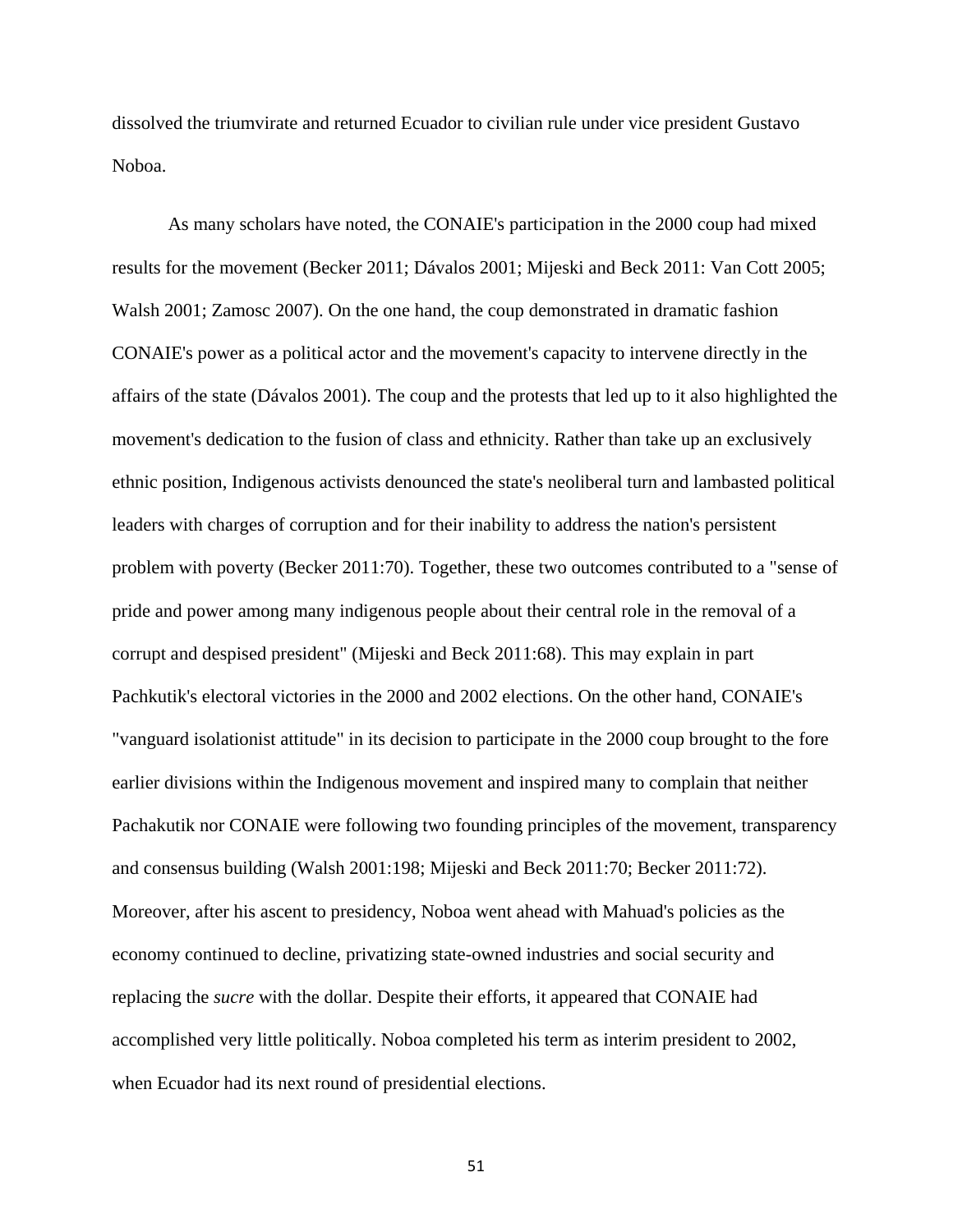#### *Signs of a Movement in Decline (2000-2005)*

In 2002, with the political backing of Pachakutik and the grassroots support of CONAIE, Lucio Gutierrez won the presidential election. Internal disagreements within Pachakutik and CONAIE over who to run for the presidential seat had made it impossible for them to select an Indigenous candidate of their own. Instead, Pachakutik and CONAIE decided they would ally themselves with Gutierrez, who had collaborated with CONAIE in the 2000 coup, and his newly formed center-left political party. With Gutierrez's presidential victory, many Indigenous leaders felt they were finally in a position to have a direct influence on the reshaping of state structures in order to construct a plurinational Ecuador. Shortly after the elections, Van Cott quotes the then president of Pachakutik as telling a reporter that Pachakutik was not simply *part* of the government now; "We are the government" (2005:136). However, their alliance with Gutierrez would prove to be one of the most divisive forces for the Indigenous movement.

Despite his use of anti-neoliberal and leftist rhetoric during his campaign, once in office Gutierrez quickly began with new rounds of neoliberal reforms by cutting subsidies, moving forward with plans to join the proposed Free Trade Area of the Americas agreement (FTAA), and maintaining the dollarization of the economy. Indigenous leaders found themselves in the precarious position of appearing to support a president whose policies were in direct opposition to the interests of their base. This created severe divisions within the movement. Ecuarunari, CONAIE's regional federation for the highlands, denounced Gutierrez for failing to make good on his campaign promises just three months into his term. CONAIE attempted to maintain their alliance with the president at first, even going so far as to support his use of neoliberal structural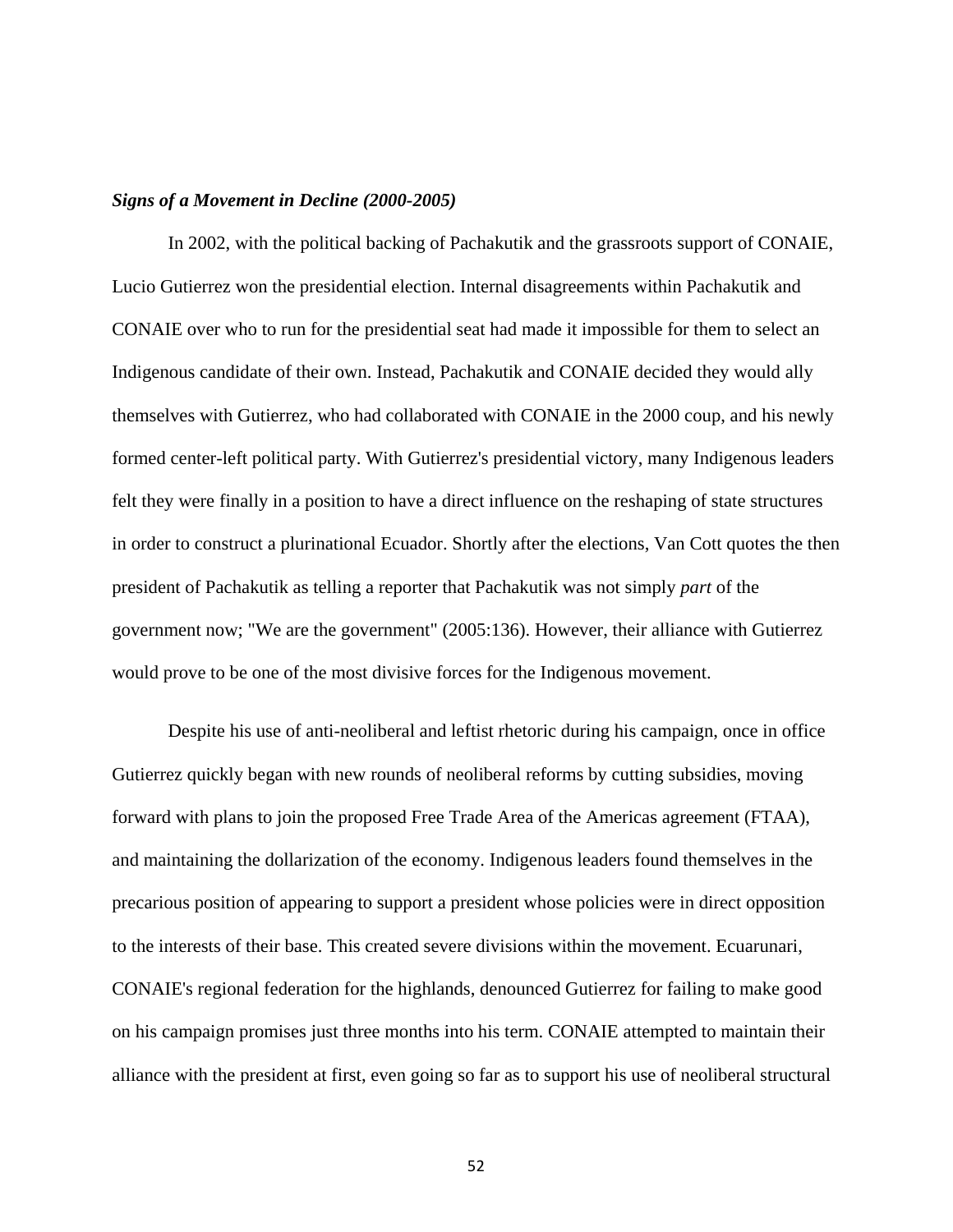adjustment policies in exchange for funds for social programs. Six months into his presidency, CONAIE and Pachakutik joined Ecuarunari in breaking their alliance with Gutierrez. Almost all of Pachakutik's delegates resigned their posts following their divorce with the president. Others were forced out by Gutierrez himself. But the damage had already been done. CONAIE's waffling had alienated members of its base and weakened its public image. CONFENIAE, CONAIE's regional federation for the Amazonian lowlands, continued their support for Gutierrez, which incited charges from CONAIE that the organization's leadership had become corrupted by petro dollars and foreign companies (Becker 2011:83-91). Gutierrez exploited these fractures in order to further weaken CONAIE. He gave money, supplies, and political positions to minority factions within CONAIE and smaller Indigenous organizations outside of CONAIE in exchange for their support. He also set up "phantom" Indigenous organizations to compete with CONAIE (Mijeski and Beck 2011:92). In doing so, he succeeded in deepening the existing cleavages within the movement, especially those between the highland organizations and those in the Amazon, leaving the once strong CONAIE in tatters. In January of 2004 and again in July of the same year, CONAIE announced plans to protest Gutierrez's government. However, both attempts ended in failure. The movement could no longer mobilize its Indigenous bases as it had before. Additionally, CONAIE and Pachakutik took up a stronger ethnicist position, blaming mestizo infiltration for the movement's waning strength. In doing so, they isolated themselves from many of the social movements and popular organizations that had supported CONAIE in its earlier uprisings. In 2005, when protests did materialize, CONAIE found itself relocated largely to the fringes. The popular uprising culminated with the president's removal from office (Becker 2011:89-94).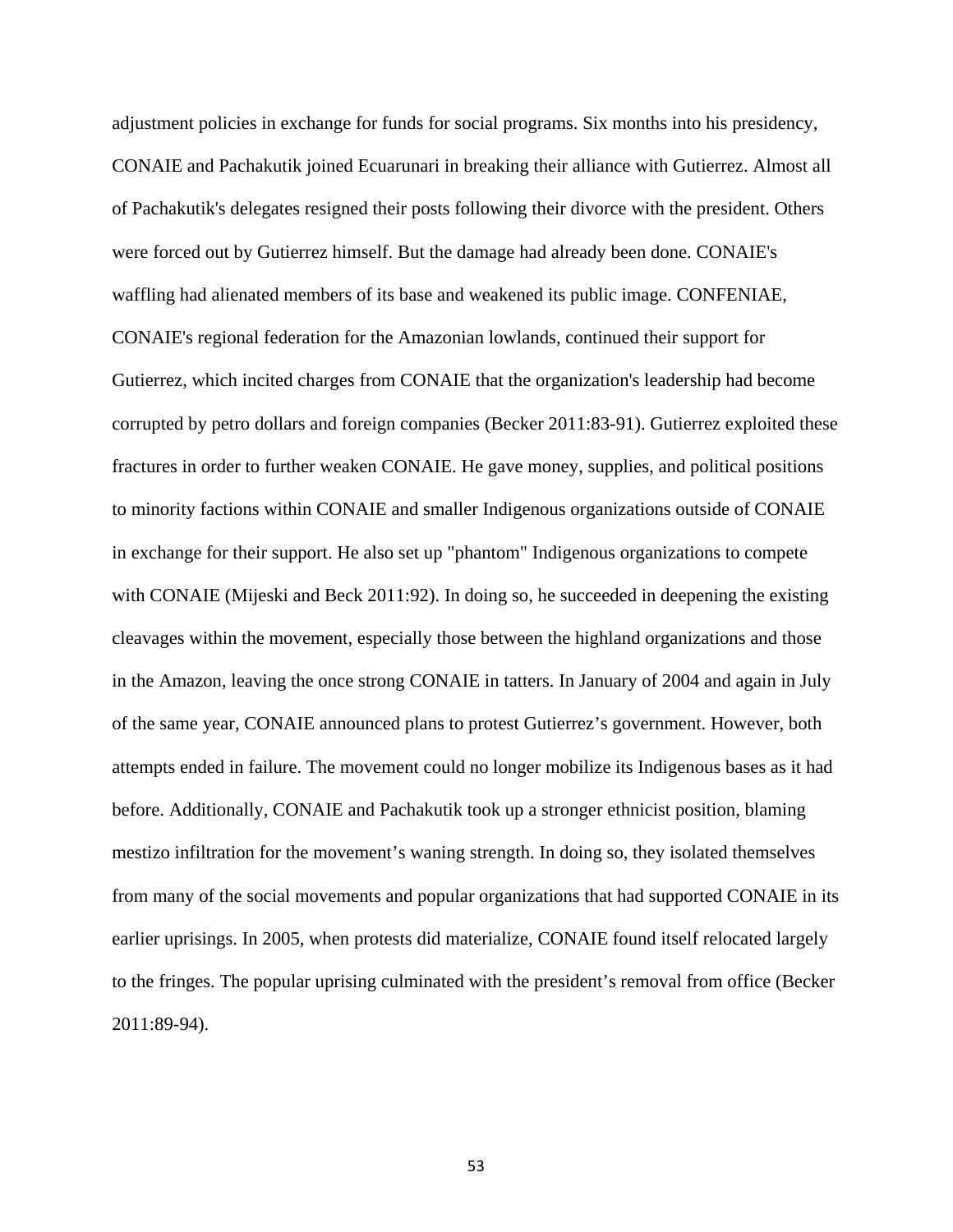#### *Possibilities of Resurgence: A Plurinational Ecuador (2006-Present)*

The future of CONAIE appeared uncertain. Gutierrez's removal from office and Pachakutik's resignation created renewed openings for CONAIE to rebuild itself around and mobilize its base. Once again taking up an explicitly anti-neoliberal stance, CONAIE led a successful uprising in 2006 to block attempts by the interim government to sign a free trade agreement with the US and plans to further privatize the nation's petroleum enterprise. Throughout the protests, CONAIE reiterated the need for a profound, plurinational refounding of the state and its institutions, calling for another constituent assembly to rewrite the constitution. However, the realities of a deeply fractured movement were made evident with Pachakutik's dismal results in the presidential elections later that year. CONAIE and Pachakutik decided to run long time Indigenous leader, Luis Macas, as their candidate for president. In their analysis of Ecuadorian voting patterns in the 2006 elections, Mijeski and Beck found that Macas had received only twenty-four percent of the Indigenous vote and only two percent of the total vote. They use these findings to underscore CONAIE's waning legitimacy and, consequently, its failure to maintain itself as a unifying force for Indigenous activism (2011:110-13).

Rafael Correa, a charismatic, US-trained economist, won the 2006 presidential race on a wave a popular support. During his campaign, he vehemently attacked what he saw as a corrupt and oligarchical political system. His plan for a "citizen's revolution" drew support from many of the nation's social movements and popular sectors. He denounced neoliberal ideology and dollarization while calling for a meaningful project to redistribute wealth and political power. As part of his project to rebuild Ecuador's broken political and economic institutions, he took up CONAIE's demand for a new constituent assembly to rewrite the constitution. CONAIE, who had originally been critical of Correa, tentatively moved to support the president's leftist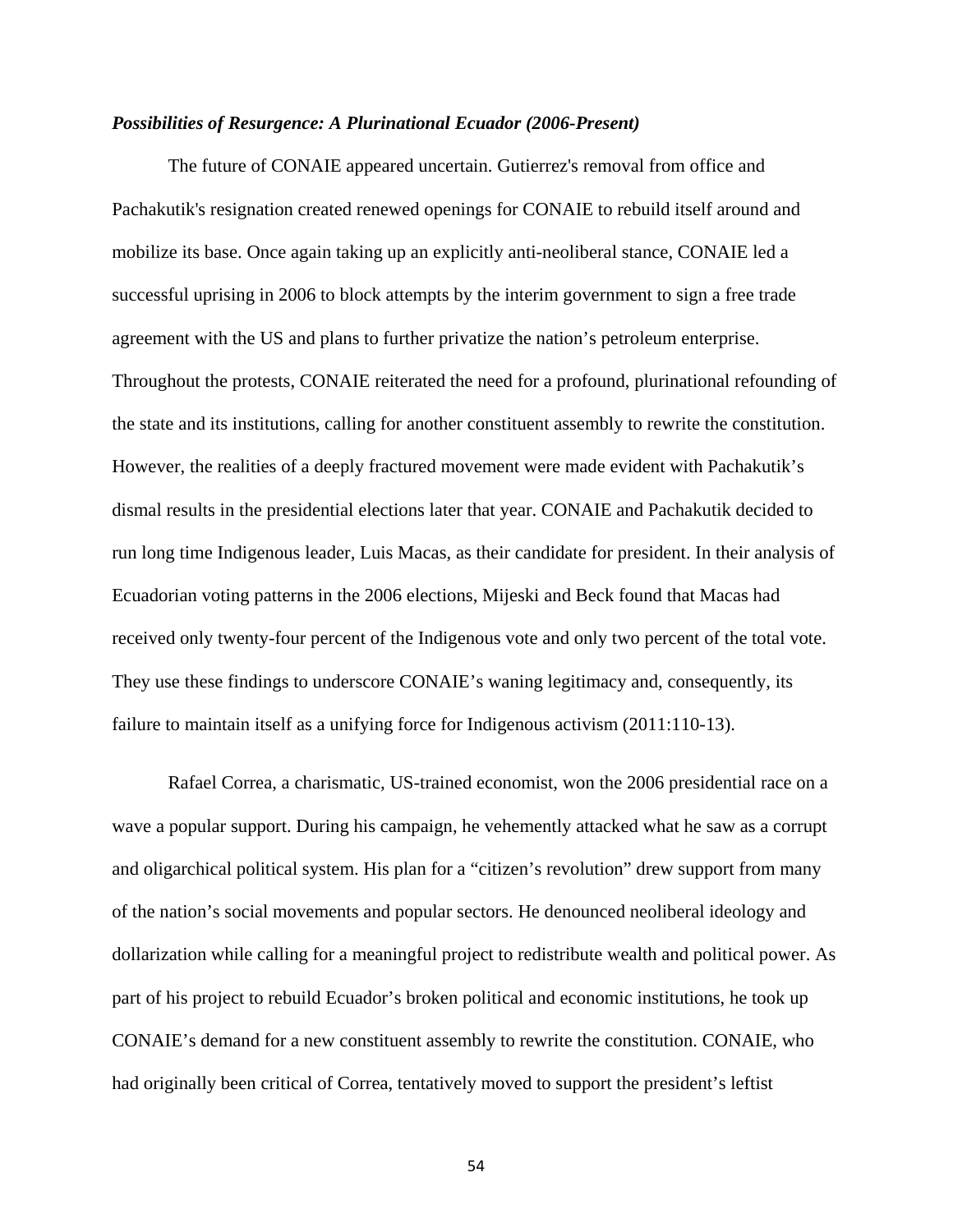proposals. Concerns remained among the movement's leadership that Correa was co-opting Indigenous demands and usurping spaces which had traditionally been held by social movements in order to further weaken and divide CONAIE (Becker 2011:104). These initial tensions between CONAIE and Correa would only intensify in the years that followed.

Once in office, Correa moved forward with his plan to convene a constituent assembly, which began work on the rewriting of the constitution in late 2007. Seeing the Constituent Assembly as an opportunity to push for a meaningful transformation of the state, CONAIE organized a march of twenty thousand through the streets of Quito in early 2008 to show their support (Becker 2011:138). While Pachakutik won only a small minority of seats in the Constituent Assembly, CONAIE was able to reach out to a number of allies within the assembly, including the assembly president, in order to foster a dialogue between the demands of Indigenous activists and the assembly's proposal. The movement sent Correa a detailed proposal delimiting what changes they saw as necessary. As Becker notes, "The letter laid out a list of twenty-three demands, ranging through issues of opposition to resource extraction and militarism and support for Indigenous rights and institutions, including the ever-present call for recognition of plurinationality in the new constitution" (2011:139). Correa was less receptive to CONAIE's influence, inciting criticism from Indigenous leaders of the president's arrogant, antidemocratic stance. In response, CONAIE reiterated, as they had throughout the uprisings in the 1990s, their demands were meant to benefit all of Ecuador and responded to the interests of all Ecuadorians, not just those of Indigenous peoples. Despite Correa's efforts to minimize CONAIE's presence in the rewriting of the constitution, Indigenous activists managed to include many of their demands in the 2008 constitution. Perhaps most significant of all, the first article of the 2008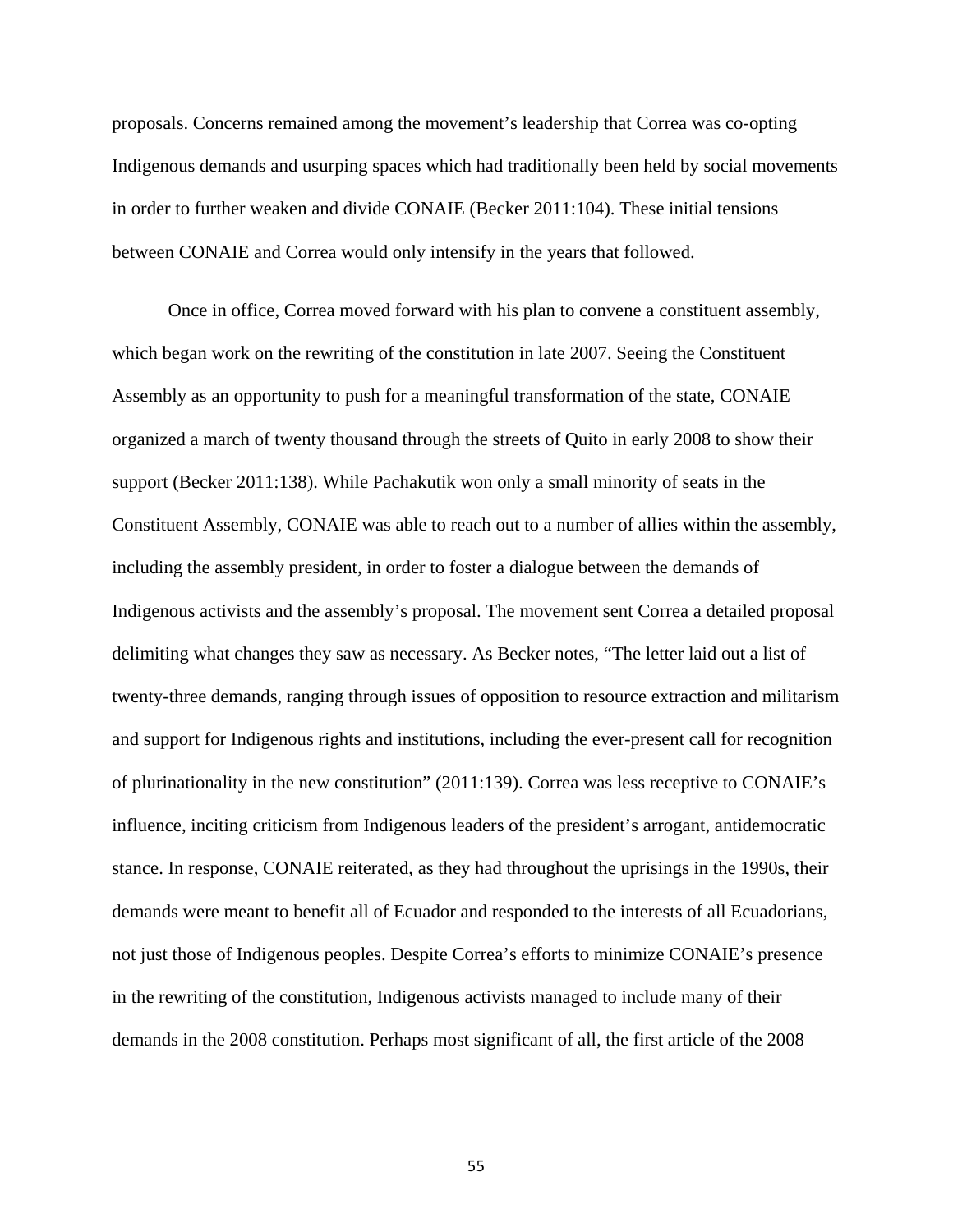constitution defined Ecuador to be a plurinational state. As Becker concludes, "Indigenous movements finally had realized their long-sought-after and highly symbolic goal" (2011:143).

#### **PART FOUR**

## **ANALYSIS OF A PLURINATIONAL PROJECT: UNITY THROUGH DIVERSITY**

My analysis focuses on the self-representation discourses of the Indigenous movement CONAIE through a qualitative content analysis of documents published by the movement. For my analysis, I used a wide range of documents published by the movement between the years 2006 and 2011, including informative pamphlets, educational booklets, manifestos, poems, and songs. After translating the documents from Spanish and Kechwa into English, I began coding the materials for themes related to plurinationalism and exclusion, while remaining open to other emerging themes. While numerous themes have emerged from my analysis, I chose to focus on: *knowledge and epistemic exclusion***,** *colonialism and Eurocentrism***,** *nature and biodiversity***,**  *sumak kawsay and harmonious living***,** *territory***,** and *unity through diversity***.**

Plurinationalism first and foremost represents a critique of the Ecuadorian state in particular, and of the nation-state model in general, as an exclusionary legacy of colonialism.

> *After the fights for independence from Spain, in which many of our people participated; the* criollos *built the Ecuadorian mono-national State from the liberal European perspective, based on the landowning Spanish speaking hegemony, repeating what had historically happened in the colony. In this way, since the origin of the Ecuadorian state, the diversity of our historical and political constructions as* pueblos *and nationalities has been excluded (CONAIE 2007c:6).*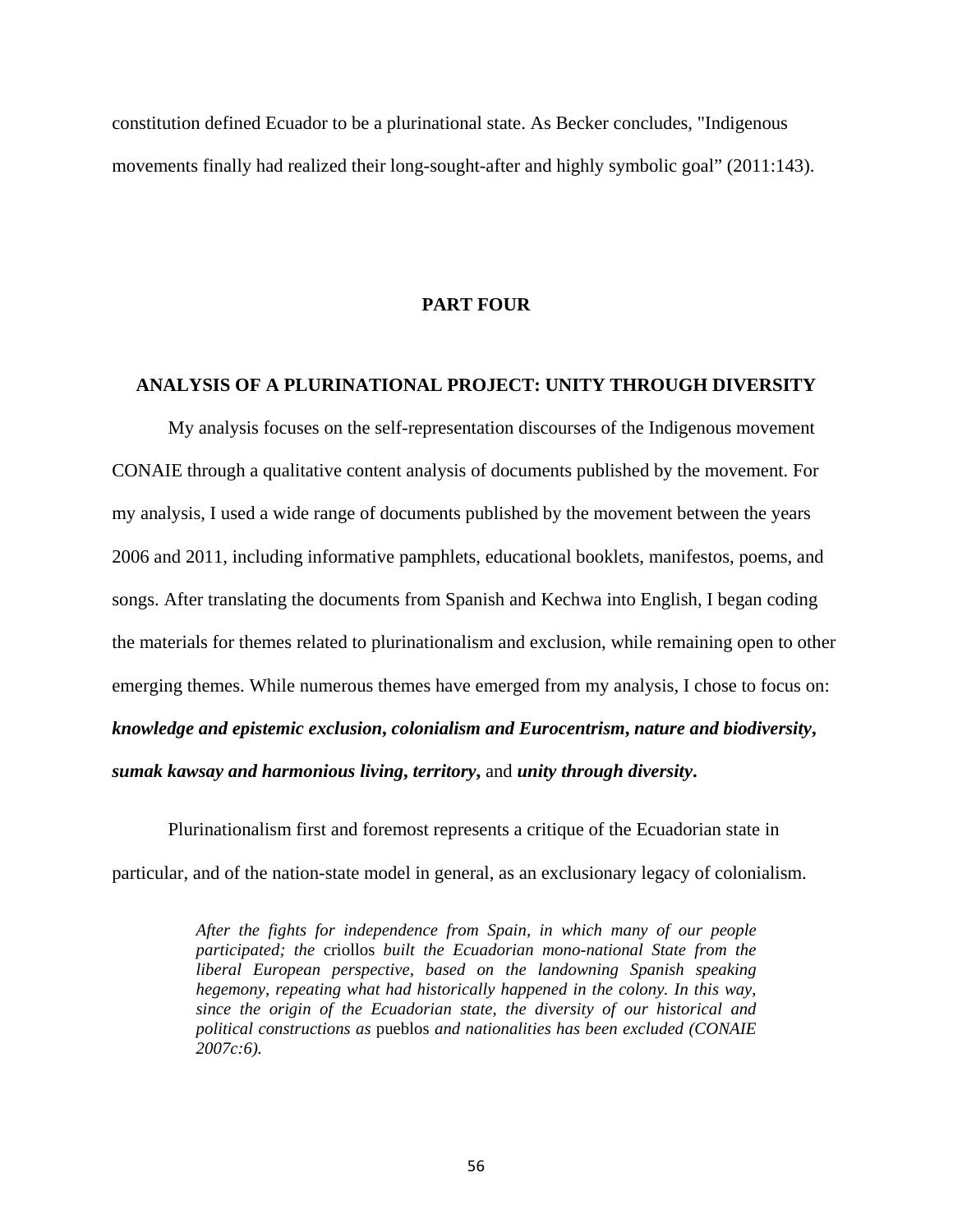CONAIE points out that even after Ecuador's struggles for decolonization, internal colonial relations persisted through the construction of the nation-state apparatus, as it privileged European perspectives and values and reproduced the sociopolitical dominance of wealthy Spanish speaking elites. McMichael similarly argues, "Nation-states were territorially defined political systems based on the government-citizen relationship that emerged in nineteenth century Europe. Colonialism exported...the nation-state system: a vehicle of containment of political desires and of extraction of resources" (2008:46-47).

The monocultural and uni-national assumptions of the Eurocentric nation-state invalidated the existing sociopolitical organizations of Indigenous communities as inferior, antiquated traditionalisms. CONAIE argues that under the Western model of the modern nationstate:

> *Our existence as diverse* pueblos *was simply negated, made invisible, and excluded from the political, economic, and social life of the Modern uni-national, monocultural, and colonial State. To save our lives and run away from servitude, exploitation, and alienation, we were forced to take refuge in the* páramos *and in the jungle. Otherwise we were made to submit to the paradigms designed from the violent visions of homogeneity (CONAIE 2011:11).*

Here, CONAIE links the epistemic exclusion of Indigenous worldviews and lifestyles, under the nation-state apparatus, to their continued political, economic, and social exclusion. The demand for plurinationalism, then, represents a demand to include Indigenous epistemologies and institutions in the very structures of the state. Without this, Indigenous peoples will remain excluded and oppressed by the state. However, CONAIE extends this analysis, arguing that the Ecuadorian nation-state, as an oligarchic and elitist institution, is damaging to all Ecuadorians. Moreover, CONAIE suggests that this trend continues today under Correa, despite the constitutional definition of Ecuador's plurinational character.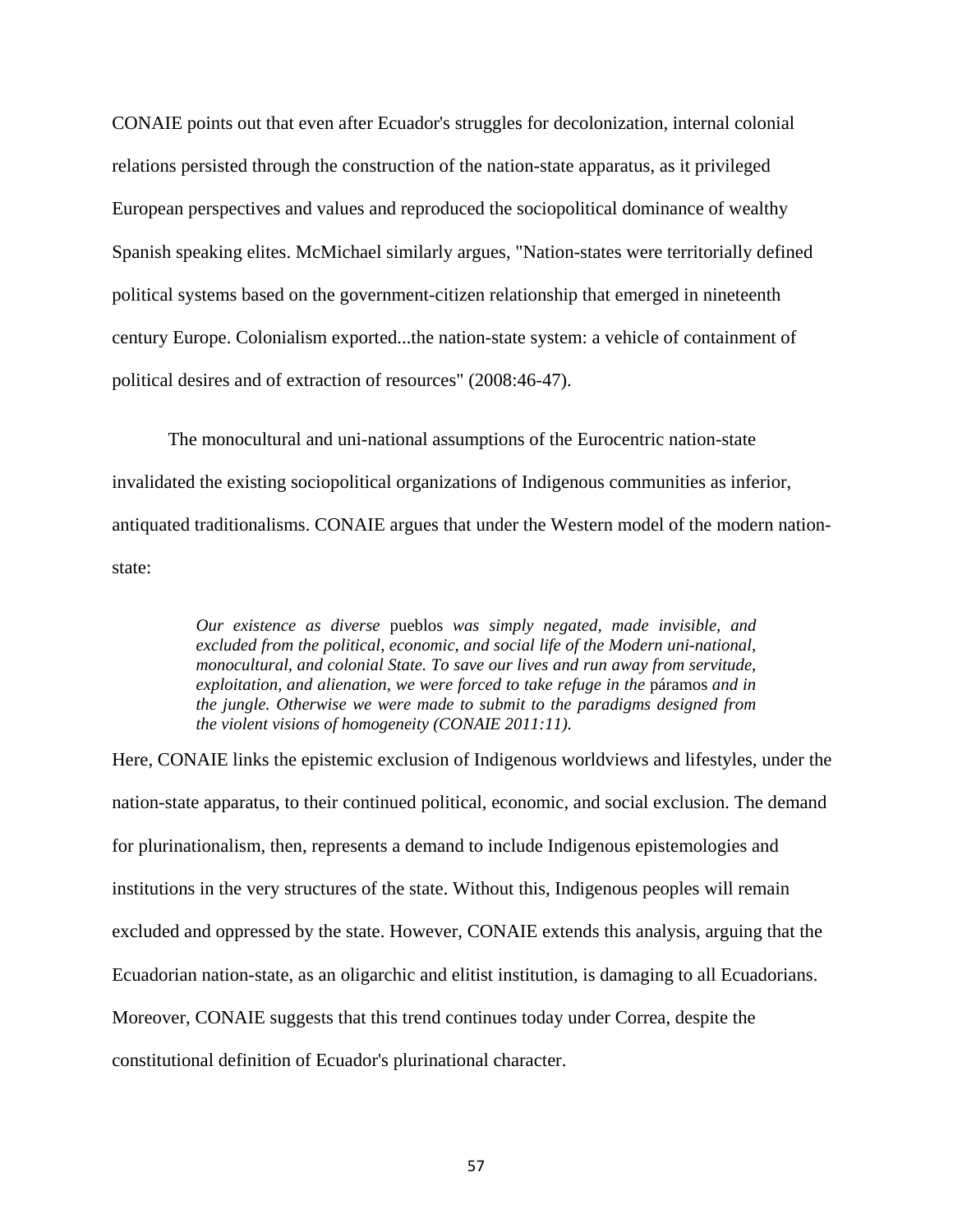*Today, the trade of natural resources continues, directed by the State. [Correa's government] based their model of development on an 'economy first' model, through the expansion of the petroleum border and large-scale mining...This debilitates the economy of small and mid-sized producers, principally agrarian and artisanal producers and destroys Pachamama and nature and leads to the persistent environmental contamination. In this model, the State disintegrates the organic networks of society, debilitates* 

*communal structures, pueblos, and nationalities, and creates new oligarchic sectors of power, that obstruct the construction of plurinationality and interculturality (CONAIE 2011:8).*

For CONAIE, the Ecuadorian state continues to favor the economic and political interests of national and international elites. The interests of citizens - especially those of poor peasants and Indigenous populations - the environment, and the economic and social stability of Ecuador have been largely undermined as a consequence. This is because the nation-state model is embedded within an ahistorical, progressivist paradigm of development and modernity. Modern thought and developmentalism has and continues to systematically devalue the institutions and lifestyles of traditional societies as antiquated obstacles to economic development and social progress. McMicheal argues that this linear view of human history creates "casualties of progress" - i.e., "those regarded as redundant and at odds with the values and history of capitalist modernity...The most obvious category is 'traditional,' coined as the opposite of 'modernity,' and designating cultures at odds with the process of development, and its particular calculus of value." As he continues, "the representation of human history as a linear journey through developmental stages etched forest-dwellers, artisanal fisher-folk, nomad-pastoralists, and peasants deeply into the modern consciousness as hangovers from a world left behind" (McMichael 2010:1-2). From such a logic, two conclusions readily follow. First, historical ways of living are seen to be, at best, insignificant to modern society. At worst, they represent a destabilizing force that threatens the social fabric and undermines human progress. Second, poverty and prosperity are derived from the integrity of a society and of the individual citizens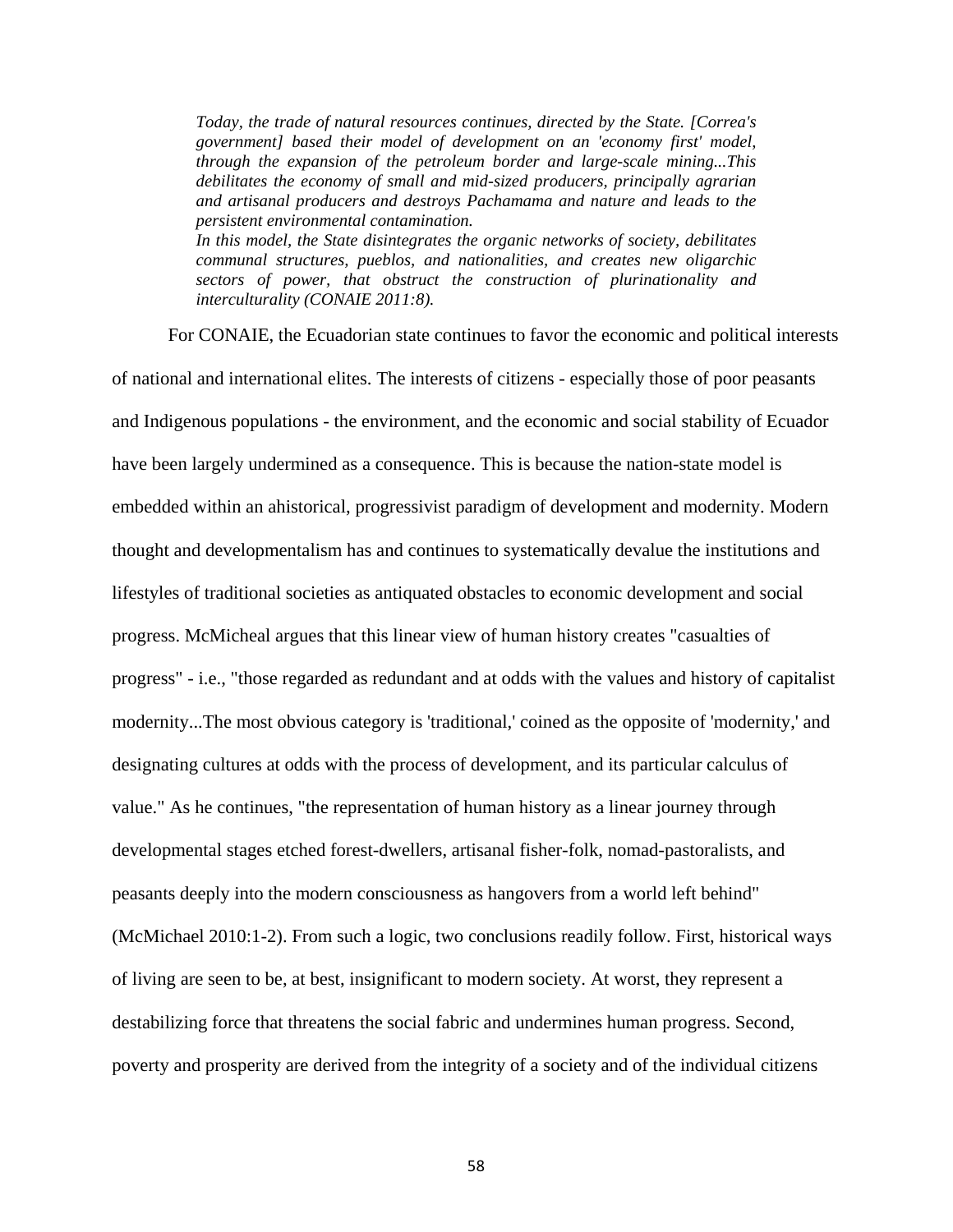which constitute it. Together, these have worked as a mechanism to legitimize the elitism found

within Ecuadorean society and the nation's politics.

CONAIE, however, articulates an alternative epistemic perspective which makes central the importance of historical ways of living in guiding present day social institutions. We can see this in a poem by the movement:

> *Father and mother I feel you present in the strength-fatigue the laughter-weeping, the hot-cold. In the past-present which we have been and which we are.*

*Man-woman you said, sun-moon you said. Here we are mindful of the sounds: pum-pum, pum-pum, pum-pum... mindful of life itself, of the colors, of ourselves in our grandparents, of our grandparents in ourselves.*

*With eyes in our backs: we observe our past and in this way our feet walk in the now.*

*Our elders walked in a good way in order to leave us in this great celestial vault, to leave us like this so nice, in the house for everyone. They left us like that, with already sown and blooming roots, so that later we would continue cultivating ourselves. But to continue growing, we need to keep extending the roots. We need to continue feeling them, to continue singing to them, painting them. We need to continue singing to the children and they in turn will tell their children as well that we are like a little plant, like a tree. That our purpose is to have good roots, in order to paint ourselves green with the leaves, in order to produce multicolored fruit (CONAIE 2009b:70-71).*

From a progressive view of human history, we stand in the present, walking forward into the future with our history behind us. However, in the cosmology of Ecuador's Indigenous peoples, we instead stand facing history, walking backwards into an unknown future. In the Kechwa language, Ecuador's largest Indigenous nationality, the word for "in front of" and "in old times" is the same, *ñawpa*. We can see, throughout the poem above, a thematic juxtaposition of the past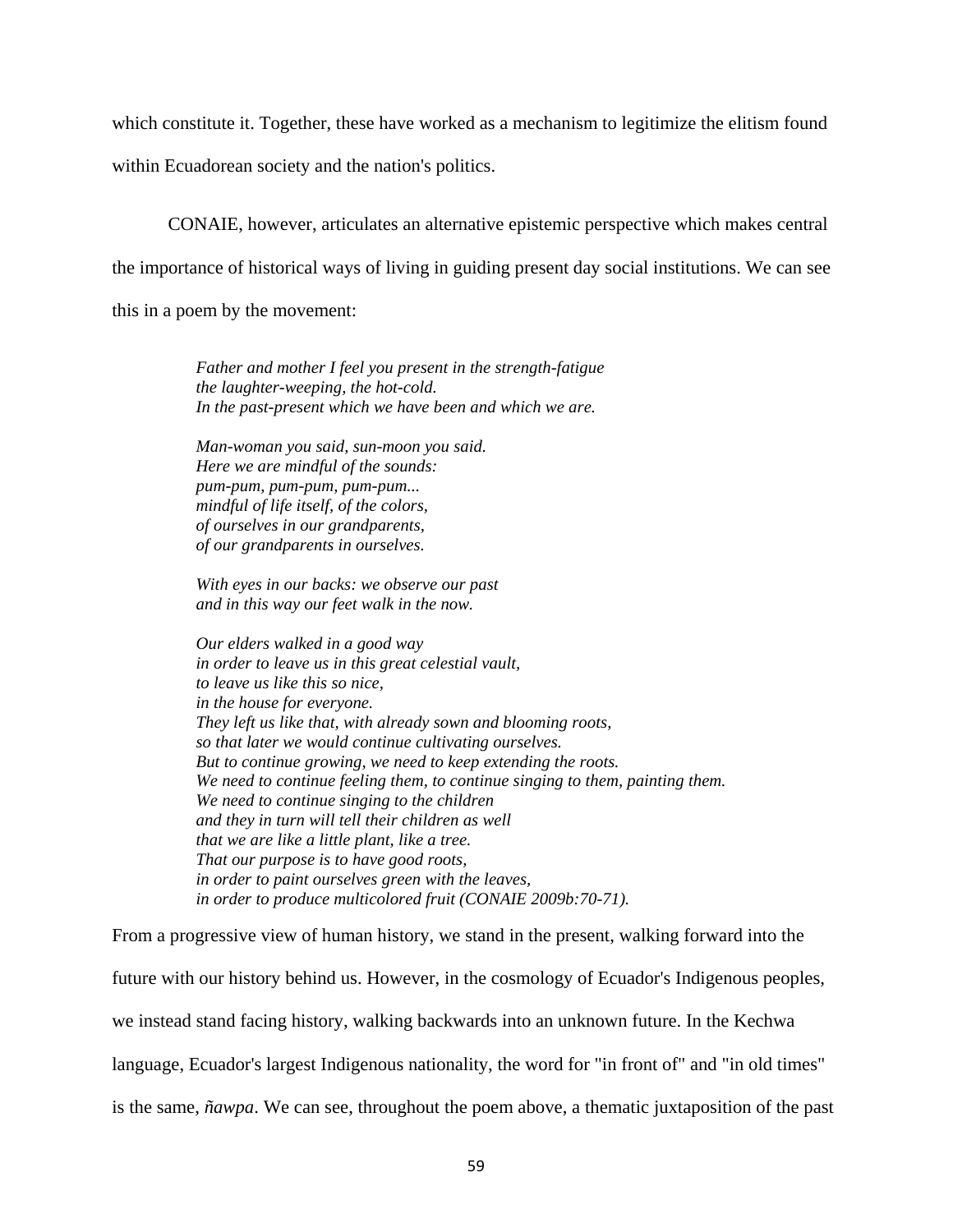and the present. The present is depicted as inextricably tied to the past. With this view of human history, CONAIE argues that there is much to be learned from the ancestral practices of Indigenous peoples and that in order to live well in the present and in the future it is necessary to remember and build upon this heritage. For Indigenous activists, plurinationalism represents a project to redefine state structures and social institutions in order to reflect the epistemic principles, history, cultural values, and sociopolitical systems of Ecuador's Indigenous nationalities.

> *[Plurinationalism] respects the diversity of the pueblos and nationalities...other socially organized sector. At the same time it demands the unity of these pueblos in the economic, social, cultural, political, and judicial fields in order to transform the current dominant structure and construct the new Plurinational State in a frame of equality of rights, mutual respect, peace, and harmony (CONAIE 2011:9).*

For CONAIE, part of a plurinational refounding of the state requires transforming the state's relationship with nature and, as such, its economic model of development. Walsh (2011) notes that underwriting Western modern thought has been a central binary of humanity over nature. From this perspective, nature is set apart from humanity as either a resource to be exploited or as something to be dominated and controlled. Coloniality points to the ways in which this binary has been used, and continues to be used, to legitimize systems of domination and coercion (Quijano 2000:556). "All associated with, or thought to be closer to nature, most especially women, native peoples and blacks, are considered inferior" (Walsh 2011:52). As a result, Indigenous peoples of Ecuador and their ways of living and knowing have been systematically devalued and excluded within the structures and institutions of Ecuadorian society and the nation-state. As Walsh explains:

> Modernity and its alter-side, which is coloniality, have endeavored to undermine the principles, visions and systems of life of Afrodescendent and of indigenous peoples, while at the same time promoting a Western logic and rationality. It is a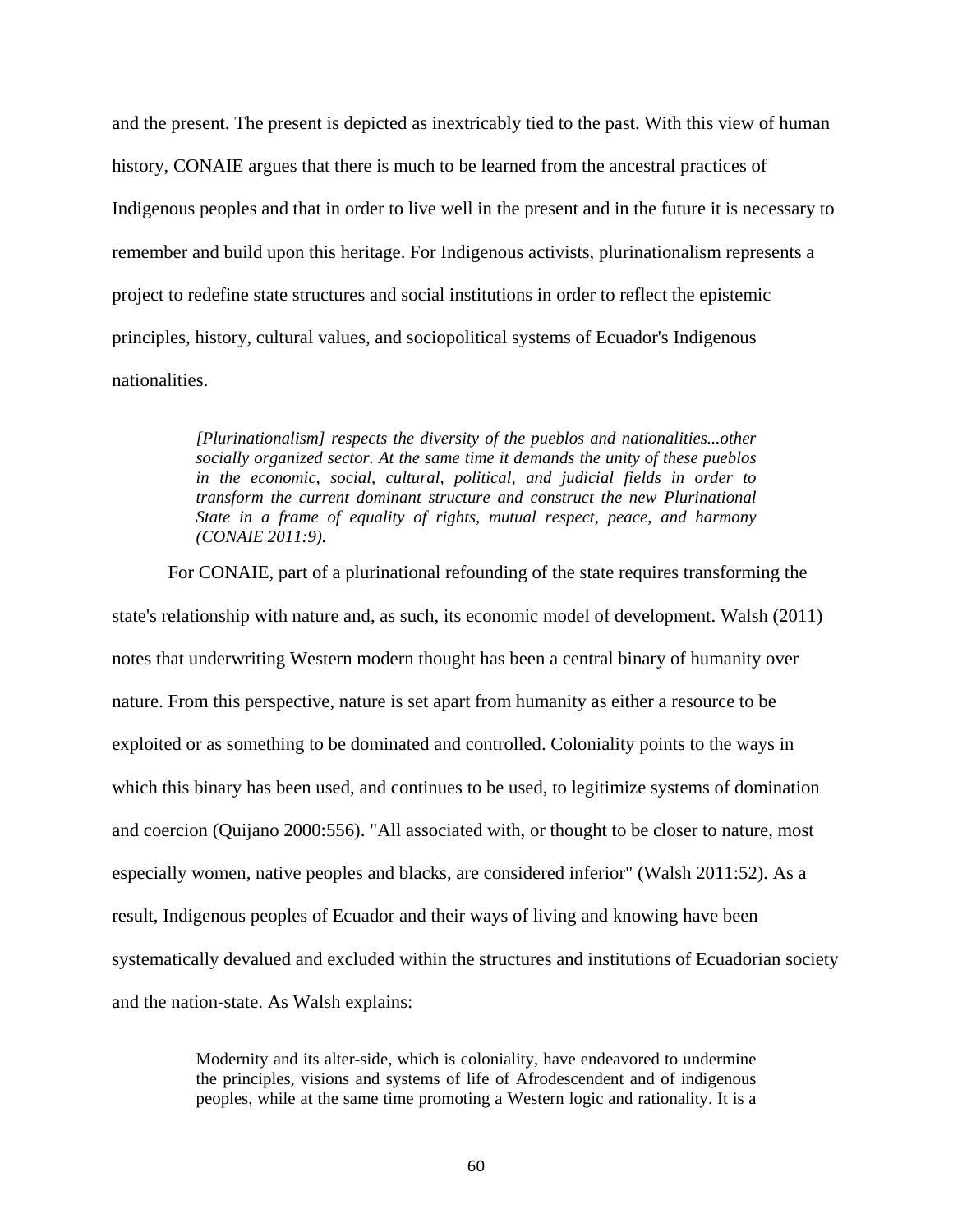logic and rationality that, with the desire/zeal of civilization, modernity and development, have been assumed by the Nation-State, and are reflected in its political and social structures and institutions. It is for this reason that the transformation of these structures and institutions, along with the reestablishment of the communion between humans and nature, are understood and positions today in the region as acts of decolonization and liberation, not just for indigenous and Afro peoples but for society as a whole (Walsh 2011:53-54).

CONAIE, through the plurinational project, bring into question this binary of humanity over nature. The movement argues that a plurinational state must include a transformation of state institutions such that they are representative of Indigenous epistemes, which envision a reciprocal relationship between humans and nature where each are coextensive and codependent of one another. In breaking with the binary logic of humanity over nature, not only are Indigenous worldviews revalued within the social institutions of Ecuador, but a project to decolonize the very structure of power and to create an alternative, sustainable economic model can begin.

In some sense, the 2008 constitution did just this. Included in the constitutional reforms, was the recognition of nature as an entity with its own rights:

> Nature, or *Pacha Mama*, where life is materialized and reproduced, has the right to an integral respect of its existence and the right to the maintenance and regeneration of its life cycles, structure, functions, and evolutionary processes. Nature as the right to its restoration or reparation (Constitución de la República del Ecuador, 2008, Art. 71-72).

Many observers applauded the nation's progressive constitution, which made Ecuador the first country to constitutionally recognize the rights of nature (Walsh 2011:60). Despite this, CONAIE continues to assert that the state, through its adherence to a capitalist and neoextractivist model of development based on exploitation, capital accumulation, and resource extraction, has failed to protect the constitutional rights of nature as guaranteed under the 2008 reforms. The movement has repeatedly made clear their view that a capitalist economy stands in opposition to the interests and lifestyles of Indigenous peoples. In their words: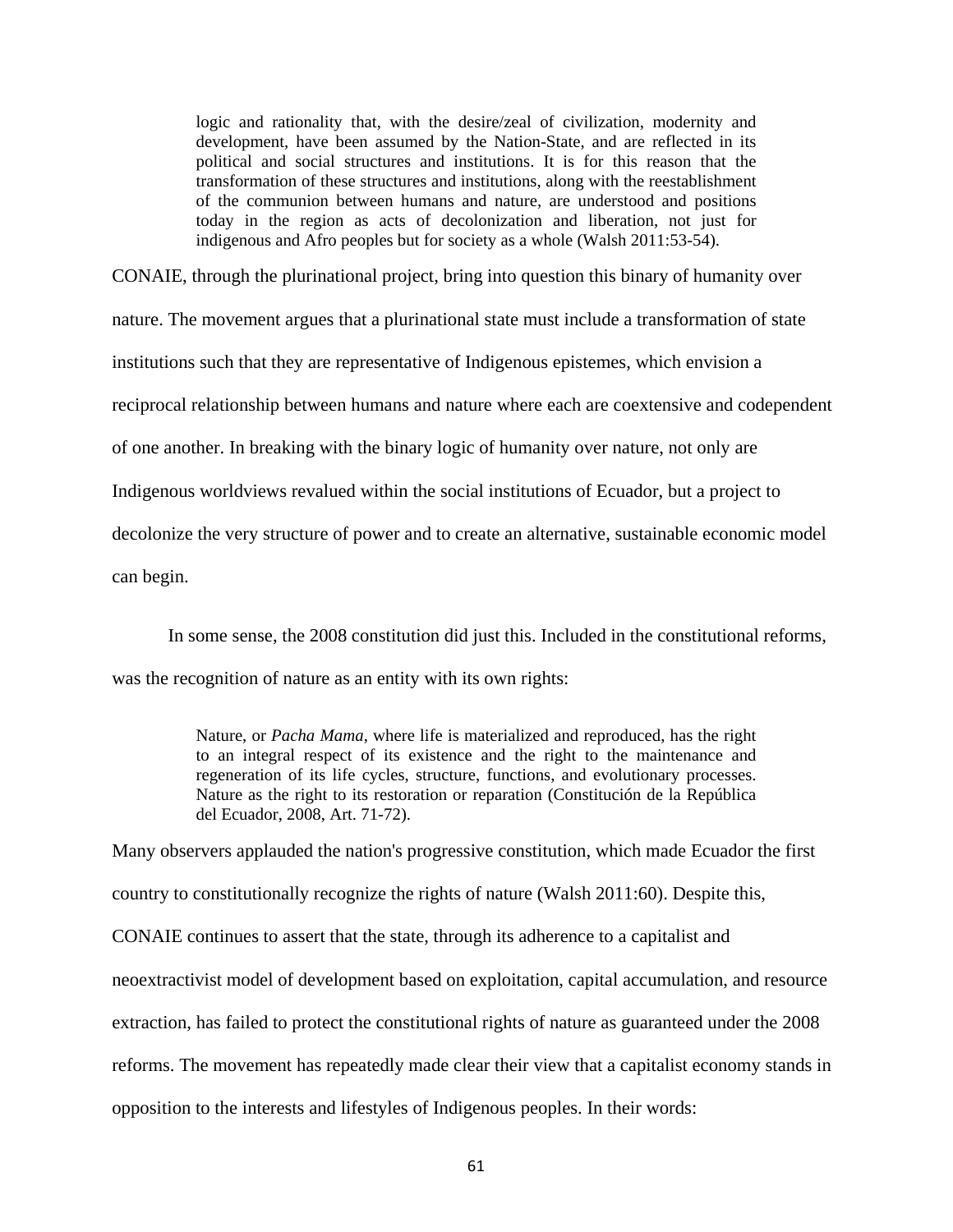*The essence of Capitalism is accumulation. This accumulation happens through the exploitation of human labor. To achieve this the capitalists appropriate nature. That is to say, they strip man of his means of production (land, water, seeds, etc.) and his existence. In this way, they dispossess us of our capacity to live autonomously and they force us to sell our labor in order to subsist. That is to say, they turn us into merchandise that, like any other article, must be sold in the market and must submit to the competition that happens within it. We become workers that work for capital in their haciendas, companies, and factories capital.*

*Capital strips us of nature in order to convert it into natural resources (raw materials: water, petroleum, wood, etc.) that it transforms into other goods and allows it to get more capital (money). That is why, for the capitalist our territory, and all the life that is within it, is simply a resource that must be exploited in the fastest way possible (CONAIE 2007b:5).*

CONAIE sees capitalism as a model of development which seeks to commodify everything. It

seeks to commodify the creative capacity of human labor; land, food, and water; even nature

itself. In doing so, capitalism attempts to convert everything it touches, through a totalizing

metric, into capital. CONAIE argues that, in Ecuador, this has intensified social inequality,

concentrated economic and political power in the hands of elites, repeatedly threatened and

destroyed much of the region's biodiversity, and eroded national sovereignty. In contrast, for

years Indigenous communities have cultivated and protected Ecuador's rich biodiversity through

principles of redistribution and cooperation. CONAIE points to agriculture as an example of the

ways in which Indigenous systems of production diverge from capitalist production.

*Agriculture is more than 10,000 years old. All the products that now feed the planet were domesticated 10,000 years ago. The original pueblos and peasants around the world are the repositories of the knowledge and technological practices of today.*

*In contrast, modern agricultural technology is no more than 200 years old and it has not produced one single food for the planet. On the contrary, it has suppressed and damaged the ones that are still left.*

*Those who manage this knowledge did not produce it. They work for big corporations that make business off of food or prosper on world's hunger (CONAIE 2007b:9).*

In order to prevent further ecological degradation, CONAIE maintains that Indigenous

communities must play a central role in the management of biodiverse territories and natural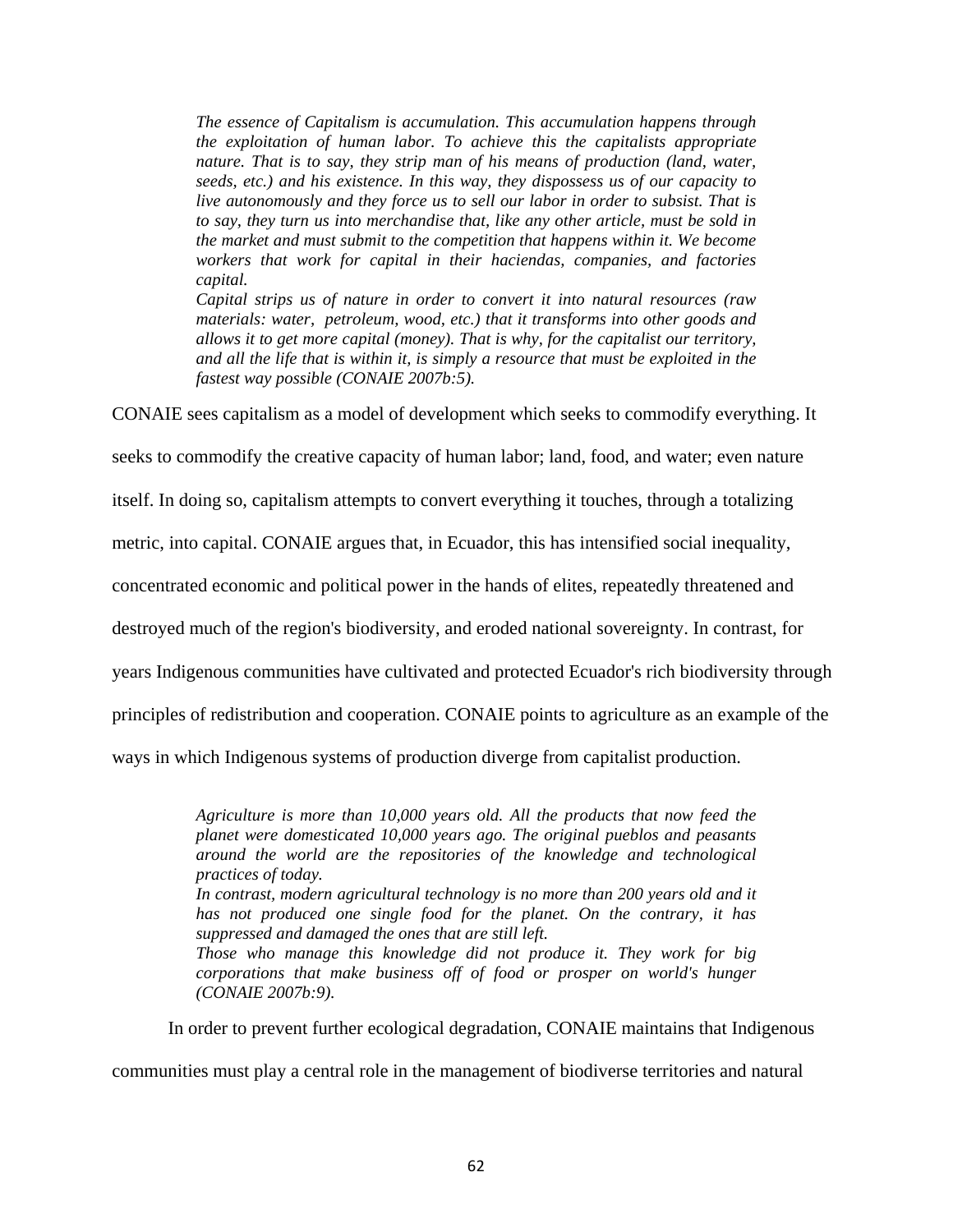resources as well as in the production of food. CONAIE argues that this is fundamental for both the survival of Indigenous populations as well as the socioeconomic wellbeing of the nation's population as a whole.

> *Biodiversity is vital for our culture and our survival. Throughout history, we have freely exchanged the biodiversity and our knowledge among Indigenous communities, peasants, fisherman, and farmers. Through the domestication of plants that today are an important part of modern agriculture, we have selected and utilized the best varieties and we continue to do so. With adequate management, we have assured the conservation of this biodiversity. Biodiversity is the sustenance of the spirituality, culture, religiosity, health, worldview, and economy of our communities (CONAIE 2006:15).*

Indigenous epistemes are deeply embedded within nature. Nature is not simply a resource or a commodity. Nor is it something to be dominated and controlled. Rather, it is a living being, which we are a part of and which we depend upon socially, culturally, and materially. In this light, a plurinational vision of development should point toward a project of living well, rather than living better; of living in equilibrium, rather than living for growth. This is what Indigenous activists refer to as *sumak kawsay*, an Indigenous belief that forms "the center of an Andean indigenous cosmovision, based in four principles: [*relationality, correspondence, complementarity,* and *reciprocity*]" (Walsh 2011:54-55). First, as Walsh explains, *relationality,* which views all things in the world to be coextensive, "affirms the integral co-existence of the cosmos with all of its constitutive variables." Second, *correspondence* refers to a belief in the codependence of each entity in the world to one another, including "the organic and inorganic, life and death, good and bad, the divine and the human, etc." Third, *complementarity* "affirms that no entity, action, or occurrence exists in isolation from the other, that there exists a complementary duality, a complementarity of opposites and of difference, the inclusion of which constructs the social totality." Finally, *reciprocity* puts the first three principles in motion, as a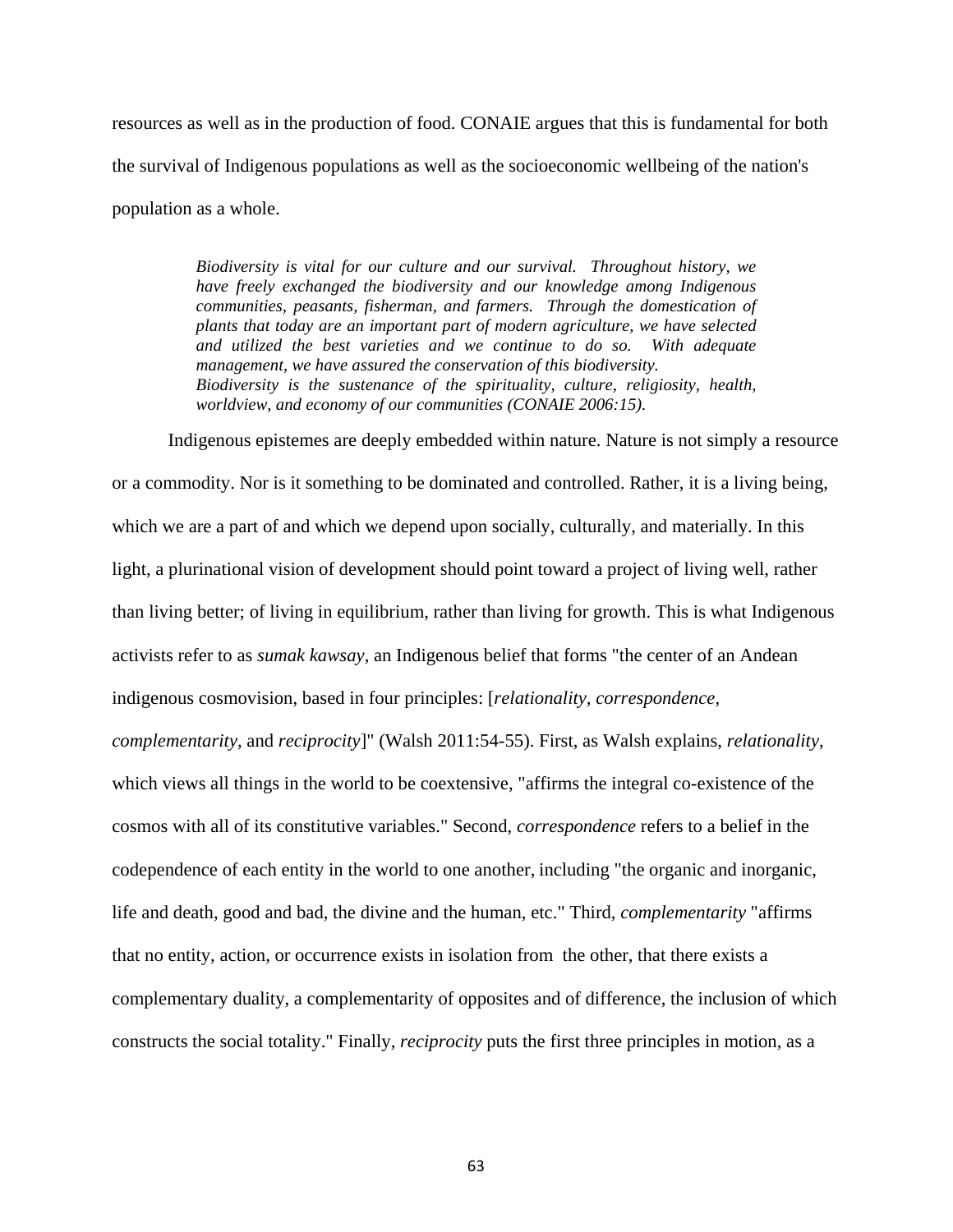moral obligation guiding all interactions "among humans, between humans and nature, and between humans and the divine" (Walsh 2011:54-55).

In other words, if everything in the world exists within a coextensive and codependent relation of complementarity, then we not only have a duty to promote the wellbeing of one another and of the world around us. From this worldview, it is also to our own benefit; we promote our own happiness and wellbeing by promoting that of others and of nature. As CONAIE elaborates:

> *The basis of the runa [Indigenous] philosophy is a conception of the human being as an integral part of Pachamama [Mother Earth] or the cosmos. In this understanding, the human being - the runa - is directly connected to the life of Mother Earth. At the same time, her life corresponds to the health, happiness, wellbeing, and life of her children, that is to say, us (CONAIE 2009b:19).*

In this quote, CONAIE presents the quality of life of humanity as being directly related to the

health of the natural world, and vice versa. The concept of sumak kawsay, then, expresses one of

life in harmony, where the dualities and tensions of the world are in balance. According to

CONAIE:

*This principle [of sumak kawsay] has been one of the axes molding the traditional societies in the Andes. The balance also refers to the search for wellbeing among all of the inhabitants of the allpamama [Mother Earth], the plants, rivers, animals, people, hills, wind, etc. It is the representation of the society our ancestors dreamed of, to live in a world where the fundamental axis would be the happiness of all the beings of nature (CONAIE 2009b:20).*

Sumak kawsay, then, calls for "harmonic, equitable and solidarity-based relations among humans and with nature, and in the necessary interrelation of beings, knowledges, cultures, rationalities, and logics of thinking, acting, and living" (Walsh 2011:55). Harmonious living, or life in balance, is incongruent with the growth imperative and the capital accumulation of capitalism. Instead, sumak kawsay expresses a new social vision, one that requires - among other things - the redistribution of wealth, the decentralization of power, respect for difference, and an adherence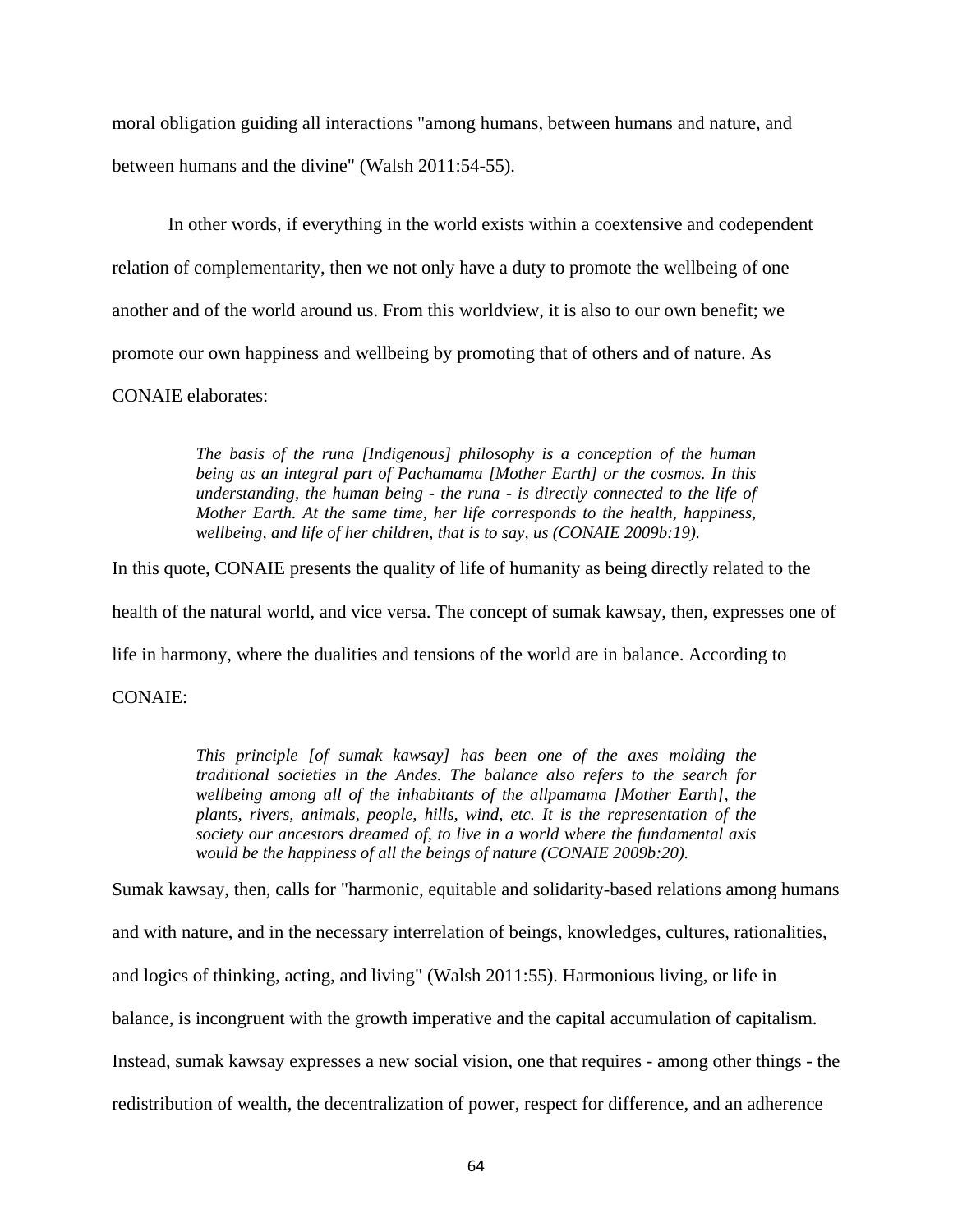to the natural cycles of ecological systems. However, such a vision is only possible once the binary of humanity over nature has been transcended. In the words of CONAIE:

> *We are the páramo, we are the jungle, we are the enchanted islands, we are the city, we are cultures. We defend life, water, land. No one will commodify our life. We are not for sale, nor are we to decorate museums. We are here. Together we can. Here we stay (CONAIE 2006:20).*

For CONAIE, a plurinational refounding of the state, based on the principles of sumak kawsay, also requires the communal territorial autonomy of Indigenous communities. Through their demands, the movement makes clear "the intimate relation of territory, territoriality, knowledge, and nature, which...give base and place to collective memory" (Walsh 2011:53). CONAIE argues that this autonomy is necessary for the reproduction and maintenance of their ways of living and their forms of knowledge.

> *The Indigenous community is an institution that reproduces the social, political, and economic dynamics which strengthen the identities and ways of symbolizing traditional knowledges and wisdom. The communal space allows us to exercise the free autonomy of collective knowledge and wisdom, the self-determination in life, and the free expression of symbolic forms...*

> *We, the Indigenous Pueblos and Nationalities, take the communal social organization as our foundation, which is to say, that the community, the centros, the ayllus, etc. are the essential bases where our own rights can and do apply (CONAIE 2007c:11).*

The demand for autonomy represents, in part, a desire among Indigenous peoples for the

government to recognize their sociopolitical systems as equally legitimate and foundational as those of the state. The call for autonomy is also indicative of Indigenous demands to be allowed to be different. State projects to construct a unified national identity have historically been premised on attempts to assimilate or exclude Indigenous groups. Instead, CONAIE argues for "unity through diversity;" a vision of national unity that takes difference to be its constitutive element. At the base of this vision is CONAIE's proposal for communal territorial governance.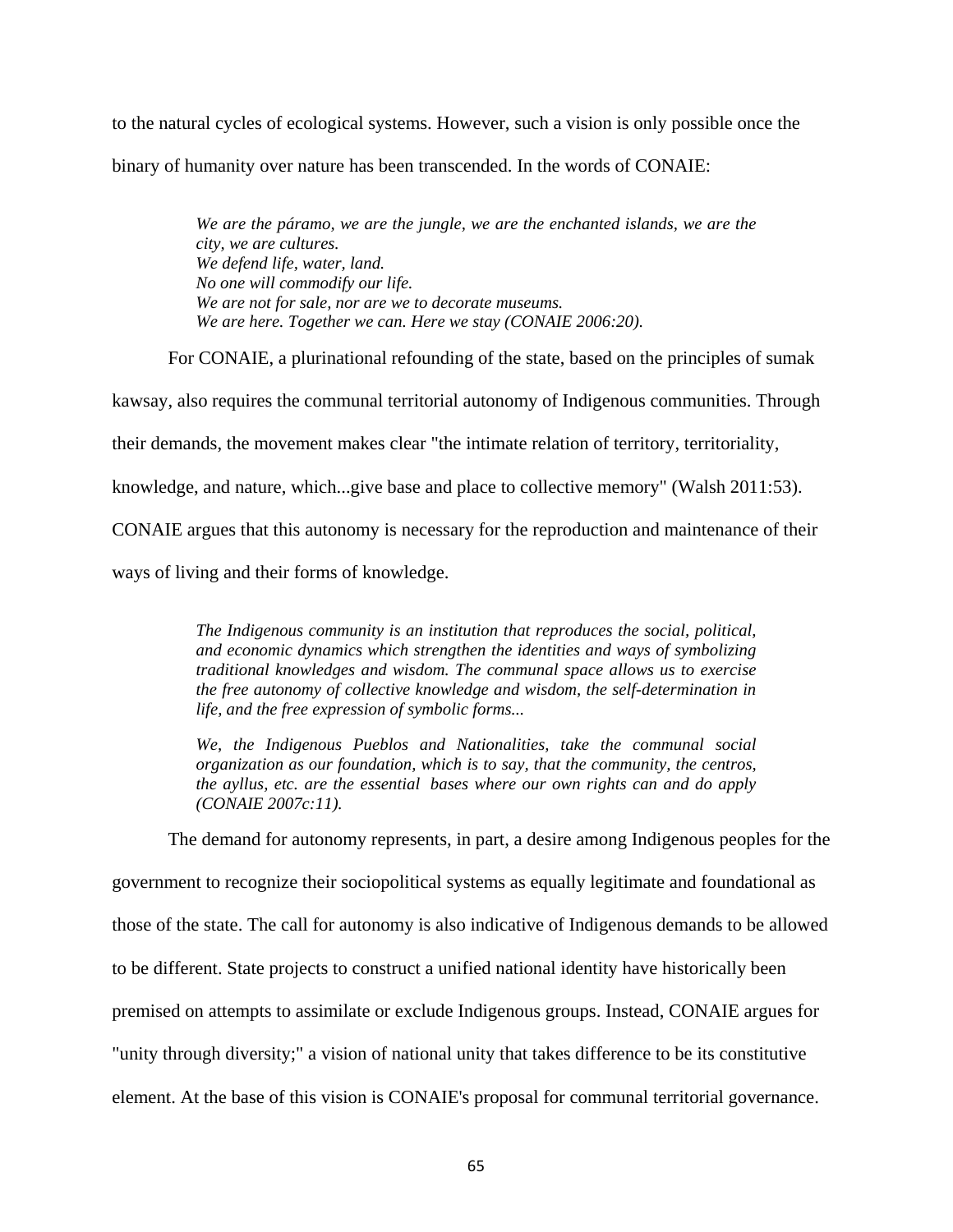*The Communal Territory Government has the capacity of self-governance. That is, the capacity for dialog and management with the authorities and entities of the dominant State; with the government's means of control and management of natural resources; the control and organization of a new model of bilingual education; the control and development of a health model/plan; and the creation of own financial institutions, that will give a social answer to the families of the Indigenous pueblos, a communal government without dependency, but with the capacity of arranging financing with the Ecuadorian State in the frame of Rights. These are not for negotiation. Nor for sale, nor patronage, nor the object of political blackmail, but instead should be the Communal Territory Government (CONAIE 2007c:12).*

The demand for communal territorial governance is not an attempt to withdraw from the Ecuadorian state or society. Rather, it suggests a new vision of national unity that simultaneously respects the cultural and epistemic difference of Indigenous nationalities while also institutionalizing new practices for Indigenous populations to engage the state and participate directly in decision making processes. Plurinationalism comes from a worldview outside of, and represents a break with, the Eurocentric episteme of coloniality. As such, CONAIE's plurinational project instantiates new openings and alternative visions for the future, openings and visions born of the lifestyles, experiences, struggles, and epistemologies of Indigenous peoples. Indigenous struggles for plurinationalism "express an indigenous episteme, a system of understanding the world that has a completely different basis for thinking about socio-political relations and practices, based on a model of horizontal solidarity that extends not only to all humans but also to non-humans in the natural and cosmological world" (Mignolo 2011:308). In the words of CONAIE:

> *We want to change Pachakamak* [Ecuador]*, in order to be everything that our ancestors had kept watch over. In order to preserve it and to once again be one with Mother Earth. To remind those who have forgotten the old knowledge of our ancestors so that they will return to accept it once again.*

> *Because within the memory and the remembrance are the fundamental senses of our life, because there can't be a fight without memories and remembrance, there can't be a fight without knowing that we have to fill ourselves with that great knowledge from our pueblos (CONAIE 2009b:74).*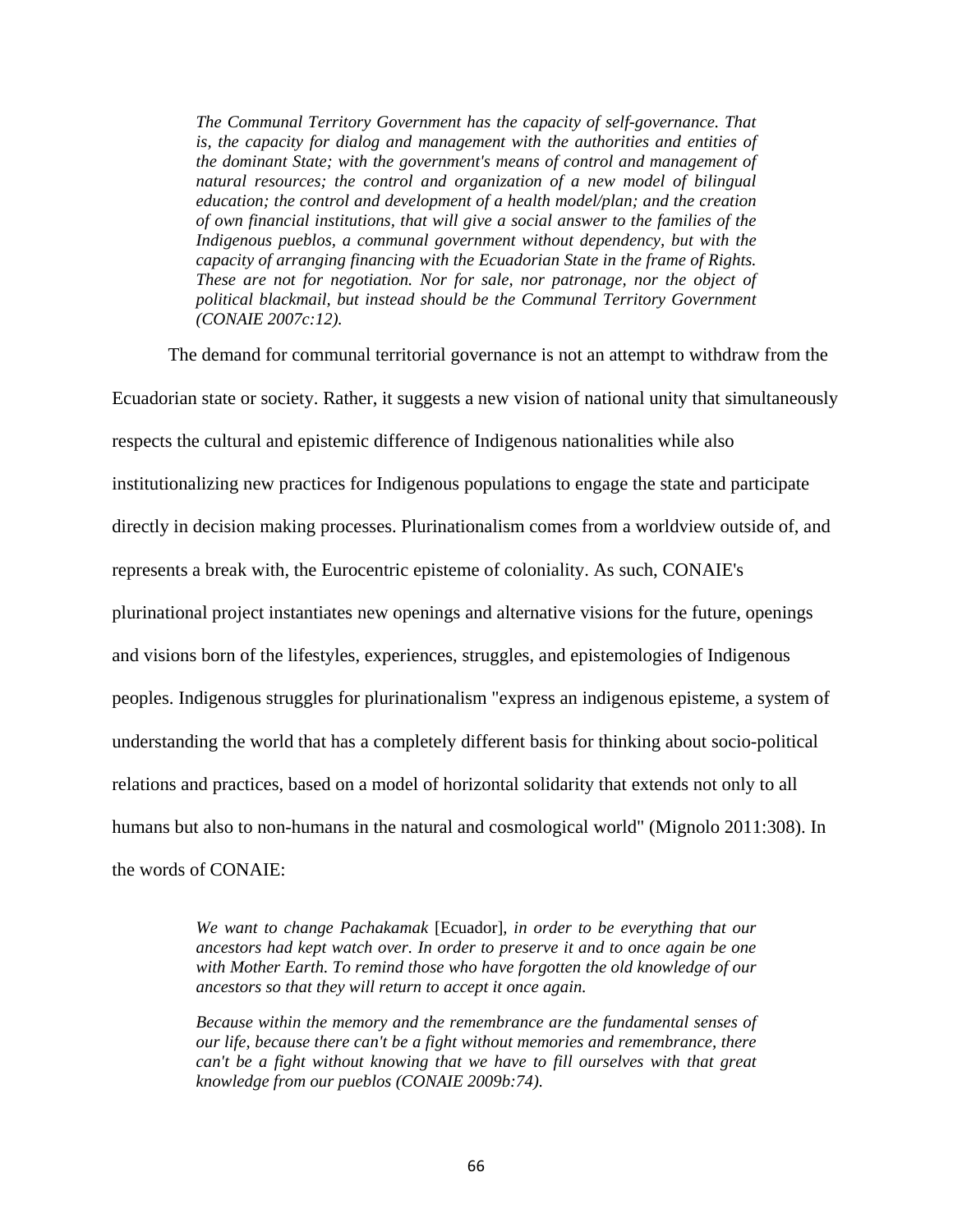## **PART FIVE**

## **CONCLUSION**

Most of the scholarship on social movements continues to study movements and their struggles "as vehicles for general theories of *how and why social movements occur*" (McMichael 2010:12 note 12, emphasis added). In this paper, I have argued instead for an approach that directly engages and recognizes the intellectual work being done by social movement activists. Through their demands for plurinationalism and their struggles for inclusion, CONAIE and Indigenous activists not only specify the limitations and contradictions within existing social structures and state institutions of Ecuador. Their efforts also work toward the redefinition of the very categories of contention - such as citizenship, national unity, and democracy - and make innovative contributions to the possibilities of future visions of the social. As I have argued throughout this paper, for CONAIE, solutions to the many problems - of systemic inequality and poverty, sociopolitical and economic instability, underdevelopment and dependency, corruption which daily confront Ecuador and Ecuadorians, must begin with the meaningful and sincere inclusion of Indigenous epistemologies. A strong, democratic, and united Ecuador can be made possible when the principles and values of the diversity of Indigenous epistemologies are revalorized - as constitutive elements of a new vision of national unity - and articulated throughout the whole of Ecuadorian society and its sociopolitical institutions. Indigenous epistemologies afford unique insights into the problems society; these insights create new openings for alternatives and solutions which are unthinkable within the dominant episteme of Eurocentrism. As Dussel notes, Indigenous epistemologies "respond *from another place, another*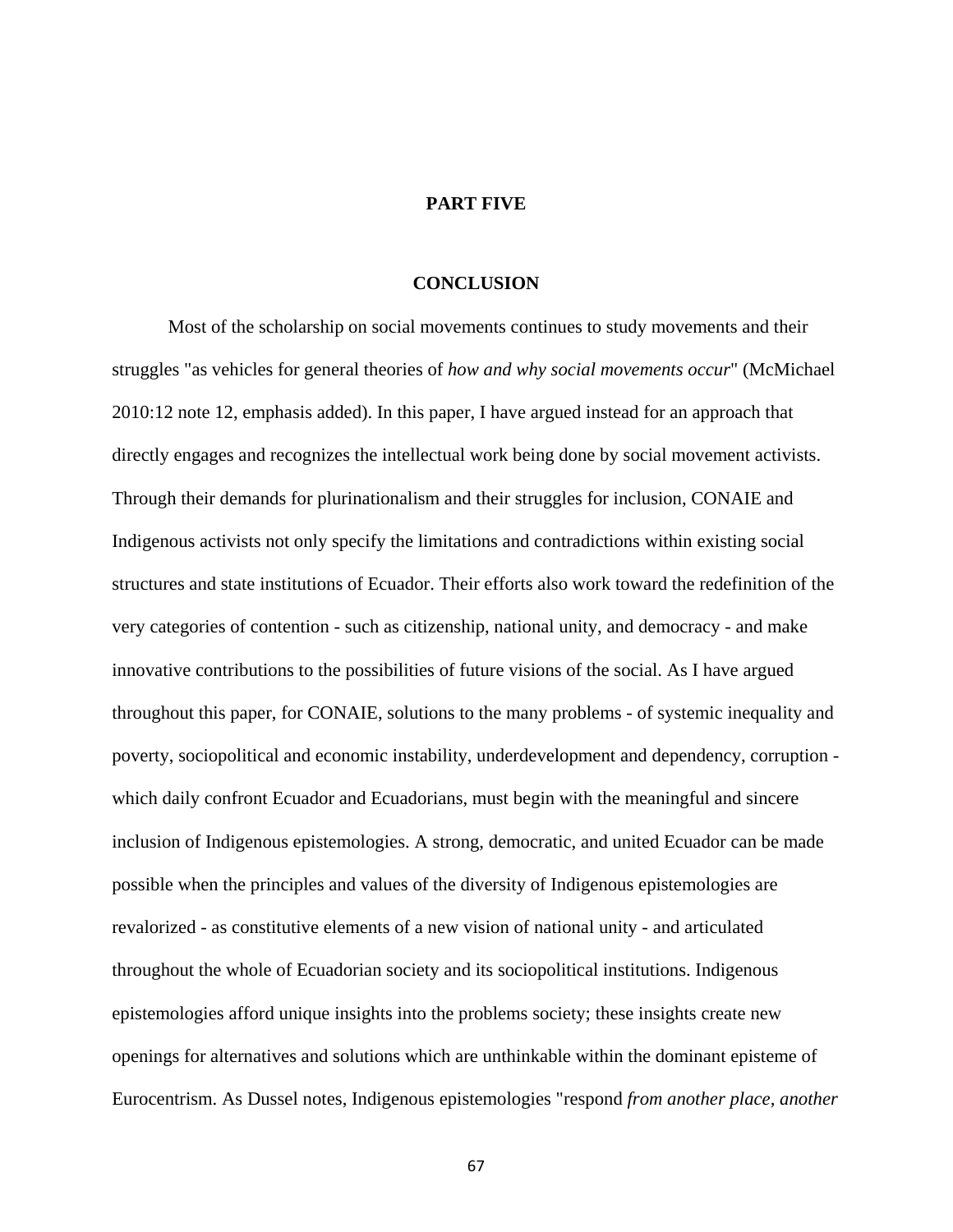*location*. They respond from the perspective of their own cultural experiences, which are distinct from those of Europeans/North Americans, and therefore have the capacity to respond with solutions that would be absolutely impossible for an exclusively modern culture" (2012:42-43).

While CONAIE's vision of a plurinational state concerns itself first and foremost with the particularities of Ecuadorean society and the Ecuadorian state, their struggles for plurinationalism remain embedded within a broader theater of transnational geopolitics and global capitalism. As CONAIE's plurinational project continues to unfold, it will have significant implications for, and be implicated in, the politics and policies within the region of Latin America as well as in the international arena more generally. It is with this in mind that I find myself in agreement with Walsh when she concludes, "While some might argue that they [Indigenous movements] are part and parcel of a new 'ethnic' or 'ethnicized' language of fashion, I believe instead that they are demonstrative of the shift that we are experiencing in the region, a shift where the principles and base of struggle and transformation are no longer simply about identity, access, recognition, or rights, but about perspectives of knowledge that have to do with the model and logic of life itself" (2011:49).

Even though the dramatic and highly symbolic mass uprisings - which were a cornerstone to CONAIE's strength and legitimacy throughout the 1990s - have in part subsided in recent years, I believe there remains much to be gained through future research on Indigenous movements, in Ecuador and elsewhere, as well as on the meanings and realities of constructing a plurinational state. Much of the existing literature on Indigenous movements focuses almost exclusively on meso-level analyses of the prominent national and regional organizations. Future research could benefit from the incorporation of micro-level accounts. Does plurinationalism mean the same thing for activists within small Indigenous organizations and communities? What

68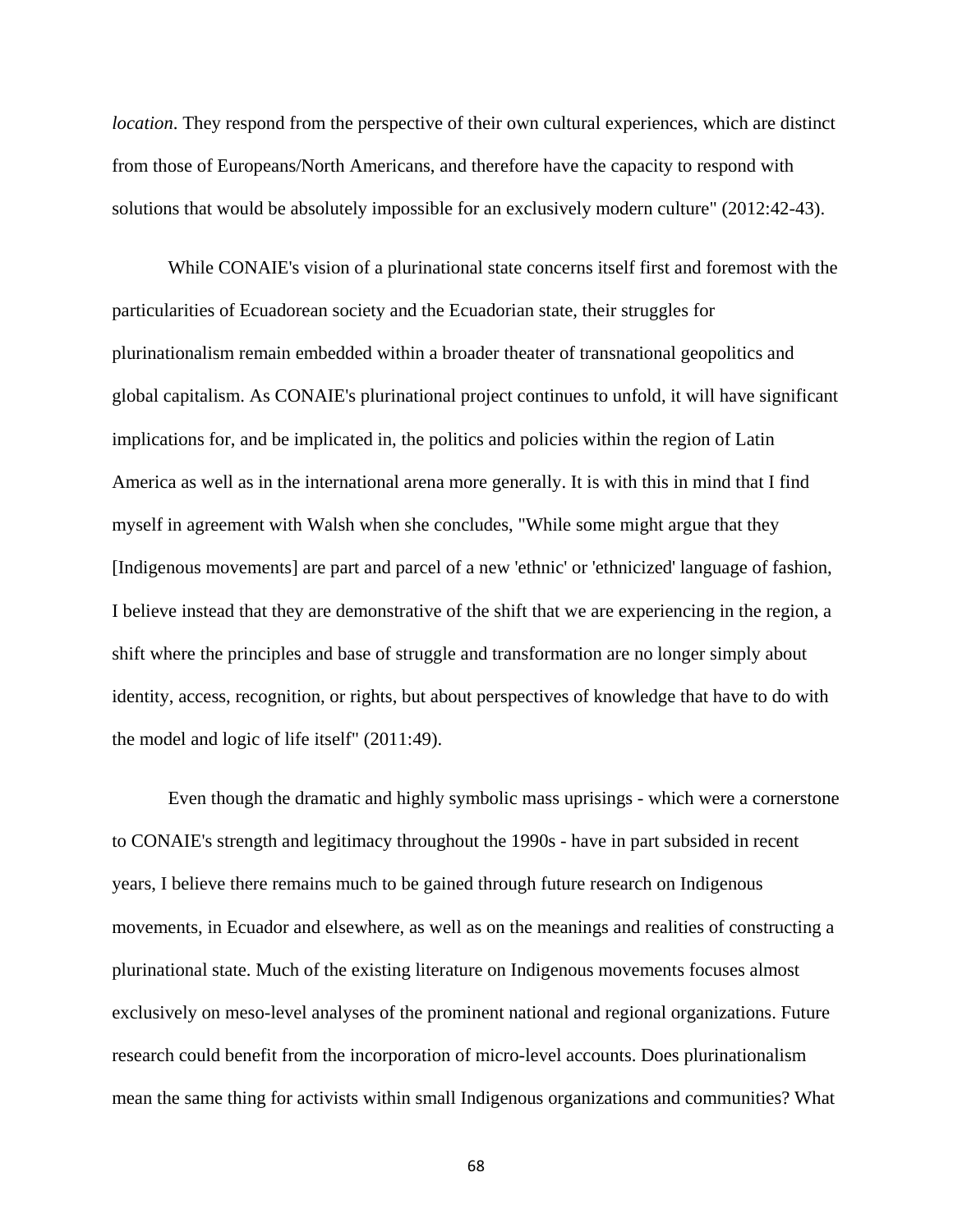changes, if any, have local community members experienced in their daily lives since the 2008 constitutional declaration of Ecuador to be a plurinational state? Are there more pressing concerns within these communities? Have Indigenous activists experienced more or less success in changes within local level politics and policies? Questions such as these point to a need for a more nuanced understanding of Ecuador's Indigenous movements capable of attending to the internal dynamics and the multi-level relations of these movements. In a similar vein, little research has been done which addresses the role of Indigenous women within these movements. To what extent do internal patriarchal hierarchies exist within the movement or the community? In what ways do the interests and struggles of Indigenous women differ from men? Earlier Marxist and socialist movements were central in the formation of CONAIE and other Indigenous groups. What role, if any, has feminist scholarship or feminist activists played in shaping these movements? CONAIE's interest in epistemology and knowledge would seem to parallel nicely much of the work within feminist theories.

Lastly, future research will almost certainly need to deal with the issue of climate change. Whether it is a question of resource scarcity, extreme weather events, flooding, sustainability, or even the need to decarbonize the economy, Indigenous movements are certain to be central actors as the effects of global climate change become more pronounced. If one accepts the position of CONAIE and Indigenous intellectuals - that the inclusion of Indigenous epistemologies is necessary for the development of meaningful solutions and real alternatives to the problems of our contemporary social order, solutions which are unthinkable within the myopia of neoliberal developmentalism and its market calculus - then future research should seek further engagement with the intellectual works of Indigenous activists. Recently, CONAIE has participated in a number of protests, alongside other Indigenous and popular groups,

69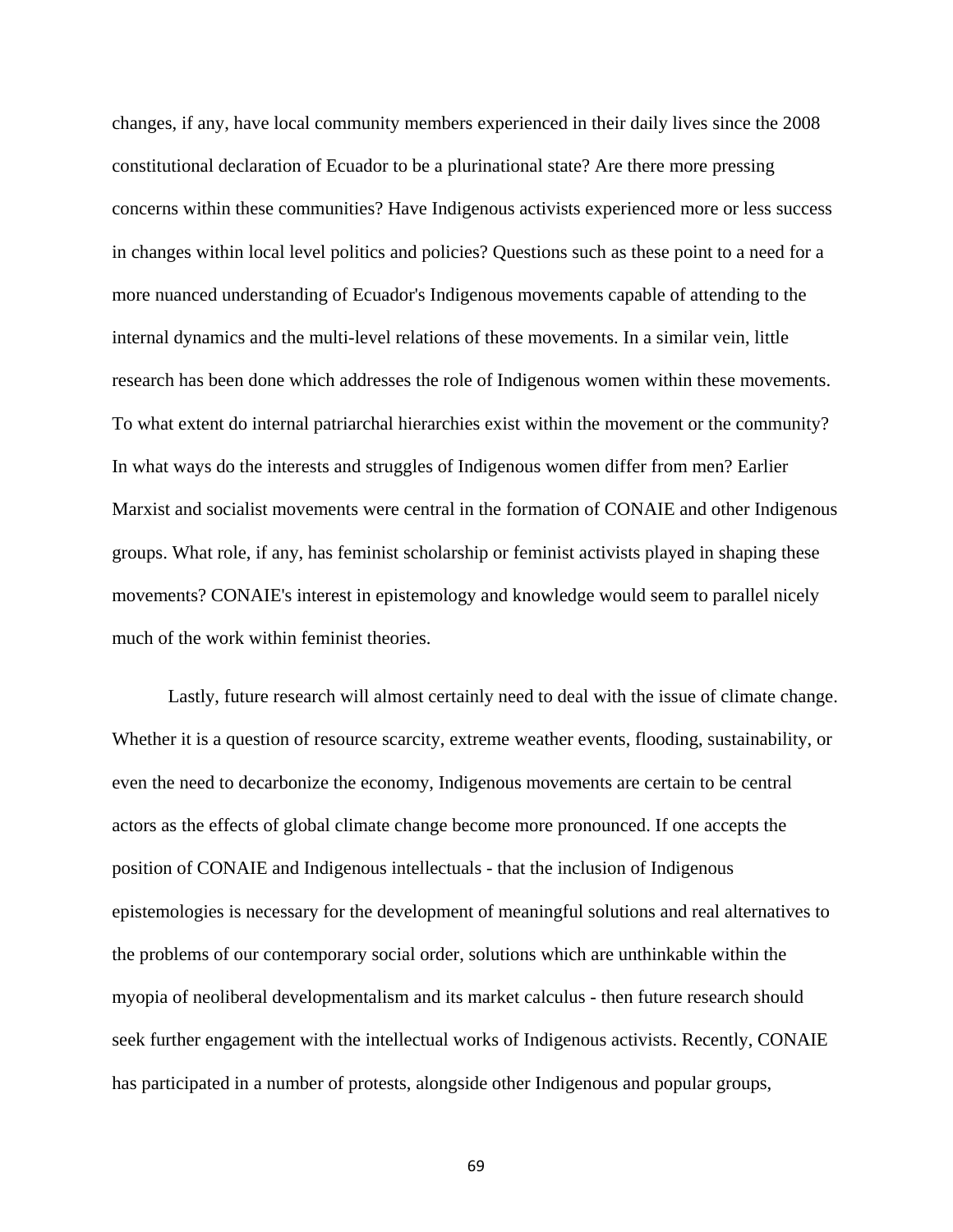opposing Correa's plans to begin drilling for oil in Ecuador's Yasuni National Park. The Yasuni wildlife reserve is one of the most biodiverse regions in the world. Some observers refer to Yasuni as the "lungs of the Earth" because of the importance of this region for the planet's ecosystems (Haslam 2012). Home to two Indigenous tribes living in "voluntary isolation," Yasuni was established as a biosphere reserve by UNESCO in 1989 (Associated Press: August 15, 2013). Indigenous activists believe that Correa's plans will threaten the region's biodiversity, disrupt the ancestral lives of Indigenous peoples living within the park, and subsequently are in violation of nature's constitutional rights as laid out in the 2008 constitution. Scenarios such as this one are likely to become more frequent in the coming years.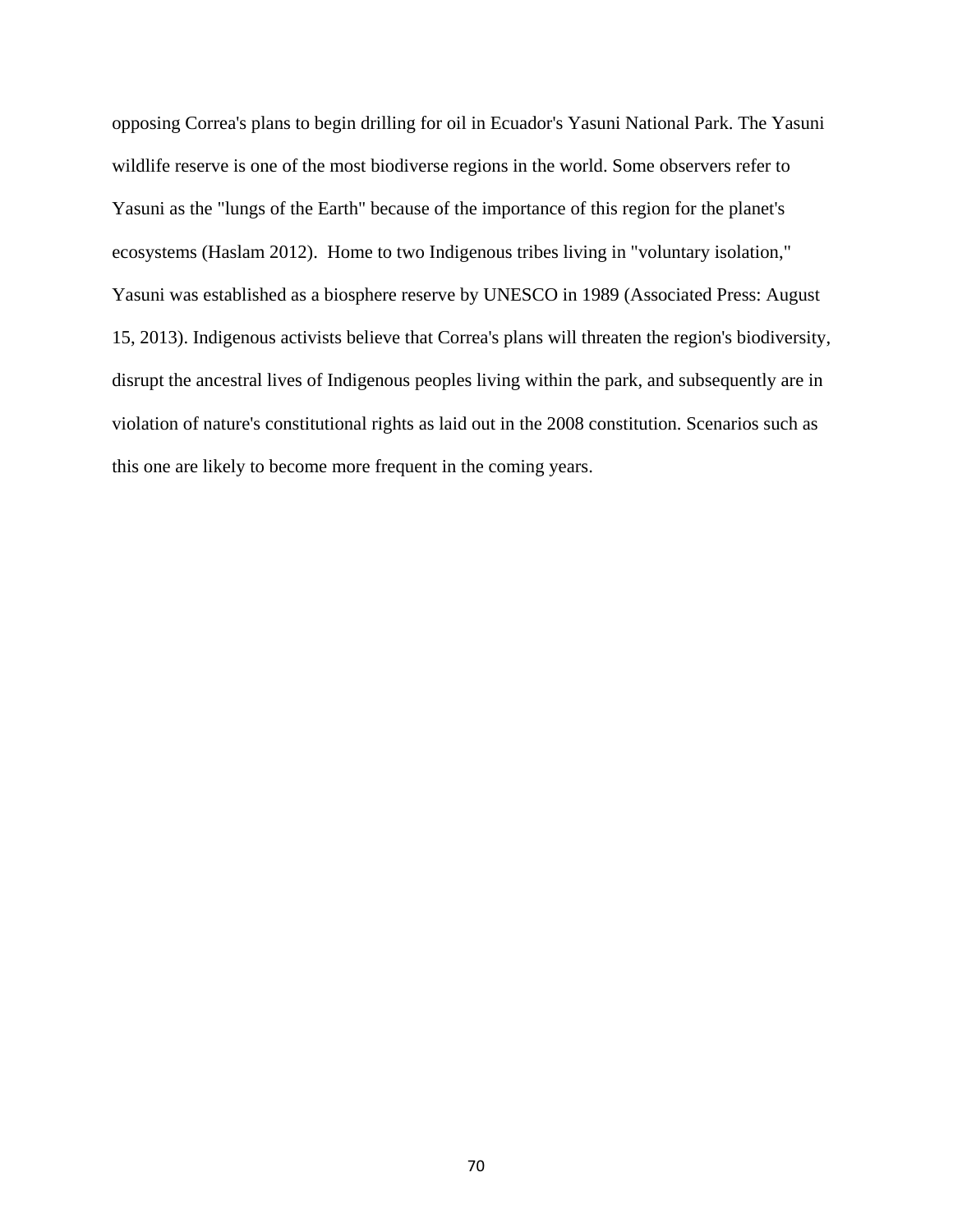## **Works Cited**

- Andolina, Robert, Nina Laurie and Sarah A. Radcliffe. 2009. *Indigenous development in the Andes: Culture, Power, and Transnationalism.* Durham, NC: Duke University Press.
- Andolina, Robert. 2012. "The Values of Water: Development Cultures and Indigenous Cultures in Highland Ecuador." *Latin American Research Review* 47(2): 3-26.
- Appadurai, Arjun. 2000. "Grassroots Globalization and the Research Imagination." *Public Culture*. 12 (1): 1-19.
- Associated Press. 2013. "Yasuni: Ecuador abandons plan to stave off Amazon drilling." August 15. http://www.theguardian.com/world/2013/aug/16/ecuador-abandons-yasuni-amazon-drilling.
- Becker, Marc. 2011. *Pachakutik: Indigenous Movements and Electoral Politics in Ecuador.* Lanham, MA: Rowman and Littlefield Publishers, Inc.
- Becker, Marc. 2008*. Indians and Leftists in the Making of Ecuador's Modern Indigenous Movements.*  Durham, NC: Duke University Press.
- Birnir, Jóhanna Kristín and Donna Lee Van Cott. 2007. "Disunity in Diversity: Party System Fragmentation and the Dynamic Effect of Ethnic Heterogeneity on Latin American Legislatures." *Latin American Research Review*. 42(1): 99-125.
- Chartock, Sarah.2011." How Movement Strength Matters: Social Movement
- Strength and the Implementation of Ethnodevelopment Policy in Ecuador and Peru." *Studies in Comparative International Development.* 46: 298-320.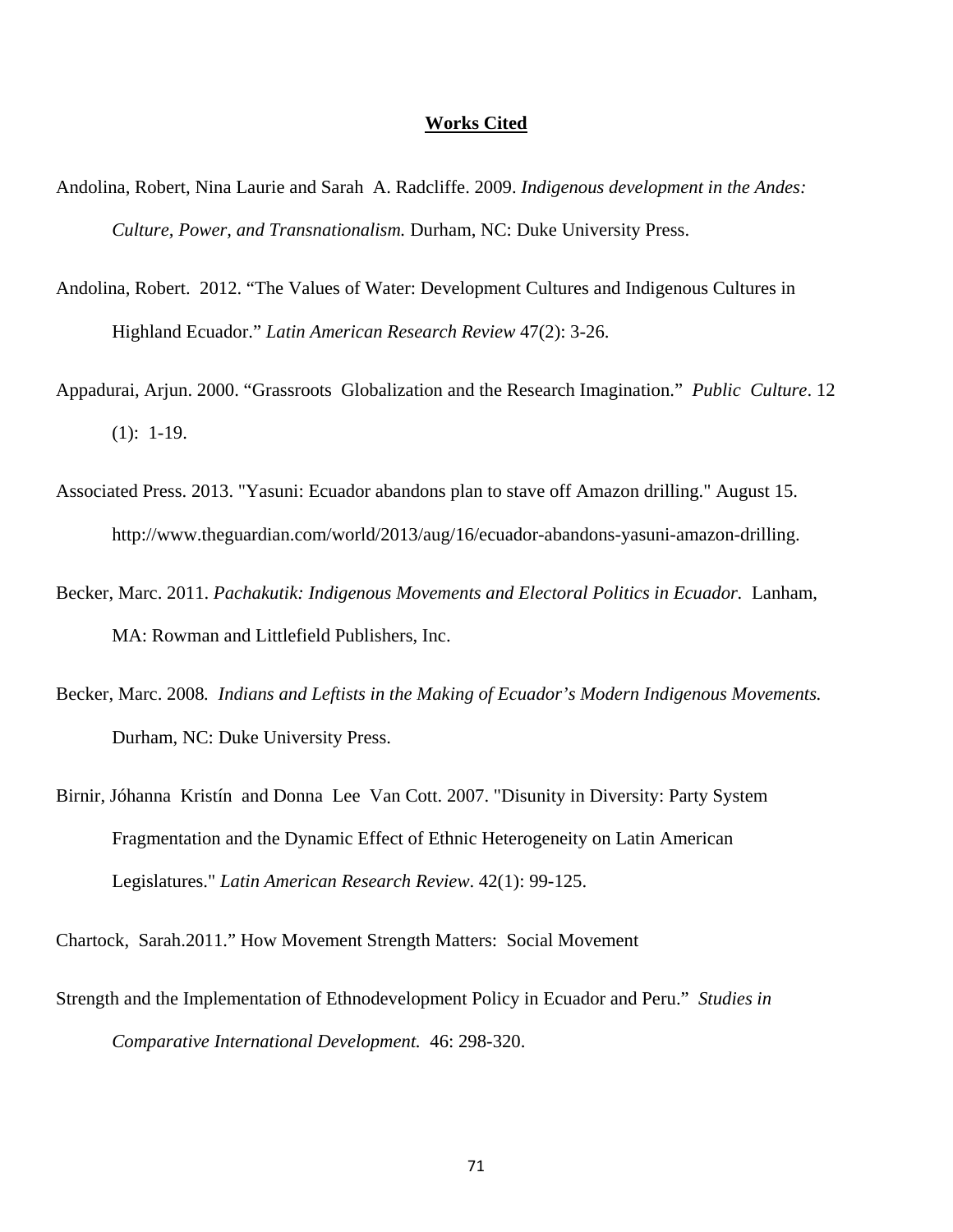- Confederación de Nacionalidades Indígenas del Ecuador (CONAIE). 2011. *Proceso de la Construcción y Ejercicio de la Plurinacionalidad e Interculturalidad en el Marco del Nuevo Estado Denominado Plurinacional - Ecuador*. Quito, Ecuador: CONAIE.
- Confederación de Nacionalidades Indígenas del Ecuador (CONAIE). 2010. *Lineamientos para el Funcionamiento de los Gobiernos Comunitarios en el Marco del Estado Plurinacional*. Quito, Ecuador: CONAIE.
- Confederación de Nacionalidades Indígenas del Ecuador (CONAIE). 2009a. *Ley de Biodiversidad*. Quito, Ecuador: CONAIE.
- Confederación de Nacionalidades Indígenas del Ecuador (CONAIE). 2009b. *Módulo Didáctico: Resistencia y Defensa de la Vida*. Quito, Ecuador: CONAIE.
- Confederación de Nacionalidades Indígenas del Ecuador (CONAIE). 2007a. *El Agua en la Constitución*. Quito, Ecuador: CONAIE.
- Confederación de Nacionalidades Indígenas del Ecuador (CONAIE). 2007b. *El Modulo Económico en la Constitución*. Quito, Ecuador: CONAIE.
- Confederación de Nacionalidades Indígenas del Ecuador (CONAIE). 2007c. *Plurinacionalidad, Autogobierno, y Territorio*. Quito, Ecuador: CONAIE.
- Confederación de Nacionalidades Indígenas del Ecuador (CONAIE). 2006. *Ley de Biodiversidad.* Quito, Ecuador: CONAIE.
- Confederación de Nacionalidades Indígenas del Ecuador (CONAIE). 1989. *Las nacionalidades indígenas en el Ecuador: Nuevo proceso organizativo.* Quito: Ediciones Tincui-Abya-Yala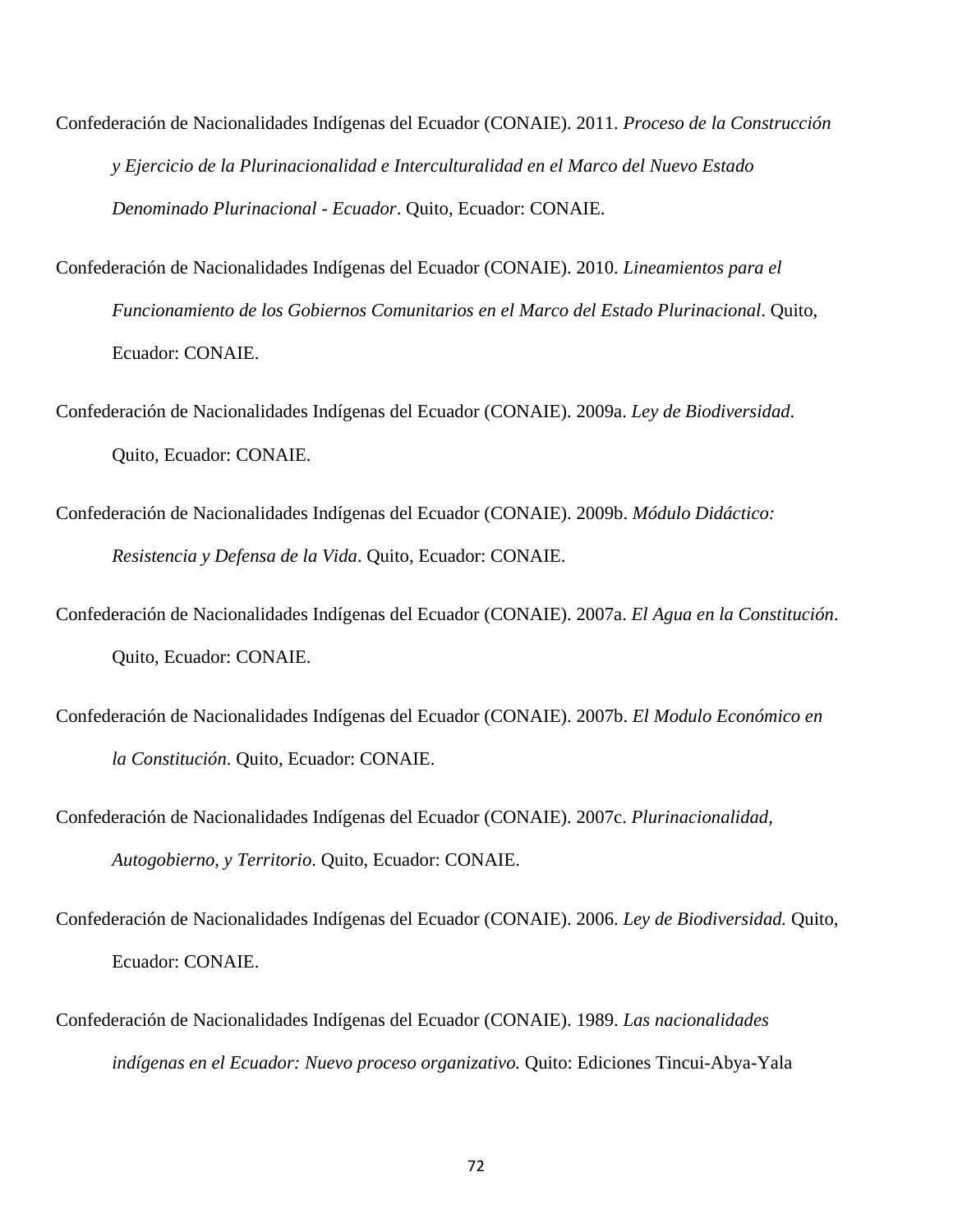Constitución de la República del Ecuador. 2008.

- Corr, Rachel and, Karen Vieira Powers. 2012. "Ethnogenesis, Ethnicity, and "Cultural Refusal": The Case of the Salasacas in Highland Ecuador*." Latin American Research Review.* 47 (Special Issue): 5-30.
- Dávalos, Pablo. 2001. "Movimiento indígena ecuatoriano: La construcción de un actor político." *Ciencias Sociales* 2(20): 111-138.
- Dubly, Alain and Alicia Granda. 1991. *Desalojos y despojos: Los conflictos agrarios en Ecuador, 1983- 1990*. Quito: El Conejo.
- Dussel, Enrique.2012."Transmodernity: Journal of Peripheral Culture Production of the Luso-Hispanic World." *Transmodernity and Interculturality: An Interpretation from the Perspective of Philosophy Liberation.* 1 (3): 28-56.
- Ecuarunari. 1989. *Nuestra voz, nuestra cultura: Memoria del Taller Andino de Intercambio de Experiencias en Educación y Comunicación de Organizaciones Campesinos Indígenas*. Quito: Ecuarunari.
- Gerlach, Allen. 2003. *Indians, Oil, and Politics: A Recent History of Ecuador.* Wilmington, DE: Scholarly Resources Inc.
- Erazo, Juliet. 2007. "Same State, Different Histories, Diverse Strategies: The Ecuadorian Amazon." Pp. 179-195 in *Highland Indians and the State in Modern Ecuador,* edited by Kim Clark and Marc Becker. Pittsburgh, PA: University of Pittsburgh Press.

Evans, Peter. 2008. "Is an Alternative Globalization Possible*?" Politics and Society.* 36 (2): 271-305.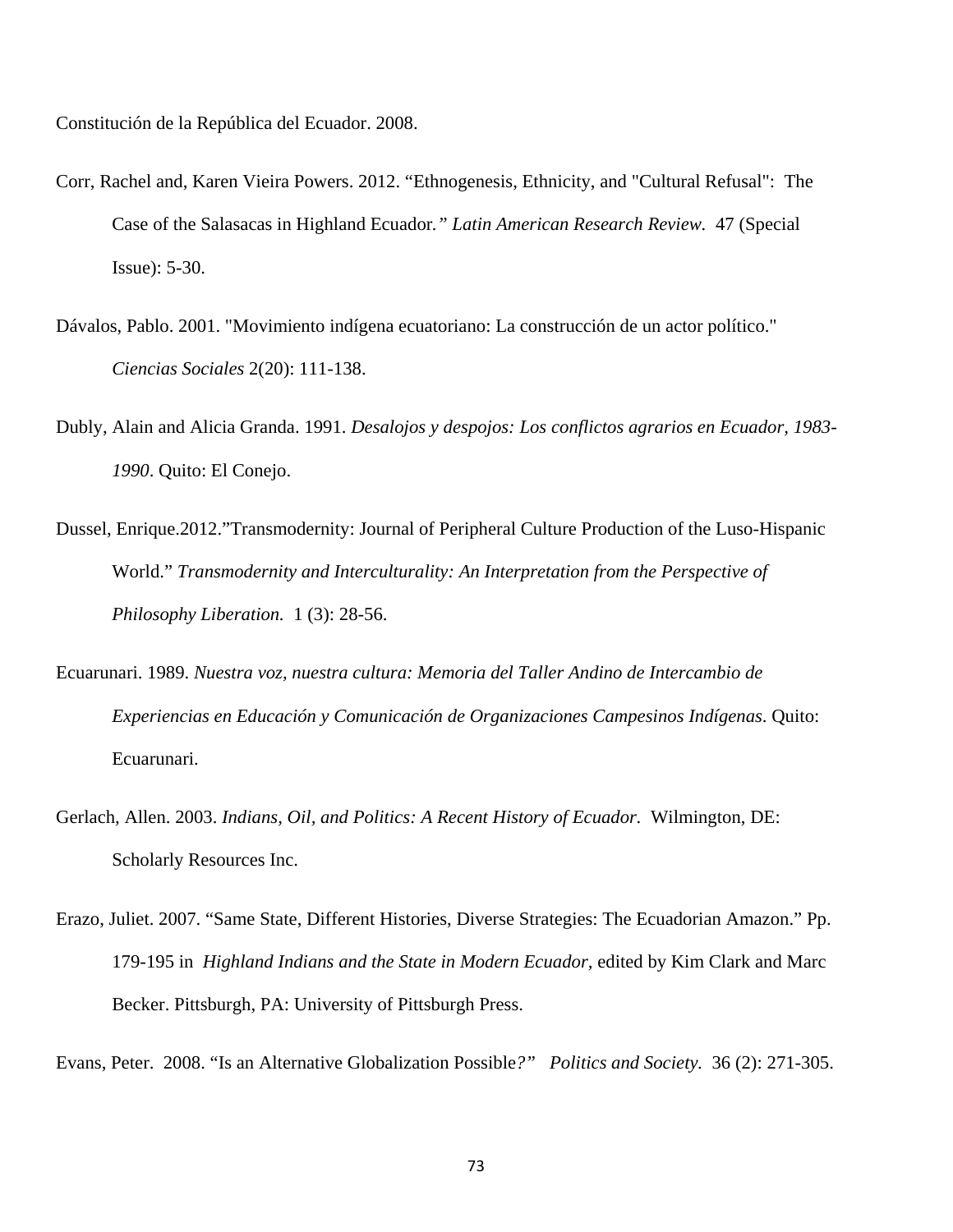- Guerrero. Andrés. 2008. "The Construction of a Ventriloquist's Image: Liberal Discourse and the 'Miserable Indian Race' in the Late Nineteenth Century." Pp. 103-116 in *The Ecuador Reader: History, Culture, Politics*, edited by C. Torre and S. Striffler. Durham, NC: Duke University Press.
- Guerrero Cazar, Fernando and Pablo Ospina Peralta. 2003. *El poder de la comunidad: Ajuste estructural y movimiento indígena en las Andes ecuatorianos.* Buenos Aires: CLACSO.

Harvey, David. 2005. *A Brief History of Neoliberalism.* New York, NY: Oxford University Press.

- Harvey, David. 2007. "Neoliberalism as Creative Destruction." *The Annals of the American Academy of Political and Social Science*. 610 (21): 22-44.
- Haslam, Eric. 2012. "Race to save Ecuador's 'lungs of the world' park." *BBC News.* January 21. http://www.bbc.com/news/world-latin-america-16618300.
- Hey, Jeanne and Thomas Klak. 1999. "From Protectionism Towards Neoliberalism: Ecuador Across Four Administrations (1981-1996)." *Studies in Comparative International Development.* 34(3):66-97.
- Lalander, Rickard. 2010. "Between Interculturalism and Ethnocentrism: Local Government and the Indigenous Movement in Otavalo-Ecuador." *Bulletin of Latin American Research.* 29 (4): 505– 521.
- Leon Trujillo, Jorge. 1994. *De campesinos a ciudadanos diferentes: El levantamiento indigena.* Quito: CEDIME.

Lucero, Jose. 2005. "Representing "Real Indians": The Challenges of Indigenous Authenticity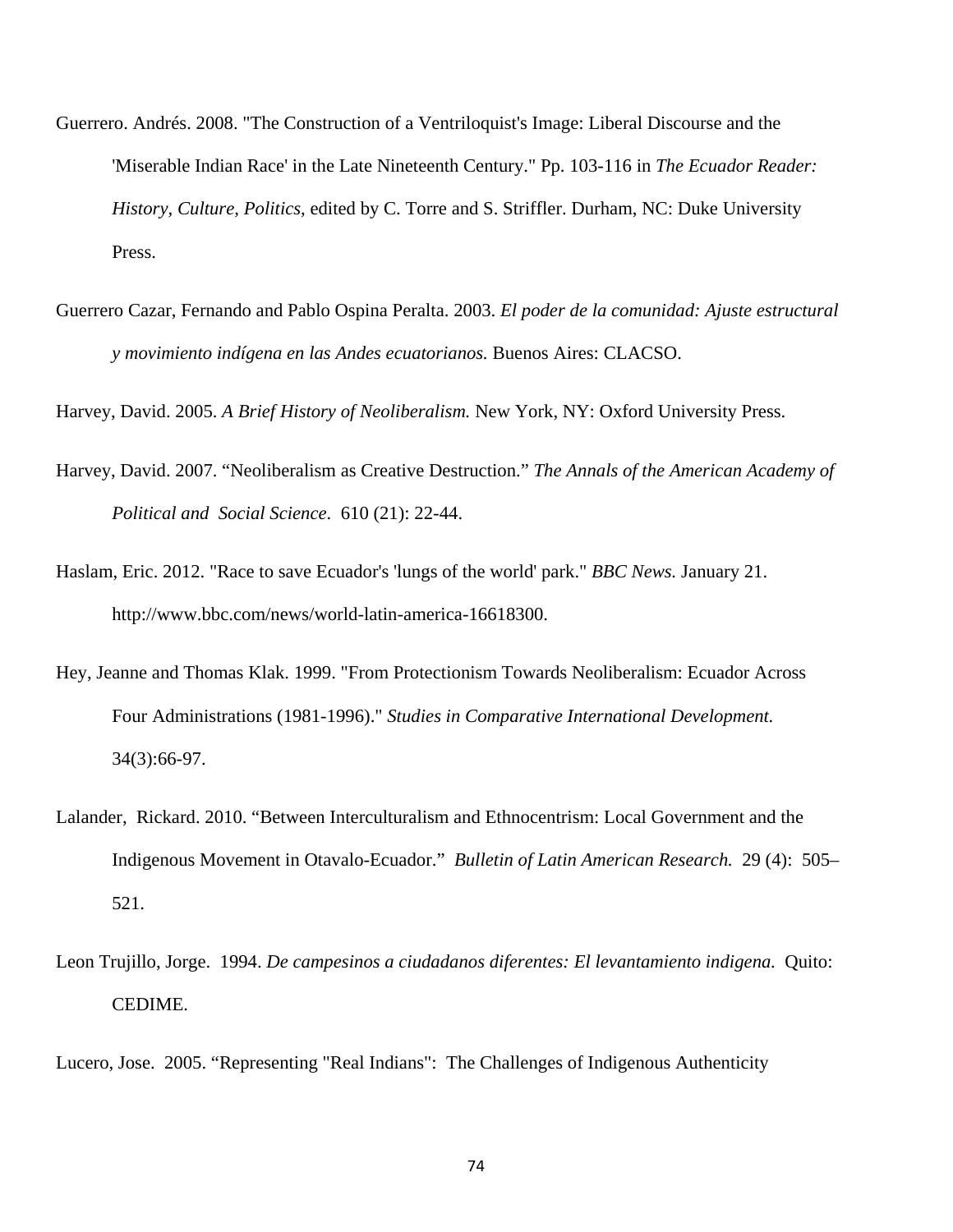- and Strategic Constructivism in Ecuador and Bolivia*." Latin American Research Review.* 41 (2):31- 56.
- Lucero, Jose. 2008. *Struggles of Voice: The Politics of Indigenous Representation in the Andes*. Pittsburgh, PA: University of Pittsburg Press.
- Macas, Luís. 1994. *El Levantamiento indígena visto por sus protagonistas.* Indios Quito: Abya-Yala.
- McMichael, Philip. 2010. "Changing the Subject of Development." Pp. 1-13 in *Contesting Development: Critical Struggle for Social Change, edited by Philip McMichael.* New York, NY: Taylor and Francis.
- McMichael, Philip. 2008. *Development and Social Change: A Global Perspective.* Thousand Oaks, CA: Pine Forge Press.
- Mignolo, Walter. 2000. *Local Histories/Global Designs: Coloniality, Subaltern Knowledges, and Border Thinking.* Princeton, NJ: Princeton University Press.
- Mignolo, Walter. 2011. *The Darker Side of Western Modernity: Global Futures, Decolonial Options.* Durham, NC: Duke University Press.
- Mijeski, Kenneth and Scott H. Beck. 2011. *Pachakutik and the Rise and Decline of the Ecuadorian Indigenous Movement.* Athens, OH: Ohio University Press.
- Muratorio, Blanca. 2008. "The State, Missionaries, and Native Consciousness in the Upper Amazon, 1767-1896." Pp. 86-98 in *The Ecuador Reader: History, Culture, Politics*, edited by C. Torre and S. Striffler. Durham, NC: Duke University Press.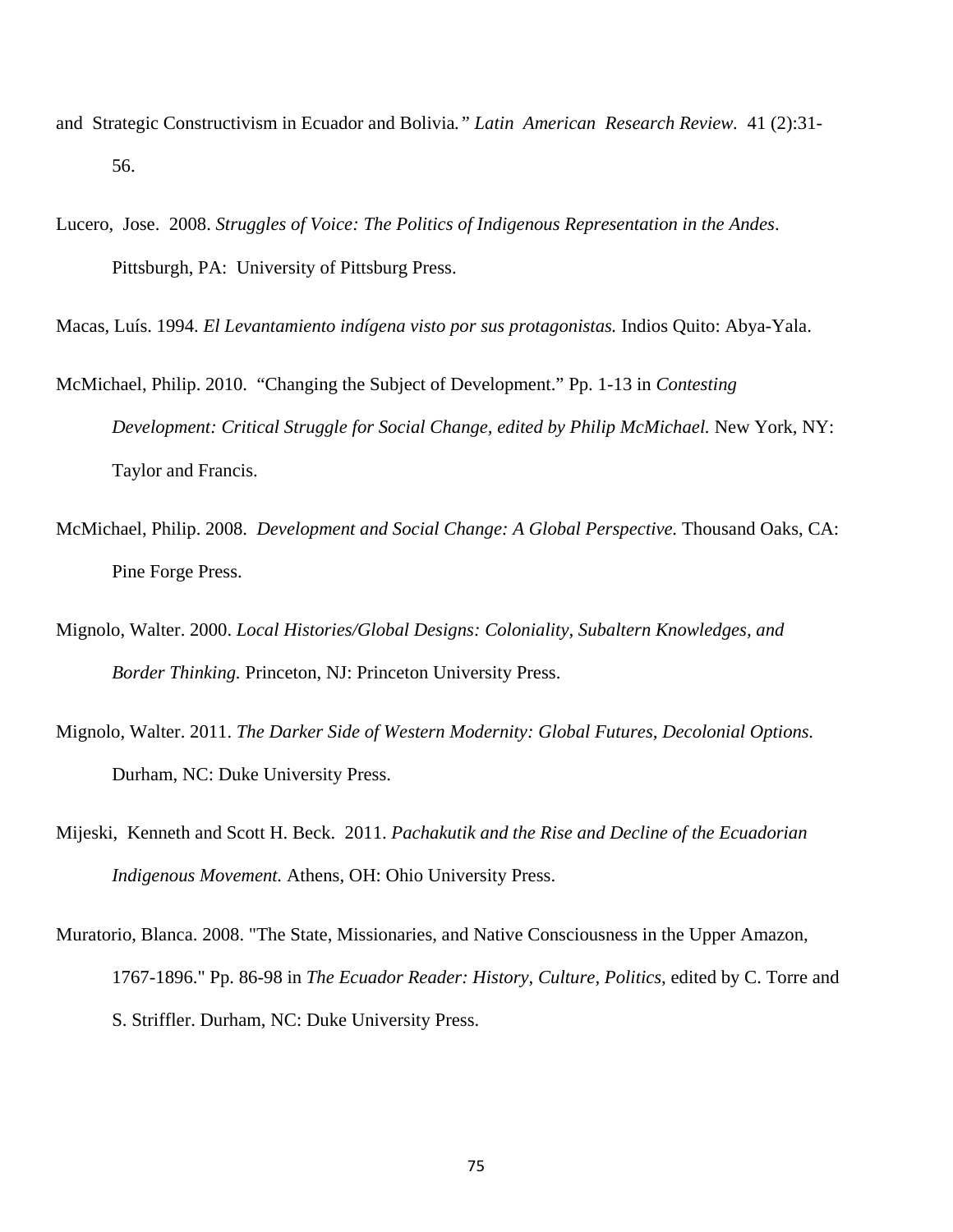- Novo, Carmen Martinez. 2008. "The Progressive Catholic Church and the Indigenous Movement in Ecuador." Pp. 203-208 in *The Ecuador Reader: History, Culture, Politics*, edited by C. Torre and S. Striffler. Durham, NC: Duke University Press.
- Pallares, Amalia. 2002. *From Peasant Struggles to Indian Resistance: The Ecuadorian Andes in the Late Twentieth Century.* Norman, OK: University of Oklahoma Press.
- Quijano, Anibal. 2000. "Coloniality of Power, Eurocentrism, and Latin America." Nepantla : Views from the South. 1 (3): 533-580.

Quijano, Anibal. 2007. "Coloniality and Modernity/Rationality." *Cultural Studies*. 21 (2-3): 168-178.

Rodas Morales, Raquel. 1987. *Tránsito Amaguaña: Su Testimonio.* Quito: CEDIME.

- Sawyer, Suzana.2004.*Crude Cronicles:Indigenous Politics, Multinational Oil, and Neoliberalism in Ecuador.* Durham, NC: Duke University Press.
- Secretaria Técnica del Ministerio de Coordinación de Desarrollo Social. 2007. *Indice, Etnicidad, desigualdad y racismo.* Quito: SIISE.
- Tarrow, Sidney. 2006. *Power in Movement: Social Movements and Contentious Politics.* Cambridge, NY: Cambridge University Press.
- Torre, Carlos de la and Steve Striffler, eds. 2008. *The Ecuador Reader: History, Culture, Politics*, edited by C. Torre and S. Striffler. Durham, NC: Duke University Press.
- Van Cott, Donna. 2005. *From Movements to Parties in Latin America.* Cambridge, NY: Cambridge University Press.